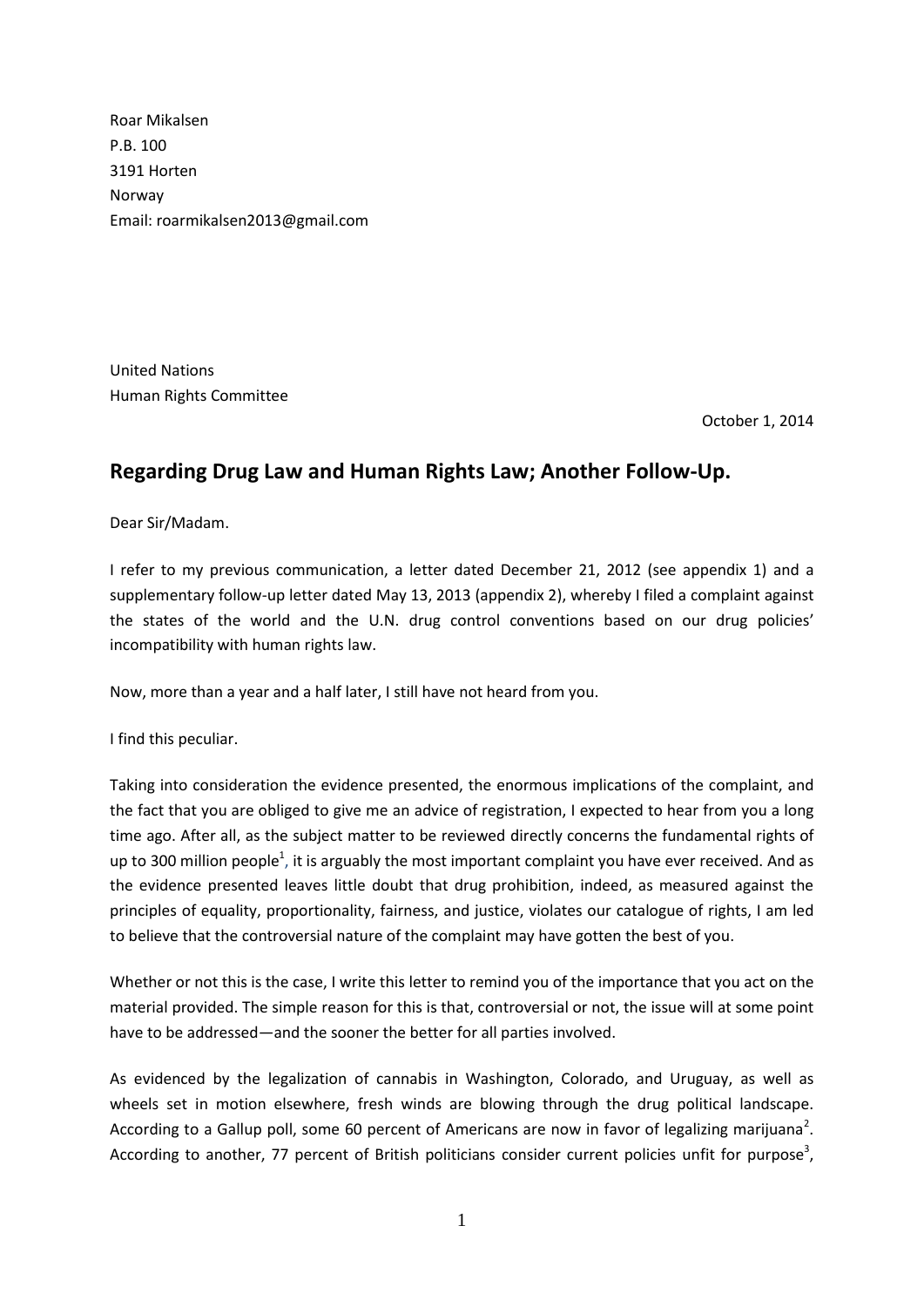and as more and more people wake up to the fact that current policies are a horrendous mess of mismatched means and ends, this trend is expected to continue<sup>4</sup>.

Indeed, it is now not only a matter of time before the prohibitionist house of cards completely collapses, but also before prohibitionists themselves risk being held to account for the grave consequences of their policies.

For too long they have opposed checks and balances that would have interfered with their agenda, but as the failures of prohibition are becoming more evident, people are beginning to demand justice. Hence, as noted by an Australian expert committee: "The move against prohibition is gathering momentum . . . across the ideological spectrum as communities around the world place responsibility for the costs of prohibition where it belongs: with those legislators who continue, by default, to support the international prohibition approach."<sup>5</sup>

Since I last contacted you, therefore, the pressure for reform has increased exponentially and the international drug control regime can only expect to suffer more blows until it finally crumbles. You are (probably) already aware of the internal dispute on this issue in the UN. From the International drug control system's inception, the defenders of a law-and-order approach have done their utmost to maintain their fundamentally flawed policies. Even though official studies have argued against prohibitionist drug policies for more than a century<sup>6</sup>, they have ignored all empirical evidence<sup>7</sup>, they have refused to engage civil society, and, rather than listening to the experts<sup>8</sup>, they have blindly supported policies that only well-paid bureaucrats were comfortable with $^9$ .

The arrogance with which they have kept more humane and evidence-based drug policies at bay leaves little doubt of their inability to rationally defend their policies<sup>10</sup>, and the zeal with which they have denied the evidence in favor of reform is nothing less than criminal. After all, their obligations toward international law is clear, and as the Australian expert group concluded: "By maintaining prohibition and suppressing or avoiding debate about its costs and benefits, it can be argued justifiably that our governments and other community leaders are standing idly by while our children are killed and criminalized."<sup>11</sup>

While bureaucrats in the INCB, the UNODC and CND will disagree, this is no longer a point of debate. Indeed, Kofi Annan, your former Secretary General, and Louise Arbour, your former High Commissioner for Human Rights, commented thus on policymakers' denial of reality and the consequences of their negligence:

*"It might have been understandable that the architects of the system would place faith in the concept of eradicating drug production and use (in the light of the limited evidence available at the time). There is no excuse, however, for ignoring the evidence and experience accumulated since then. . . . There is a temptation to avoid the issue. This is an abdication of policy responsibility—for every year we continue with the current approach, billions of dollars are wasted on ineffective programs, millions of citizens are sent to prison unnecessarily, millions more suffer from the drug dependence of loved ones who cannot access health and social care services, and hundreds of thousands of*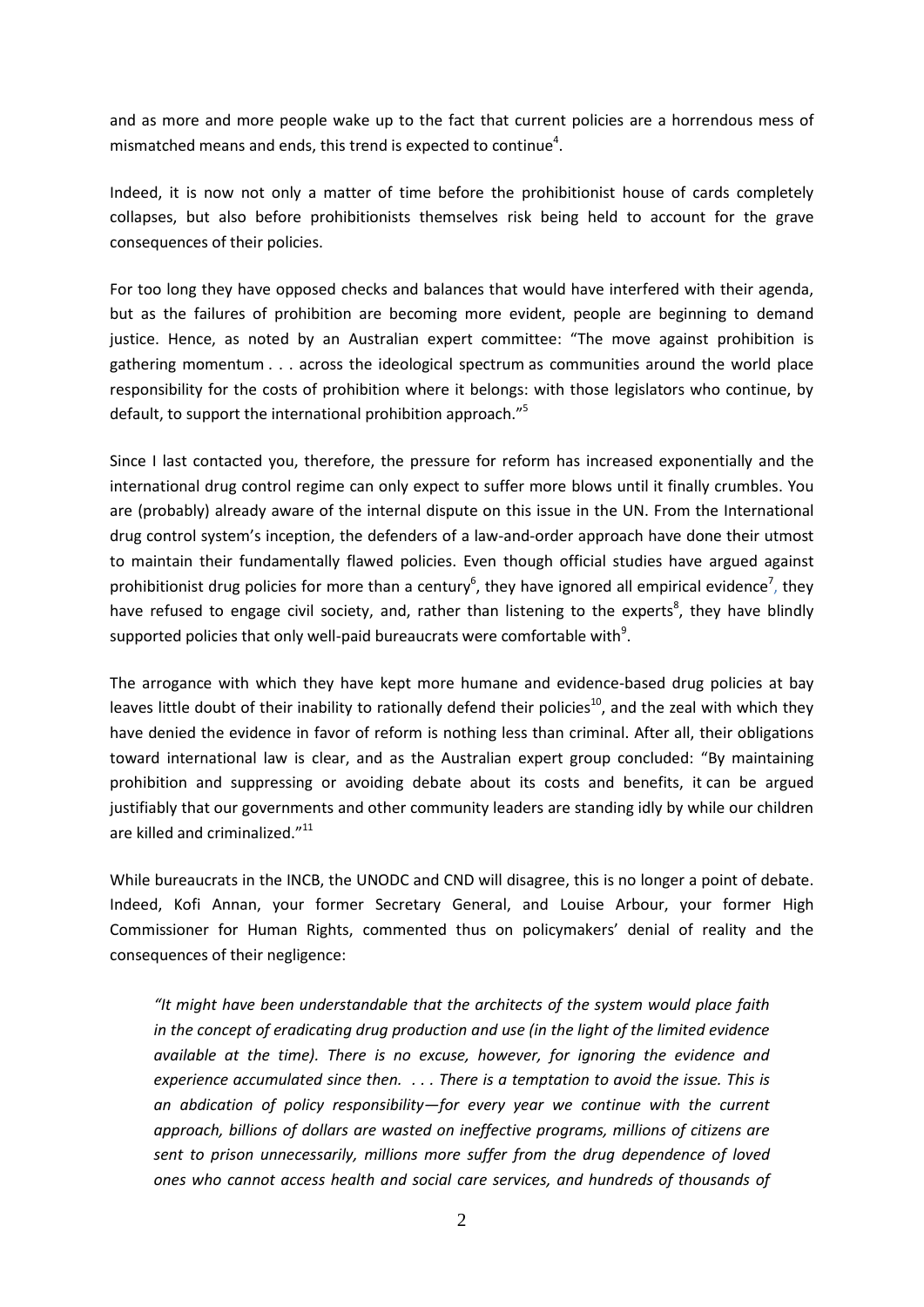*people die from preventable overdoses and diseases contracted through unsafe drug use"<sup>12</sup> .* 

Further proof of our leaders' criminal negligence is everywhere to be found. For instance, a European panel of experts concluded thus after reviewing the status quo:

*"Despite the primacy of human rights obligations under the UN Charter, the approach of the UN system and the international community to addressing the tensions between drug control and human rights remains marked by an ambiguity that is inexcusable in the face of the egregious human rights abuses perpetrated in the course of enforcing drug prohibition. . . . It is past time for UN, its individual Members, and its organs, as well as civil society organizations, to ensure that the international drug control system*  works to respect, protect and fulfill the human rights of people who use drugs and *affected communities, and to hold the international drug control entities and UN Members to account for human rights abuses committed in the name of drug control." 13*

This was six years ago. Since then many more billions of dollars have been wasted on counterproductive policies, more than 10 million people have been wrongfully imprisoned<sup>14</sup>, and more than a million have died as a direct consequence of the war on drugs<sup>15</sup>. Two years after the European Coalition for Just and Effective Drug Policies, in a statement to the General Assembly, declared that the harmful "effects of prohibition can no longer be called unintended", we are still waiting for our leaders to honor their obligations to international law; 16 years after 770 scholars including more than a hundred judges and professors of law—wrote to the UN Secretary General, complaining about human rights violations in the name of the war on drugs, stating that is causing more harm than drug abuse itself, and asking the UN to initiate a truly open and honest dialogue regarding the future of global drug control policies<sup>16</sup>, we are still waiting for it to manifest. We are *still waiting for the day when our officials shall recognize our right to have the relationship between the drug control and the human rights conventions properly reviewed<sup>17</sup>—and the longer it takes before this is done, the graver the implications of their negligence will it be*.

Again, prohibitionists will predictably disagree. Nonetheless, the more you know about the history of drug policy, the less controversial this statement becomes. For as professors of criminology and sociology John F. Galliher, David P. Keys and Michael Elsner stated:

*"Since the 1960s, few criminologists or criminal law professors have supported government drug policies. To this day, those setting . . . drug policy continue to ignore expert legal, academic, and medical advice. In the academic community there is now a clear recognition of long-standing patterns of both the ineffectiveness of, and racism inherent in . . . drug law enforcement. Indeed, opposition to contemporary . . . drug control policy has become normative in the academic community."<sup>18</sup>*

The documentation you have already received speaks volumes about this, for at no point in time could the policies of prohibition claim credibility<sup>19</sup>.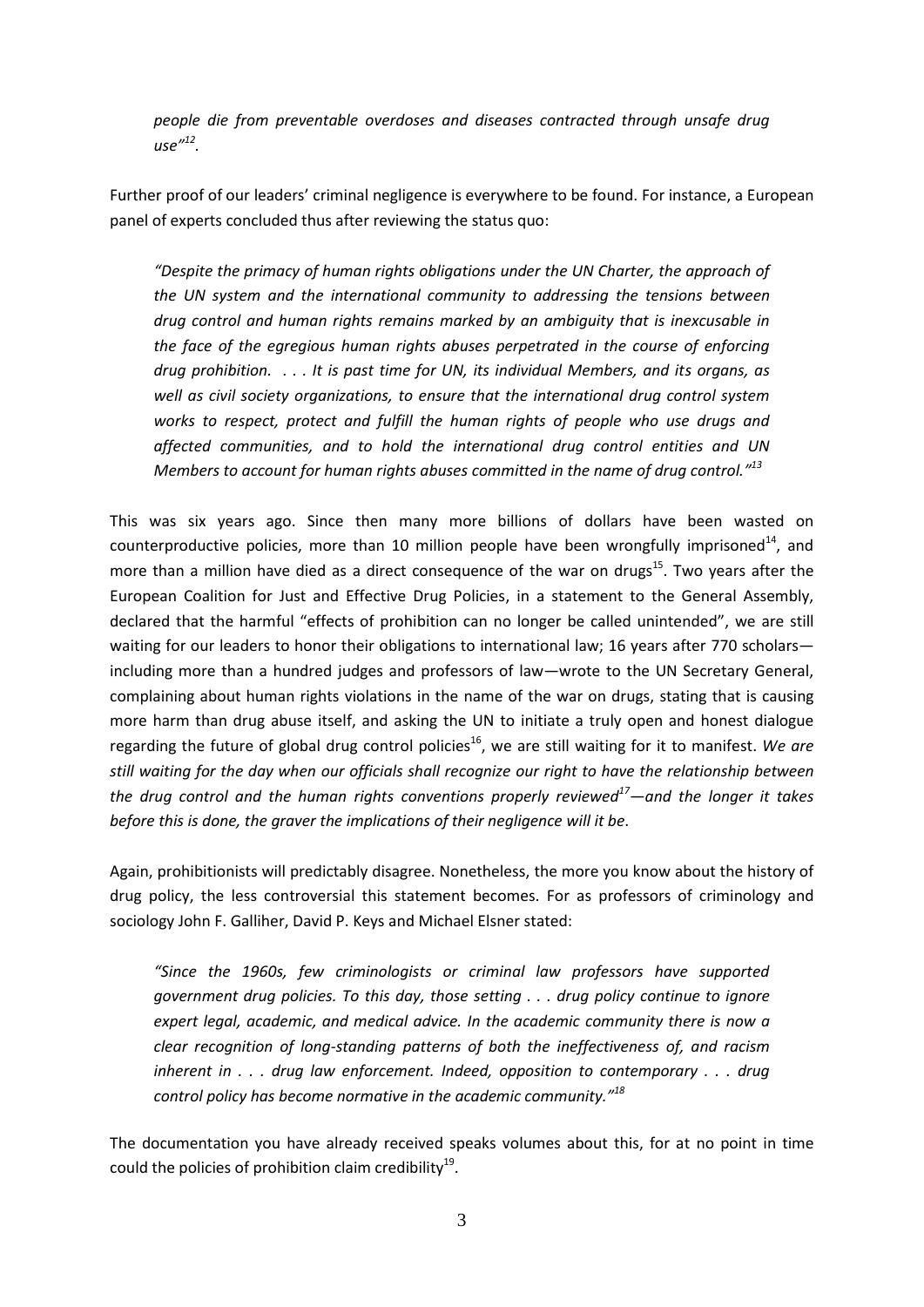Researchers agree that it was brought into being by a corrupt political process<sup>20</sup>; that it, as Judge James P. Gray said, was "motivated by racism, fear, empire building, and ignorance"<sup>21</sup>; that prohibitionists misrepresented or overlooked the available evidence to have their wav<sup>22</sup>, and that voices of reason were either subdued<sup>23</sup> or ignored. They concur that it has continued to this day supported by nothing but the empty rhetoric of self-serving bureaucrats<sup>24</sup>, and that an unbiased analysis, whether performed by cost-benefit<sup>25</sup> or human rights/moral criteria<sup>26</sup>, would favor legalization.

Add to this picture that legal scholars for decades have been exposing the drug laws' unconstitutional nature, and you begin to see the criminal negligence with which prohibitionists have fought their crusade<sup>27</sup>. For instance, academics like Douglas Husak<sup>28</sup>, Steven Wisotsky<sup>29</sup>, Richard Glen Boire<sup>30</sup>, Marc J. Blitz<sup>31</sup>, Roger Pilon<sup>32</sup>, Michelle Alexander<sup>33</sup>, Randy E. Barnett<sup>34</sup>, James Ostrowski<sup>35</sup>, Andrew Koppelman<sup>36</sup>, David A.J. Richards<sup>37</sup>, Doug Bandow<sup>38</sup>, David Bergland<sup>39</sup>, Paul Hager<sup>40</sup>, Allison Brandi Margolin<sup>41</sup>, Michèle Alexandre<sup>42</sup>, Warren Redlich<sup>43</sup>, Merle Anouk de Vries<sup>44</sup>, Erik Luna<sup>45</sup>, Eva Nilsen<sup>46</sup> and Eric Blumenson<sup>47</sup> have written lucidly on the subject and put forth compelling arguments that our right to life, liberty, and the pursuit of happiness is, indeed, violated by the current regime. Politicians<sup>48</sup>, lawyers<sup>49</sup>, judges<sup>50</sup>, cops<sup>51</sup>, even former attorney generals and justice ministers<sup>52</sup> have joined the choir, and together with professors of economics<sup>53</sup>, sociology<sup>54</sup>, criminology<sup>55</sup>, psychology<sup>56</sup>, philosophy<sup>57</sup>, pharmacology<sup>58</sup>, and psychiatry<sup>59</sup>, have called for an end to these destructive policies.

From the beginning it was always clear to the more perceptive players that the premises upon which prohibitionists built their reasoning were a series of falsehoods. With time the devastating consequences of their ill-fated logic have only become more obvious, and today you are hard pressed to find an expert in the field willing to put her neck out in defense of prohibition. John Collins, coordinator of the London School of Economics' International Drug Policy Project confirms:

*"The empirical data is . . . overwhelming: the system has failed. Worse, it has become increasingly clear that the human costs of pursuing many of its policies renders them unjustifiable. From mass incarceration in the United States and Asia, to the HIV/AIDS epidemic flooding Russia and the waves of violence rippling through Latin America current global drug policies are worsening current global drug problems. This is no longer a point of controversy, but as Joseph Spillane suggests, is something which 'no serious scholar questions'."<sup>60</sup>*

No wonder, then, that more and more public servants think twice about supporting prohibition. Prohibitionists can no longer control the debate by claiming the moral high-ground and refusing to engage civil society, and as the status quo is impossible to defend, voices advocating change are beginning to have an impact. Thus, due to pressure from the Latin American countries, the UN General Assembly shall have a Special Session on drug policy in 2016. And even if prohibitionists are working feverishly behind the scenes to see that no such thing takes place, it is only natural then that the relationship between the UN drug control conventions and human rights conventions is properly reviewed.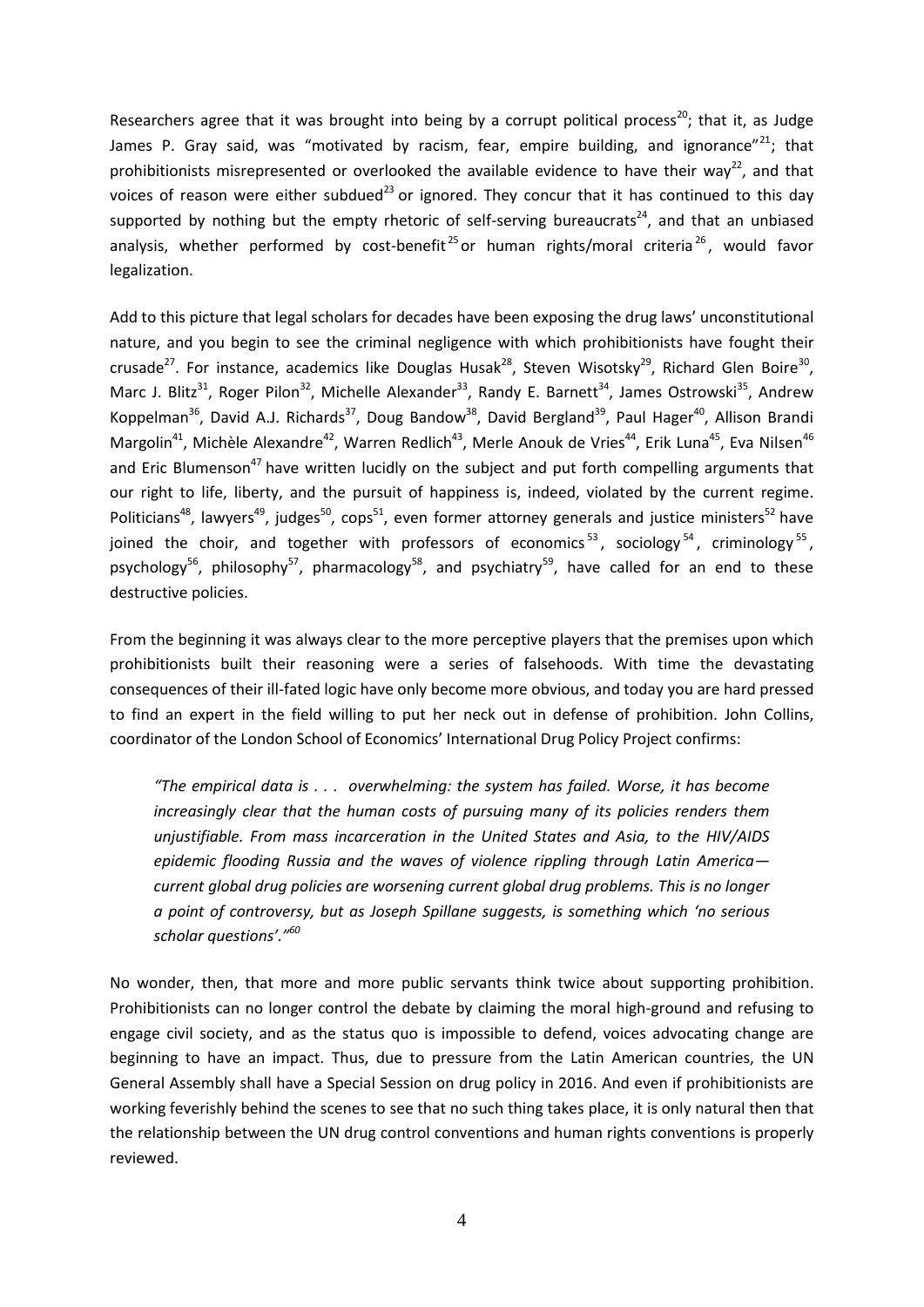The increasing amount of scholarly works which point out the illogicality of the classification system and argue for a reform of the UN drug control conventions<sup>61</sup> is a sure sign of things to come. All UN bodies and member states are, after all, bound by their overarching obligation to promote universal respect for, and observance of, human rights and fundamental freedoms, and the UN apparatus cannot ignore the inconsistencies between the drug control conventions and the human rights conventions without undermining the explicitly stated purpose for its existence.

It is for this simple reason the UN is increasingly divided on this issue. On the one hand you have the bureaucrats whose talk about "social responsibility", "legal principles" and "human rights law" is no more than empty rhetoric; those who tend to defend the status quo no matter what, and whose only ambition is to follow the path of least resistance, going along with the system's blind force of inertia wherever it takes them. On the other you have those with enough integrity to stand for something; those who have the courage to act on the evidence provided, and who are willing to follow the data wherever it leads them.

You, the members of the UN Human Rights Committee, must now decide which camp you belong to. You have already received the documentation needed to consider the merits of the argument against prohibition, and the following appendices will provide you with further insight:

- James Ostrowski, *The Moral and Practical Case for Drug Legalization.*
- Warren Redlich, *A Substantive Due Process Challenge to the War on Drugs.*
- David A.J. Richards, *Drug Use and the Rights of the Person.* (chapter 4 of *Sex, Drugs, Death and the Law: An Essay on Human Rights and Overcriminalization*).
- Doug Bandow, *From Fighting the Drug War to Protecting the Right to Use Drugs: Recognizing a Forgotten Liberty*. (Chapter 10 of Fred McMahon (ed.), *Towards a Worldwide Index of Human Freedom*, Fraser Institute 2012)
- Eva Nilsen & Eric Blumenson, *Liberty Lost; the Moral Case for Marijuana Law Reform.*
- Merle Anouk de Vries, *A Human Rights-based Approach to the International Drug Policy*.
- Andrew Koppelman, *Drug Policy and the Liberal Self.*

These are just a handful of the legal scholars who have made the case that our drug policies represent an unconstitutional practice and a violation of human rights law.

The fact that these policies continue unabated is not a result of an inherent flaw in their reasoning. Rather, it is the result of prohibitionists' love for power, zero-tolerance and ignorance over truth, decency, legal principles and the rule of law<sup>62</sup>, for as Roger Pilon stated 14 years ago:

*"In the realm of ideas, there simply are no credible arguments left for continuing this endless war on drugs. . . . From a consideration of both principle and policy, reason reveals that the war is wrong and counterproductive. It is now the visceral response that*  has to be confronted, the blind, irrational reaction to calls for ending the war that stop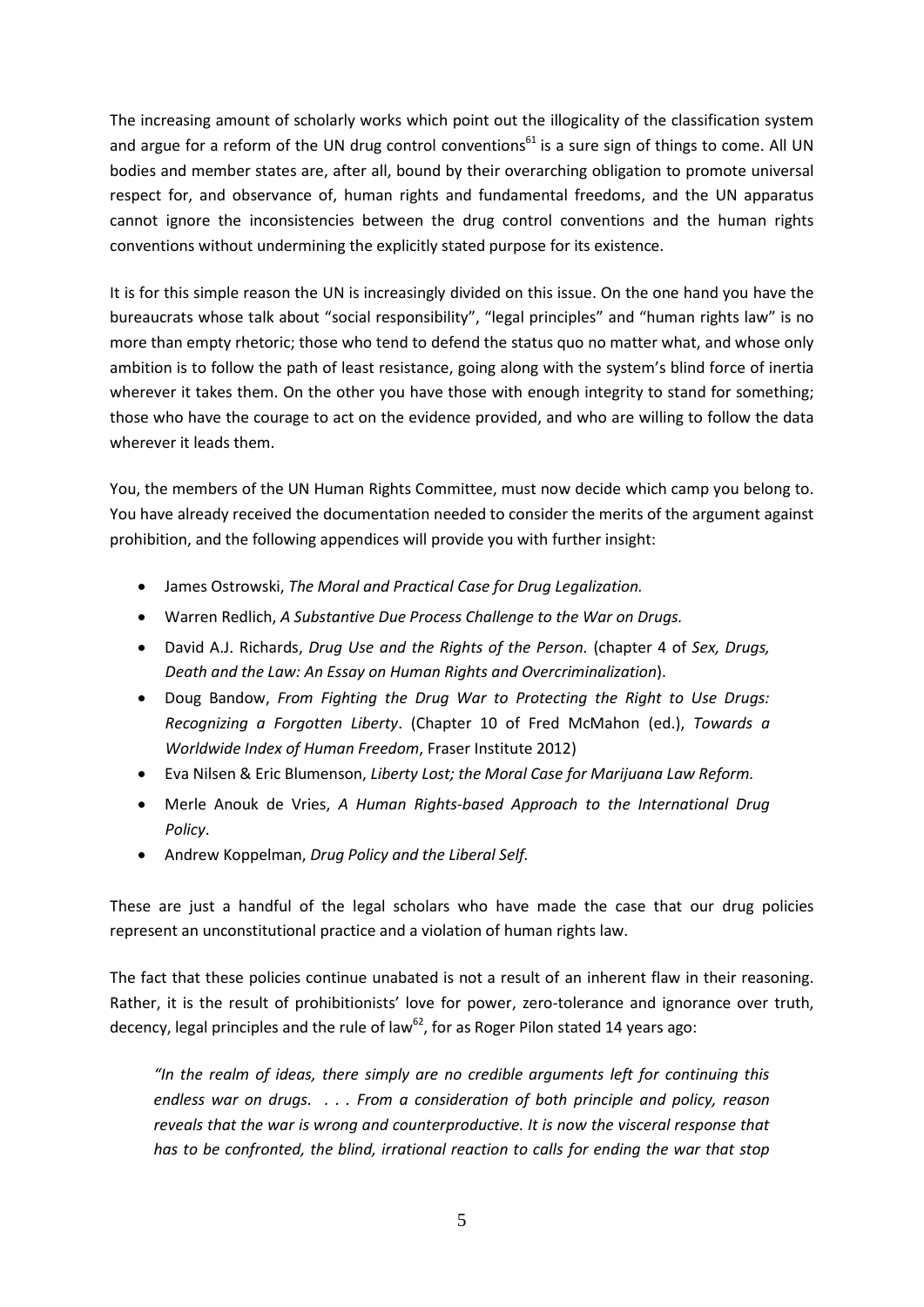*thought when thought is most needed, that ignore inconsistency and hypocrisy that is as plain as day." 63*

You, the members of the UNHRC, now have an important job to do in addressing this issue. Failure to attend to the alleged discrepancy between the drug control conventions and human rights conventions entails nothing short of criminal negligence on your part, and so I expect that you honor your commitment to the Covenant and ensure that the rights-oriented argument has its day in court.

I also expect that you do not insult mine or any other legal theorist's intelligence.

Hence, whether or not you agree with the legal reasoning presented in the appendices, I expect a principled and thoughtful legal analysis from your end. Not only do I expect that you familiarize yourselves with the literature provided and that you take into consideration the unfortunate consequences of current policies, but also that you recognize the influence of the natural rights tradition on the framers of our constitutions and conventions, and that a proper interpretation of the Covenant therefore must take into account the basic precepts of this tradition.

What this means is quite simple. With this complaint you've received an argument which on principled grounds makes a case for the legalization of *all* drugs. In order to continue their prohibition, then, there are essentially four questions that the defenders of the status quo must answer to the satisfaction of an independent, impartial, and competent tribunal. These questions are basically the same, and can, using cannabis as an example, be stated like this:

• Whereas all comparisons of the problems associated with marijuana and legal drugs like alcohol and tobacco $64$  demonstrate that the legal ones are more harmful to users' health and more destructive to us as a society: *How will you defend present policies? How can you, without building your drug policy on a discriminatory practice—and thus violate the principle of equality—argue in favor of a health-oriented approach toward alcohol users and a continued criminalization of marijuana users?*

• Whereas there is the same supply and demand factors involved when it comes to marijuana and other drugs like alcohol and tobacco, and whereas the different groups of drugs also have the same varying patterns of use associated with them<sup>65</sup>: *How will you justify the persecution and the demonization of the drug law violators? What sort of crimes against his fellowmen has a marijuana producer, transporter or seller committed that an alcohol producer, transporter or seller has not?*

• Whereas virtually all of the world's leading drug policy scholars are in agreement that the drug laws have had worse consequences for society in general and users in particular than the drug use itself would have had<sup>66</sup>, and whereas more and more organizations and commissions<sup>67</sup> publish reports that confirm the same: *How will you*, *from the growing evidence base that suggests the cure (marijuana law) is worse than the disease (marijuana use) defend current policies as measured against the principle of proportionality?*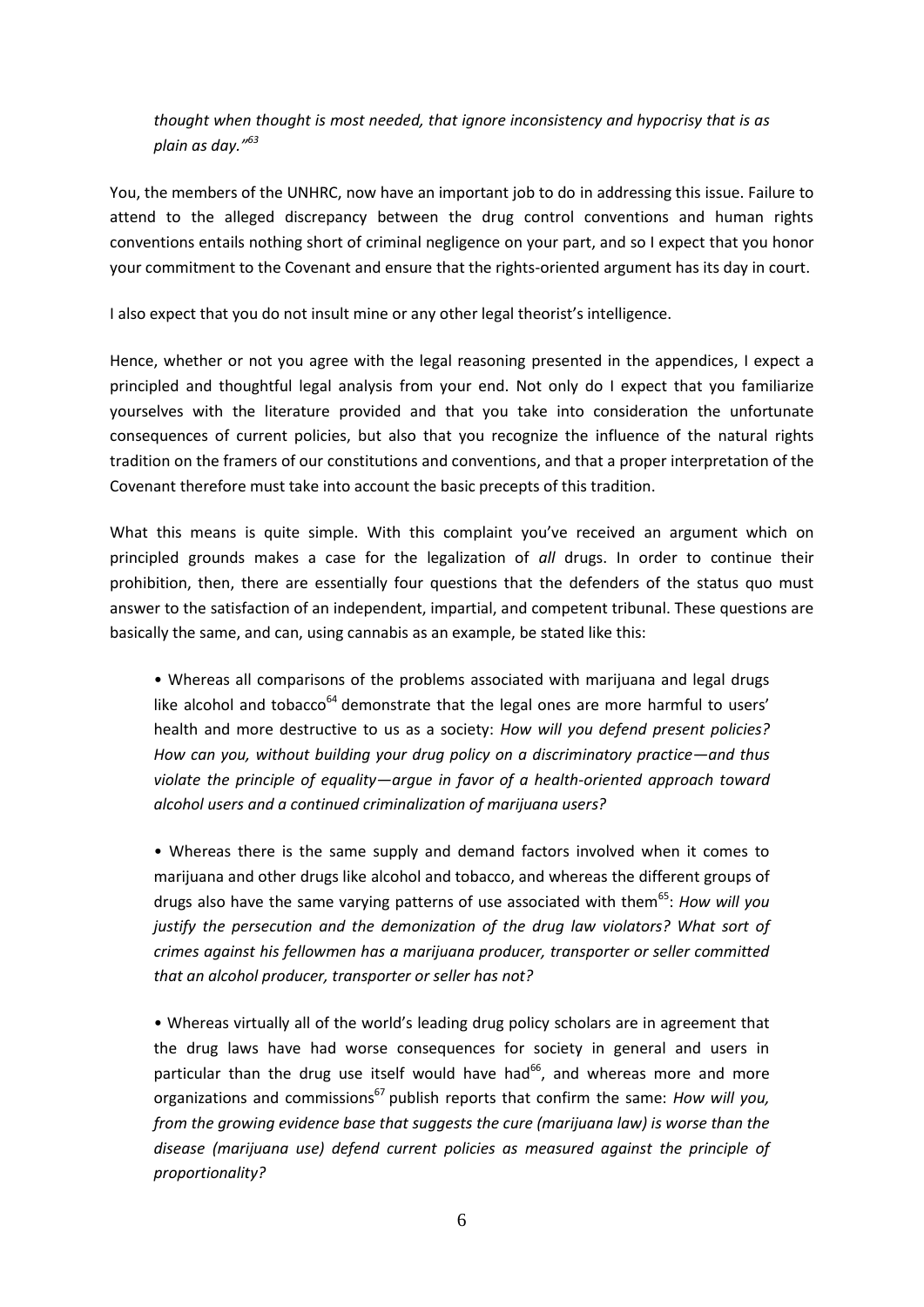• Whereas a majority of drug policy experts agree that there was a moral panic behind the outlawing of marijuana<sup>68</sup>; whereas drug policy experts acknowledge that its current classification makes no sense $^{69}$ ; whereas scholarly works such as James Ostrowski's *Answering the Critics of Drug Legalization,* Douglas Husak's *Drugs and Rights,* and David A.J. Richards' *Sex, Drugs, Death, and the Law* have thoroughly refuted the traditional arguments in favor of criminalization; whereas an independent, impartial, and competent tribunal (the Cannabis-tribunal in the Hague, 2008) has already qualified the prohibitionist argument as "based on fallacies" and "absolutely worthless"<sup>70</sup>, and whereas the drug laws thus seem to build their credibility on a series of faulty premises: Considering the fact that the enemy image of marijuana has proven vastly exaggerated; considering that the separation between the licit and illicit substances has proven an arbitrary divide; considering that that the evidence is increasingly clear that the drug laws have failed in reducing their supply and demand<sup>71</sup>; considering that American, as well as European<sup>72</sup> decriminalization experiments have shown a health-oriented approach to be more successful in dealing with the harms caused by drug use<sup>73</sup>; considering that the cure has proven worse than the disease to the degree that the harms caused by prohibition<sup>74</sup> now have become so enormous that they threaten to undermine the very fabric of our society<sup>75</sup>; considering that paternalistic and moralistic arguments have failed, and considering that you can no longer justify prohibition on the basis that (1) it suppresses different types of crime<sup>76</sup>, (2) that it protects our youth<sup>77</sup> and the wellbeing of society<sup>78</sup>, (3) that drug abuse has substantial economic and social costs<sup>79</sup>, (4) that marijuana use is intrinsically immoral and degrading in nature<sup>80</sup>, (5) that its use is self-destructive, dangerous and may cause a variety of harms, including physical injury, addiction and death $^{81}$ , (6) that it is a gateway drug $^{82}$ , (7) that its use is not a victimless crime since it causes harm to others $^{83}$ , and (8) that we do not know the consequences of legalization<sup>84</sup>: All this considered, what compelling reasons can there be *for prohibition, and in what way are its means tailored towards its explicitly stated ends?*

As you can see from the endnotes and appendices, an abundance of legal scholars have pondered these issues and concluded that the government's interests are neither compelling nor the law properly framed<sup>85</sup>.

To my knowledge no one has looked into this matter and concluded otherwise, and as the prohibitionists' credibility rests on their ability to refute such professionals' legal reasoning, I've asked the Norwegian government to provide an answer to these questions.

The drug political reality being what it is—that is, impossible to align with our catalogue of rights—it should come as no surprise that our public officials have responded with a wall of silence.

However, their obligations to international law leave little doubt that they find themselves on thin ice. It is in blatant violation of the principles of good governance and human rights that they have proven their loyalty to an indefensible doctrine, and it is now high time that you remedy this unfortunate situation.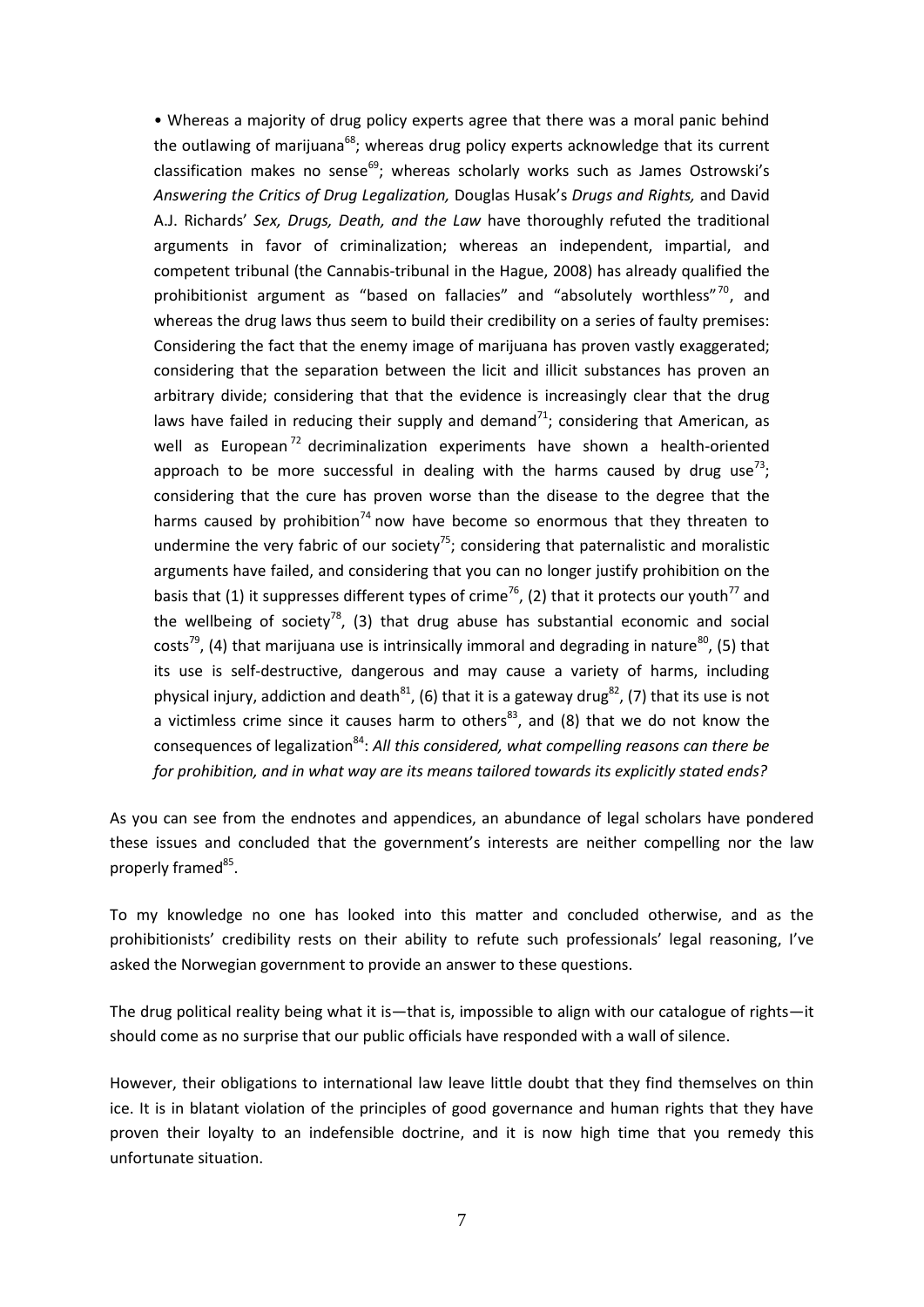As it stands our country is no longer governed by the rule of law, some 30 percent of the prison population are political prisoners, and roughly 30 million European drug users find themselves outside the protection of the human rights conventions. By any sound measure, it is a situation that you should have responded to with a sense of urgency when you first heard about it. *Now, nearly two years later, the stakes are higher than ever, and if you have any intention of being part of the movement that seeks to promote, protect and secure the progress of human rights law, you must act immediately, contact the State party, and see what can be done about this.*

Be advised that as our public officials hitherto have gone out of their way to prevent an open examination of the facts, I suspect that they will continue to do so. True to their modus operandi they seem to imagine that the status quo can be prolonged indefinitely, and that brute force forever can hold the rights-oriented debate at bay. I therefore expect them to do what they can to impress upon you the idea that everything, somehow, is as it should be with the world, and that there is no need for them to explain anything pertaining to their policies.

If this is the case, you will have to go it alone and see to it that the issue is properly resolved. Indeed, the reputation and the legitimacy of the UN system depends upon you doing so, and if you cannot disprove the concerns raised herein, I expect that you not only conclude that drug prohibition is a violation of our human rights, but that you make recommendations thereon and promote the effective coordination and mainstreaming of human rights within the UN system.

Powerful forces will resist this. Nonetheless it is the only proper way forward, and your goal should be to have the issue put on the agenda of the General Assembly's Special Session on drug policy in 2016. *All else constitutes a failure on your part to take your obligations to the Covenant seriously*. Evidence abounds that current drug policies are incompatible with the standards raised by human rights law, and *only* by responding to the questions above can you assure the world's drug users that their rights are respected.

## It's that simple.

To the degree you fail to address this issue, the UN Human Rights Committee will present itself as a part of the problem rather than the solution, and you now need to ask yourselves the very same question that Erik Luna, professor of law at Washington and Lee University, posed to the US president: *"When prohibition ends and the time comes to tally the horrible wages of drug warfare and to name the heroes and heavies, will you have been on the right side of history?*" 86

Great weight now rests upon your shoulders. Indeed, the legacy of the UN system depends on where we go from here; so does the fate of millions of people, and I look forward to your response.

Yours sincerely,

Roar Mikalsen.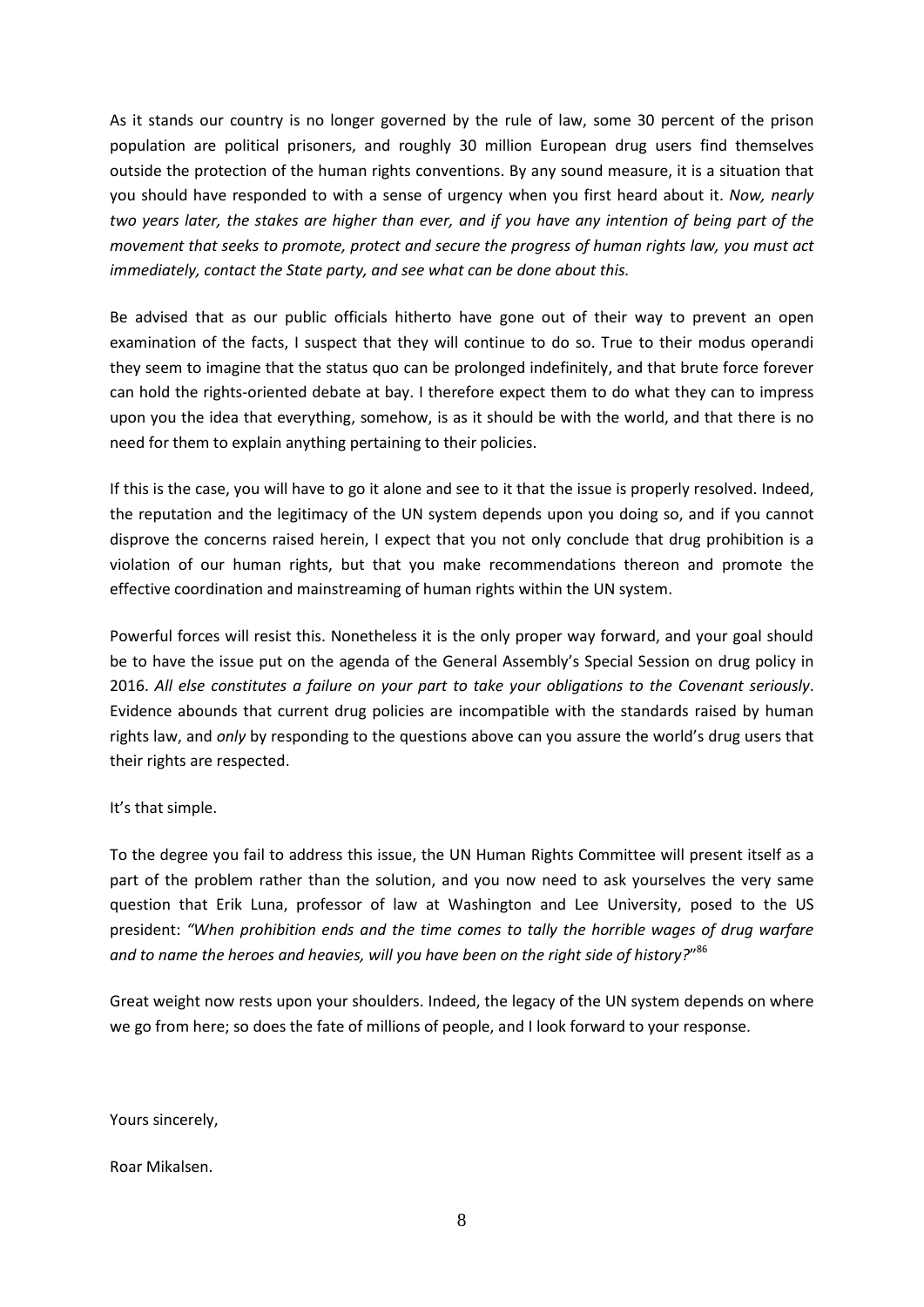## **ENDNOTES**

<sup>1</sup> The Alternative World Drug Report: *Counting the Costs of the War on Drugs* (2012), p. 16.

<u>.</u>

<sup>2</sup> http://www.gallup.com/poll/165539/first-time-americans-favor-legalizing-marijuana.aspx

<sup>3</sup> <http://www.theguardian.com/politics/2012/sep/08/mps-drugs-policies-not-working>

4 Looking at US statistics (Source: Pew, *Majority Now Supports Legalizing Marijuana*, April 4, 2013), we find that there has been a steady increase in support for cannabis legalization since 1990. Back then a mere 16 percent favored legalization, in 2006 32 percent supported legalization, now 60 percent do so, and as this trend is expected to continue, we can predict that by 2018 roughly 80 percent of the American people will favor legalization.

The history of drug policy shows that where Americans go, the rest of the world will follow. In other words, now that the rights-orientated debate has come to the attention of policymakers, the question is not *if* prohibition will end but *when*, and *to what extent* prohibitionists will sacrifice the rule of law in an attempt to keep their failed policies in place.

This is slowly dawning on the people working in the prohibitionist-machinery. As Gary Hale, a DEA Chief of intelligence noted: "At some point in the not-too-distant future, whether a year or 10 years from now, legalization is going to happen. We need to prepare for that." William Martin, *The War on Drugs Has Failed: Is Legalization the Answer?* Conference Report, James A. Baker institute (March 2012), p. 20.

So far, the prohibitionists have failed to do so. Nevertheless, the pressure for reform is growing stronger day by day, and as further explained by the conclusion of a recent report: "The question appearing on the international policy agenda is now no longer whether or not there is a need to reassess and modernize the UN drug control system, but rather *when and how*. The question is if a mechanism can be found soon enough to deal with the growing tensions and to transform the current system in an orderly fashion into one more adaptable to local concerns and priorities, and one that is more compatible with basic scientific norms and UN standards of today". *The Rise and Decline of Cannabis Prohibition: The History of Cannabis in the UN Drug Control System and Options for Reform* (Transnational Institute/Global Drug Policy Observatory, 2014), p. 15.

5 Douglas & McDonald, *The Prohibition of Illicit Drugs is Killing and Criminalising our Children and We are All Letting it Happen*, Report of a high level Australia 21 Roundtable (2012), p. 6.

 $^6$  Some official enquiries whose conclusions are irreconcilable with the current regime: The Indian Hemp Drugs Commission (1894); the Panama Canal Zone Report (1925); Departmental Committee on Morphine and Heroin Addiction (Rolleston Report) (1926); The Wickersham Commission (USA, 1931); the LaGuardia Report (USA, 1944); Joint Committee of the American Bar Association and the American Medical Association on Narcotic Drugs, *Drug Addiction: Crime or Disease?* (USA, 1961); Interdepartmental Committee, *Drug Addiction* (Brain I, 1961); Interdepartmental Committee, *Drug Addiction* (Brain II, 1965); the Wootton Report (UK, 1968); Canadian Government's Commission of Inquiry, *Non-Medical Use of Drugs* (the LeDain Report) (1970); the Baan Commission (the Netherlands, 1970); the Hulsman Commission (the Netherlands, 1971); National Commission on Marihuana and Drug Abuse, *Marijuana: A Signal of Misunderstanding* (USA, 1972); National Commission on Marijuana and Drug Abuse, *Drug Use in America: Problem in Perspective* (USA, 1973); National Research Council of the National Academy of Sciences, *An Analysis of Marijuana Policy* (1982); the report of the Expert Group on the Effects of Cannabis Use (UK, 1982); Legislative options for cannabis use in Australia, Monograph No. 26 (Australia, 1994); report of the New Zealand Health Committee, *Inquiry into the Mental Health Effects of Cannabis* (1998); the House of Lords Science and Technology Select Committee, Ninth Report, *Cannabis: the Scientific and Medical evidence* (UK, 1998); Swiss Federal Commission for Drug Issues, *Cannabis Report* (1999); report of the National Commission on Ganja (Jamaica, 2001); the UK Report of the Advisory Committee on Drug Dependence (2002); The Senate Special Committee on Illegal Drugs, *Cannabis: our position for a Canadian public policy* (Canada, 2002); the report by the Advisory Committee on Drug Dependence, *The Classification of Cannabis under the Misuse of Drugs Act 1971* (UK, 2002); Rapport de la Commission d'enquête du Sénat français sur la politique nationale de lutte contre les drogues illicites, No. 321 (France, 2003); the report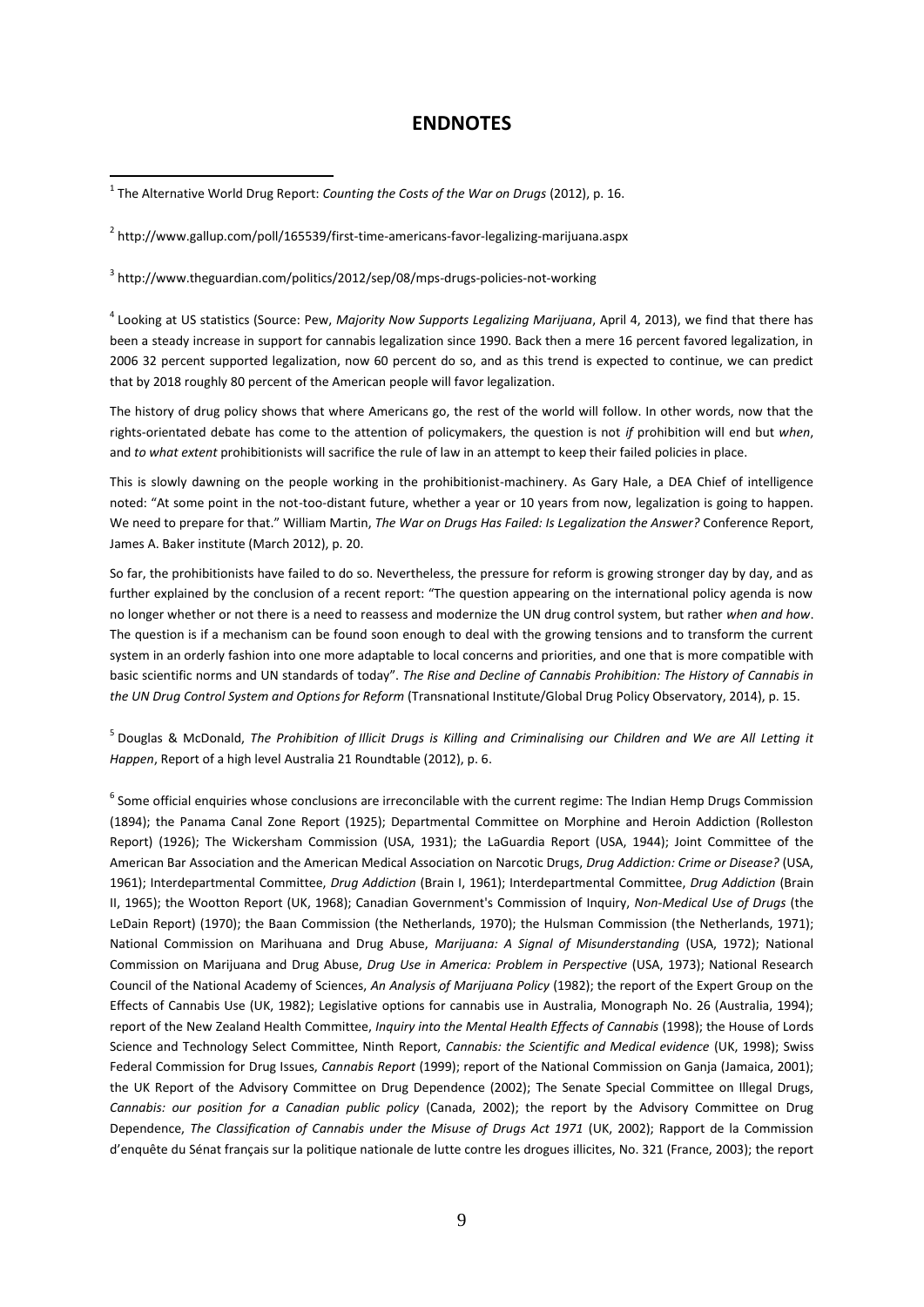by the Advisory Council on the Misuse of Drugs, *Further consideration of the classification of cannabis under the Misuse of Drugs Act 1971* (UK, 2005).

 $\overline{a}$ 

Most of these enquiries have focused on cannabis and despite their differences in scope, methods and conclusions, they reveal interesting common patterns. To put it simply, while they admit that cannabis is not a harmless substance, they are clear that its dangers, in comparison with other controlled substances, have been overstated and that civil sanctions, fines, or health assessments should replace criminal penalties for personal use offences. Some of these commissions have also gone further. For instance, the Indian Hemp Drugs Commission (1894) concluded that cannabis use was relatively unproblematic and that there was no need for the government to restrict its use. Hundred years later, this voice is echoed in enquiries like the Senate Special Committee on Illegal Drugs in Canada (2002) who recommended that the government amend the legislation in order to create a criminal exemption scheme that would allow "for obtaining licences as well as for producing and selling cannabis". Likewise, the Swiss Federal Commission for Drug Issues (1999) recommended the removal of the prohibition of consumption and possession of cannabis (as well as the possibility for cannabis to be purchased lawfully) and the Australian governments' *Legislative options for cannabis use in Australia* (1994) advised that that "cannabis law reform is required" and that the reform should be one with "relatively free but regulated availability".

7 See *infra* notes 9, 10, 19, 20, 22, 24, 62, 68, 69, 72, and accompanying text. Randy Barnett, a professor of law, commented thus: "It seems that no facts are sufficient to shake the prohibitionists' faith in this tragic policy. As . . . suggested elsewhere, some persons act as though they are addicted to drug laws, with all the connotations of irrationality that term is meant to convey when applied to drug users. Consequently, they are unlikely to be swayed by the copious facts and arguments presented [by reform activists]. . . . [Nonetheless] the case against prohibition is overwhelming, precisely because so many different types of considerations all point to a single solution: the legalization of illicit drugs." Randy E. Barnett, *Bad Trip: Drug Prohibition and the Weakness of Public Policy*, 103 Yale Law Journal, (1994) p. 2598.

<sup>8</sup> Some of the professionals who have critiqued the drug war includes: Margaret P. Battin, Erik Luna, Arthur G. Lipman, Paul M. Gahlinger, Douglas E. Rollins, Jeanette C. Roberts, Troy L. Booher (*Drugs and Justice: Seeking a Consistent, Coherent, and Comprehensive View*, 2008), Norval Morris & Gordon Hawkins (*The Honest Politician's Guide to Crime Control*, 1970), Charles H. Whitebread (*Us and Them and the Nature of Moral Regulation*, Southern California Law Review Vol. 74:361), Steven Wisotsky (*A Society of Suspects: the War on Drugs and our Civil Liberties*, 1992), Steven B. Duke (*Drug Prohibition: An Unnatural Disaster*, 1995), Timothy Lynch, (*After Prohibition: an Adult Approach to Drug Policies in the 21st Century*, 2000), Andrew Weil & Winnifred Rosen (*From Chocolate to Morphine: Everything You Need to Know about Mind-Altering Drugs*, 2004), Doris Marie Provine (*Unequal under Law: Race in the War on Drugs*, 2007), Steven Wisotsky (*Beyond the War on Drugs: Overcoming a Failed Policy*, 1990), Troy Duster (*Legislation of Morality: Law, Drugs, and Moral Judgment)*, Mitch Earleywine (*Pot politics: Marijuana and the costs of prohibition: America's Longest War)*, Steven B. Duke & Albert C. Gross (*Rethinking Our Tragic Crusade Against Drugs*, 1993), Rufus King (*The Drug Hang-up: America's Fifty-year Folly),* Andrew D. Leipold (*The War on Drugs and the Puzzle of Deterrence*, 2002), Graham Boyd (*Collateral Damage in the War on Drugs*, 2002), Frank Rudy Cooper (*The Un-balanced Fourth Amendment: A Cultural Study of the Drug War, Racial Profiling and Arvizu*, 2002), Elliot G. Hicks (*Shooting Ourselves in The Foot in The Drug War*, 1999), John F. Galliher, David P. Keys & Michael Elsner (*Lindesmith v. Anslinger: An Early Government Victory in the Failed War on Drugs*,1998), Daniel D. Polsby (*Ending The War on Drugs And Children*, 1997), Erik Grant Luna (*Our Vietnam: The Prohibition Apocalypse*, 1997), Steven Jonas (*The Drug War: Myth, Reality And Politics*, 1995), Helen M. Kemp (*Presumed Guilty: When the War on Drugs Becomes a War on The Constitution*, 1994), Doug Bandow (*War on Drugs or War on America?* 1991), David Elkins (*Drug Legalization: Cost Effective and Morally Permissible,* 1991),Robinson & Scherlen (*Lies, Damn Lies, and Drug War Statistics*, 2007), Jeffrey A. Miron (*Drug War Crimes: The Consequences of Prohibition*, 2004), Lester Grinspoon (*Marijuana Reconsidered*, 1977) A great book that includes many expert voices is James A. Inciardi and Karen McElrath (ed.) *The American Drug Scene* (fortyone authors from a wide range of fields), and another book that presents a broad range of experts is Jefferson Fish, *How to Legalize Drugs* (thirty authors, also from many fields).

<sup>9</sup> As stated by the Transform Drug Policy Foundation: "It doesn't take a rocket scientist to show that criminalising drugs and drug use has directly and indirectly led to a dramatic increase in drug-related harms, and that controlling and regulating the production and distribution of all drugs would go a long way towards reducing those harms. . . . A century of experience with prohibition teaches that it can often be counter-productive; failing to reduce the harms it sets out to address as well as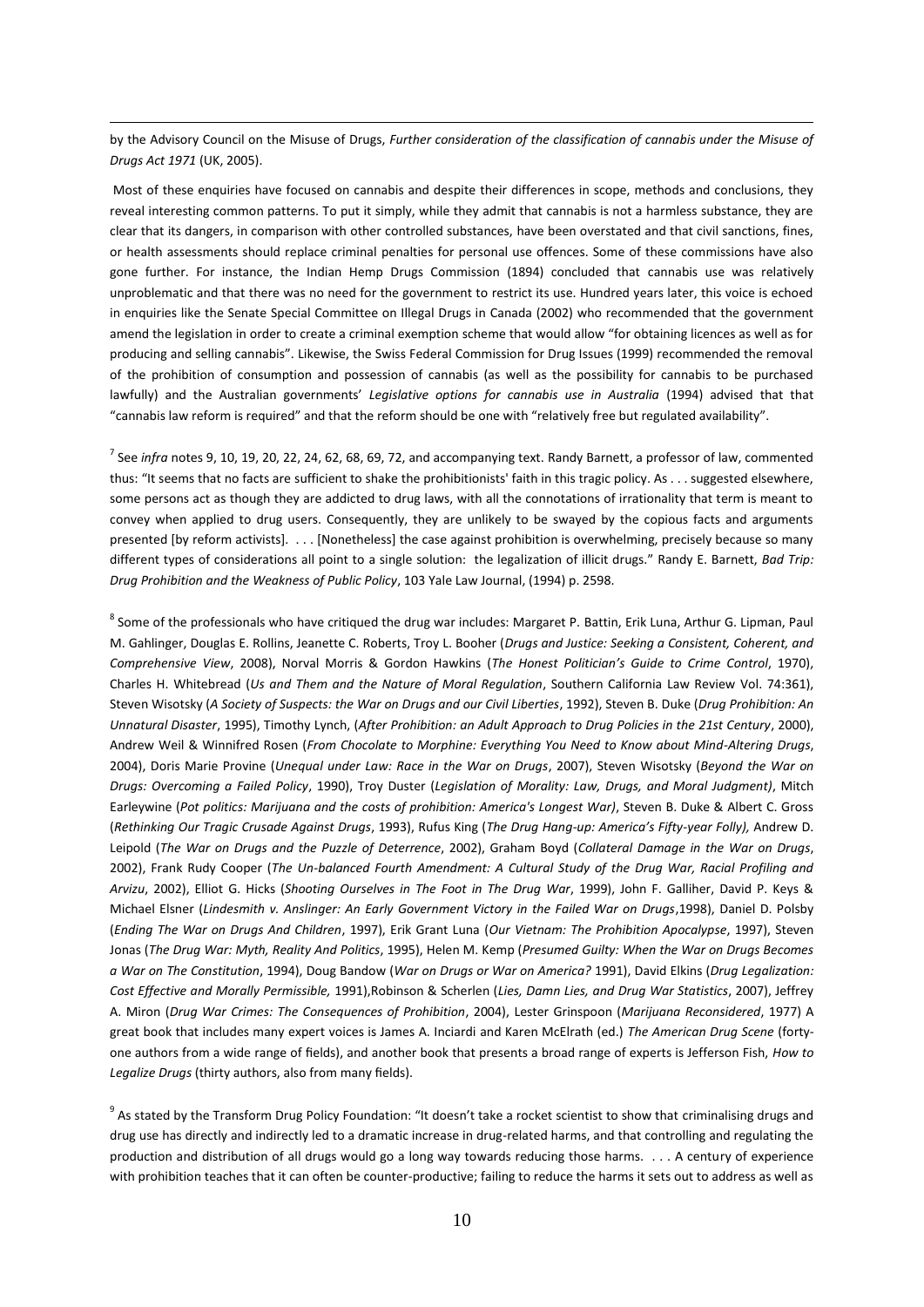creating a raft of catastrophic unintended consequences. The extent of this failure has been chronicled in detail by many hundreds of sober, independent and objective assessments undertaken by government committees, academics, and Non Government Organisations across the world, over many decades." *After the War on Drugs: Blueprint for Regulation*, Transform Drug Policy Foundation (2009), p. xii,4.

 $\overline{a}$ 

Another knowledgeable scholar, professor of law Charles Whitebread, has this to say: "The lesson is clear. Moral regulation perpetuates fear, not morality. . . . At the core of the effort to regulate morality lies the desire of "us" to regulate "them." With each prohibition, a socially dominant group burdens a weaker class of citizens with its notion of propriety. And notwithstanding the moral justifications used to support them, moral regulations only succeed in exacerbating existing social rifts. . . . As we enter a new century, it is abundantly clear that it is time to free ourselves from the idea of prohibition. . . . We should understand, like never before, that the idea is inherently flawed." Charles H. Whitebread, *Us and Them and the Nature of Moral Regulation*, Southern California Law Review Vol. 74:361, pp. 362-63,70.

The UN bureaucrats, however, have so far refused to acknowledge any of this. For more on "the extent to which these hardliners have gone to maintain the status quo through rhetoric, denial, manipulation, selective presentation, misrepresentation and suppression of evidence, selective use of experts, threats to funding, and purging ''defeatists'' from the UN system", see Martin Jelsma, *Drugs in the UN System: the Unwritten History of the 1998 United Nations General Assembly Special Session on Drugs*, International Journal of Drug Policy 14 (2003), pp. 181-195, and Francisco Thoumi & Jorrit Kamminga, *The Recent Changes at UNODC and its Role in Advancing and Innovating Anti-Drug Policies: Old Wine in New Cleaner Bottles*. See also *supra* note 7, and *infra* notes 10, 19, 20, 22, 24, 62, 68, 69.

 $10A$ s indicated by the following quote (and my communication with Norwegian authorities), proponents of prohibition have until this day avoided any undertaking which would threaten to reveal the unfortunate nature of their crusade: "In 1988, I wrote to then-Vice President George Bush, the head of the South Florida Drug Task Force, then-Education Secretary William Bennett, Assistant Secretary of State for Drug Policy Ann Wrobleski, White House drug policy adviser Dr. Donald I. McDonald, and the public information directors of the Federal Bureau of Investigation, Drug Enforcement Administration, General Accounting Office, National Institute of Justice, and National Institute on Drug Abuse. None of these officials were able to cite any study that demonstrated the beneficial effects of drug prohibition when weighed against its costs. The leaders of the war on drugs are apparently unable to defend on rational cost-benefit grounds their 70-year-old policy, which costs nearly \$10 billion per year, imprisons nearly 75,000 persons, and fills our cities with violent crime". James Ostrowski, *The Moral and Practical Case for Drug Legalization*, Hofstra Law Review Vol. 18:607 (1990), pp. 642-43(sources omitted).

The fact that prohibition has never been exposed to meaningful scrutiny was further pointed out in 2001 when the US National Academy of Sciences produced a 200-page report for the White House Office of Drug Control Policy titled *Informing America's Policy on Illegal Drugs: What We Don't Know Keeps Hurting Us*. It concluded that "It is unconscionable for this country to continue to carry out a policy of this magnitude and cost without any way of knowing whether or to what extent it is having the desired effect".

Still, 13 years later, prohibition remains at large, unchecked and unhindered by any attempt at a rationally-based scrutiny. In fact, when Bob Ainsworth, then British minister and Government drugs spokesperson, was asked in 2002 whether he supported Transform Drug Policy Foundation's call for an independent audit of the effectiveness of drug law enforcement spending, he answered "why would we want to do that unless we were going to legalize drugs?" As further pointed out by Transform, "The assumption has to be made that he meant an audit would expose the failures of current policy, leading to a logical endpoint of legalization and regulation." Rolles et al., *After the War on Drugs: Options for Control*, Transform Drug Policy Foundation (2004), p. 23.

For more on their refusal to face reality, see *supra* notes 7, 9, and *infra* notes 19, 20, 22, 24, 62, 68, 69, 72, 73, 74, 79.

<sup>11</sup> Douglas and McDonald, *The Prohibition of Illicit Drugs is Killing and Criminalising our Children and We are All Letting it Happen*, Report of a high level Australia 21 Roundtable (2012), p. 22.

<sup>12</sup> The quote is taken from a report they prepared together with other members of the Global Commission on Drug Policy. For more, see the Global Commission on Drug Policy's *June 2011 report*, p. 5, 17.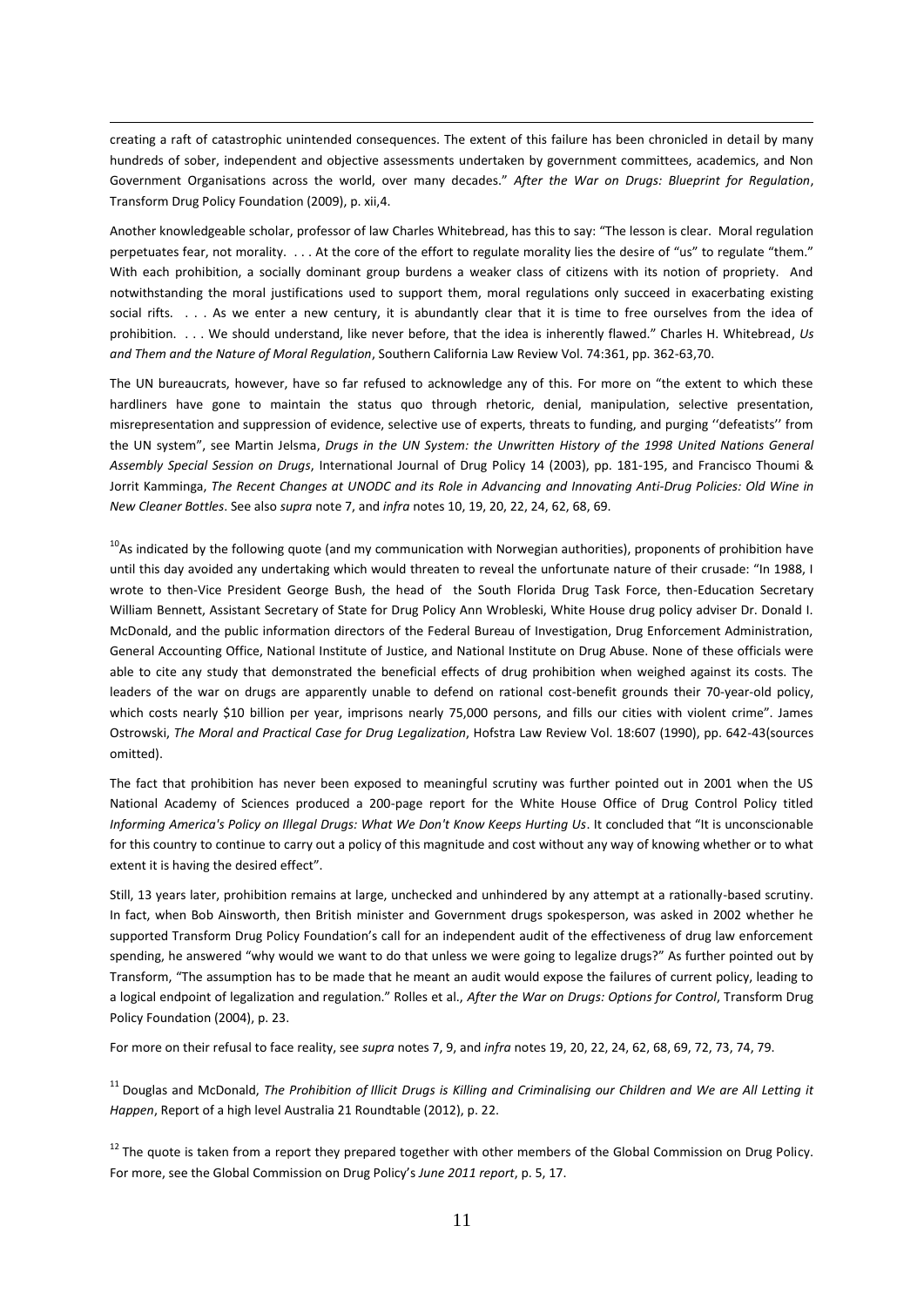<sup>13</sup> Barret et al., *Recalibrating the Regime: The Need for a Human Rights-Based Approach to International Drug Policy*, Beckley Foundation (2008), pp. 1-2.

 $\overline{a}$ 

<sup>14</sup> It is estimated that, at any given point in time, some 10 million people around the world are imprisoned for drug-related offenses (See Bryan Stevenson, *Drug Policy, Criminal Justice, and Mass Imprisonment*, Global Commission on Drug Policy working paper, prepared for January 24-25 meeting (2011).

<sup>15</sup> It is estimated that in Latin America alone, some 150 000 people are murdered every year as a result of prohibition (*The Drug Problem in the Americas*, Organization of American States, 2013, p. 76). Add to this numbers from the rest of the world, as well as the fact that of the estimated 200 000 drug-related deaths worldwide, some 80 percent is assumed to be systemic (i.e. a consequence of prohibition), and you will find that this number is not an exaggeration. For more on this, see *infra* note 74.

<sup>16</sup> See *Public Letter to Kofi Annan*, June 1, 1998 at [http://www.drugpolicy.org/publications-resources/sign-letters/ungass](http://www.drugpolicy.org/publications-resources/sign-letters/ungass-public-letter-kofi-annan)[public-letter-kofi-annan](http://www.drugpolicy.org/publications-resources/sign-letters/ungass-public-letter-kofi-annan)

<sup>17</sup> Damon Barret and Manfred Nowak speaks to it thus: "for many human rights, public health, HIV and drug policy reform advocates—and for many of those on the front lines of the war on drugs, including indigenous farmers, people who use drugs and service providers—the United Nations drug control system is seen as a significant part of the drug problem, rather than part of the solution.

Despite the documented negative human rights impacts of the current approach to drug policies, human rights have received little more than lip service in the UN drug control system. The international drug control conventions, which form the legal basis for international drug policy, were developed and have been interpreted in a vacuum from human rights law, and the principal organs of drug control have carried out their mandates with little reference to human rights norms, and little regard for their own human rights obligations. Meanwhile, the human rights machinery within the UN has paid scant attention to drug policies. The result is an international environment within which human rights violations connected to drug polices are less likely to be raised and addressed, and within which human rights progress through international drug policy is not pursued. It is a situation that is out of step with the process of UN reform which is bringing human rights ever closer to all aspects of the Organisation's work. There has been no discussion or analysis at the UN level of what human rights mean for international drug laws and policies." Barret & Nowak, *The United Nations and Drug Policy: Towards a Human Rights-Based Approach* (August 25, 2009), pp. 1-2.

<sup>18</sup> John F. Galliher, David P. Keys & Michael Elsner, *Lindesmith v. Anslinger: An Early Government Victory in the Failed War on Drugs*, vol. 88 of Journal of Criminal Law and Criminology (1998), p. 681.

<sup>19</sup> Former Los Angeles Police Chief August Vollmer, often referred to as the father of modern law enforcement, wrote this in 1936: "Stringent laws, spectacular police drives, vigorous prosecution, and imprisonment of addicts and peddlers have proved not only useless and enormously expensive as means of correcting this evil, but they are also unjustifiably and unbelievably cruel in their application to the unfortunate drug victims. Repression has driven this vice underground and produced the narcotic smugglers and supply agents, who have grown wealthy out of this evil practice and who by devious methods have stimulated traffic in drugs. Drug addiction, like prostitution, and like liquor, is not a police problem; it never has been, and never can be solved by policemen." Warren Redlich, *A Substantive Due Process Challenge to the War on Drugs*, p. 20.

As time has passed, this has only become more obvious, and as professor of Law Steven B. Duke confirms, it is no longer possible to doubt that "marijuana prohibition was a tragic mistake. No rational analysis of the costs of marijuana prohibition can support its retention." Steven B. Duke, *The Future of Marijuana in the United States*, Faculty Scholarship Series. Paper 4842 (2013), p. 1302. See also supra notes 9, 10.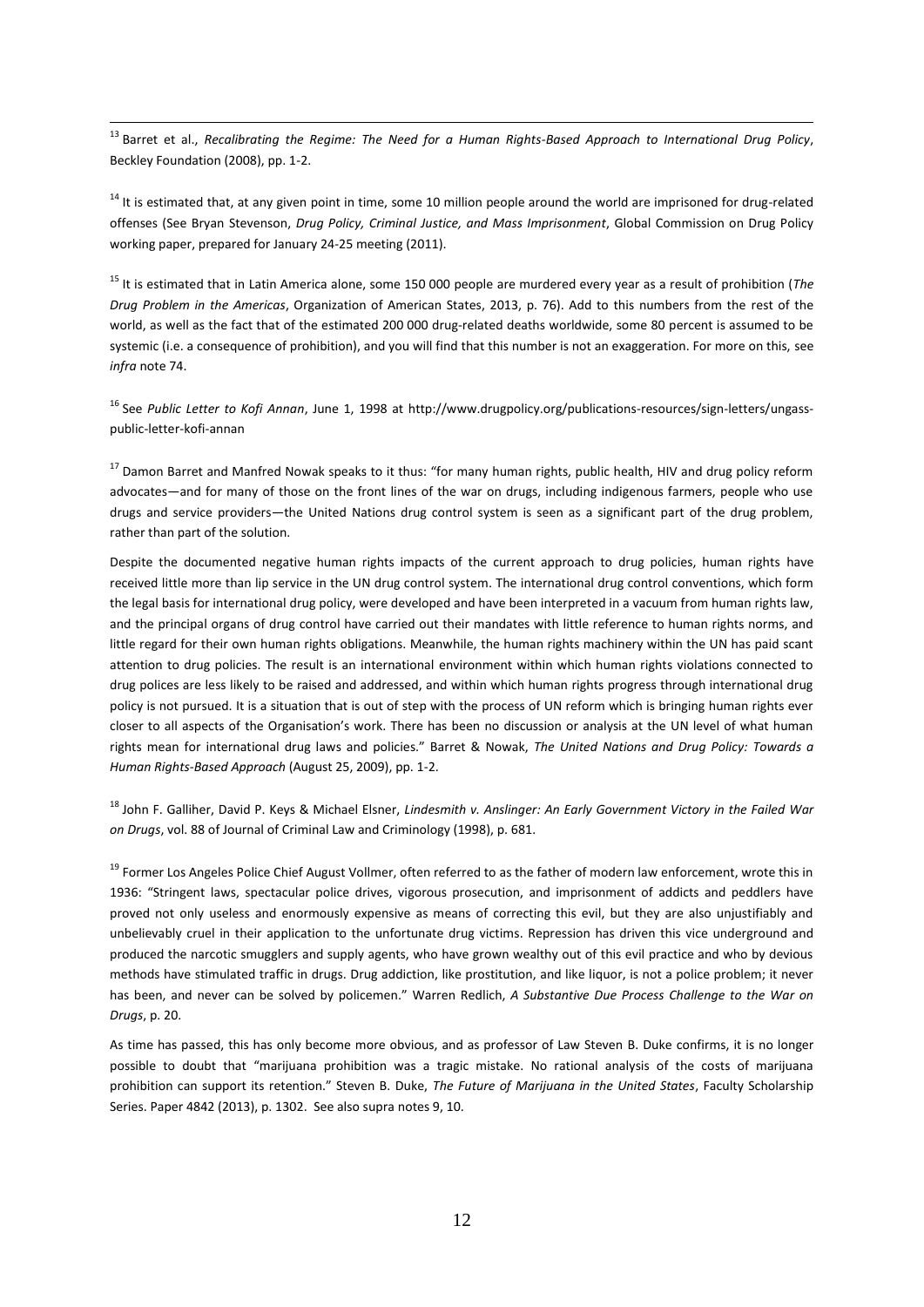<sup>20</sup> In *Sex, Drugs, Death, and the Law*, professor David A.J. Richards points out that "The campaign leading to the passage of the Marihuana Tax Act of 1937. . . included remarkable distortions of the evidence of harm caused by marijuana, ignoring the findings of empirical inquiries."(p. 164, sources omitted).

 $\overline{a}$ 

For an analysis of the irrationality surrounding marijuana prohibition in the USA, see Bonnie & Whitebread, *The Forbidden Fruit and the Tree of Knowledge: An Inquiry into the Legal History of American Marijuana Prohibition*; Lester Grinspoon, *Marihuana Reconsidered* (Harvard University Press 1977), pp. 10-29; or Bonnie & Whitebread, *The Marijuana Conviction: A History of Marijuana Prohibition in the United States* (1974), where they conclude that "logic, science and philosophy have had almost nothing to do with the evolution of drug policy." (pp. 298-299). See also Jack Herer, *The Emperor Wears No Clothes*; Steven B. Duke & Albert C. Gross, *Rethinking Our Tragic Crusade Against Drugs*; Roar Mikalsen, *Human Rising*; *supra* notes 7, 9, 10, and *infra* notes 24, 68, 69.

It should also be noted that cannabis entered the international drug control regime on equally dubious grounds. As quoted in *The Rise and Decline of Cannabis Prohibition: The History of Cannabis in the UN Drug Control System and Options for Reform* (Transnational Institute/Global Drug Policy Observatory, 2014): "Subsequently, under the United Nations, the decision to place cannabis in Schedules I and IV of the 1961 Single Convention was heavily influenced by a memo expressing the very biased personal opinion of the WHO official Pablo Osvaldo Wolff, and not based on a position taken by the WHO Expert Committee on Drug Dependence (ECDD). Although many delegates misread his paper as the WHO position, in fact the Expert Committee never presented a formal recommendation to the CND about the scheduling of cannabis; not prior to the Single Convention or, indeed, ever. . . . In itself, the absence of a WHO recommendation is sufficient reason to question the legitimacy of the current classification of cannabis on procedural grounds. A group of academic experts, including WHO researchers, recently concluded as much in *Drug and Alcohol Dependence*: "The present situation in which several important substances (e.g., cannabis, cannabis resin, heroin and cocaine) were never evaluated or were evaluated up to eight decades ago seriously under mines and delegitimizes their international control." (p. 4-5, sources omitted)

<sup>21</sup> James P. Gray, Why Our Drug Laws Have Failed and What We Can Do About it: A Judicial Indictment of the War on Drugs (Temple University Press 2001), p. 11.

 $22$  Examples of responsible studies of marijuana available in the 1930s include the Indian Hemp Drugs Commission of 1893-94, and Siler et al., *Marijuana Smoking in Panama*. The findings of such empirical studies were either ignored or violently attacked by enforcement officials committed to the contrary position. For more on this, see *infra* note 23 or Lester Grinspoon, *Marihuana Reconsidered* (Harvard University Press 1977), pp. 27-29.

<sup>23</sup> In the Journal of Criminal Law and Criminology vol. 88 (1998) John F. Galliher, David P. Keys, and Michael Elsner documents in *Lindesmith v. Anslinger: An Early Government Victory in the Failed War on Drugs* how prohibitionists intimidated and fought those who opposed their deceitful propaganda.

<sup>24</sup> See William J. Stuntz, *The Collapse of American Criminal Justice* (Harvard University Press, 2011); William J. Chambliss & Robert B. Seidman, *Law, Order, and Power* (1971); and Robert P. Rhodes, *The Insoluble Problems of Crime* (1977).

In *Rationalizing Drug Policy under Federalism* (pp. 711-21) professors David W. Rasmussen & Bruce L. Benson analyze current policy as a result of bureaucratic self-interest. They conclude: "In a representative democracy there is a tendency to expect that public opinion drives drug policy. This is not the case, as every detailed study of the emergence of legal norms has consistently shown the immense importance of interest-group activity, not the public interest, as the critical variable. Drug war, the excessive application of enforcement that aggravates rather than mitigates the social consequences of drug use, is waged because it is in the interests of particular politically influential groups, including law enforcement bureaucracies and public officials. According to this view, legislators can act as moral entrepreneurs, but they are more generally "middle-men" whose actions are largely determined by interest groups, including those engaged in the law enforcement process—police chiefs, sheriffs, and prosecutors." (p. 711)

The same conclusion, that the war on drugs persists because of bureaucratic self-interest, is found in Bruce L. Benson, *The War on Drugs: A Public Bad*, 2008, pp. 36-50. For more on how prohibitionists, until today, have ignored scientific advice and concealed the facts in order to maintain their flawed policies, see Judge Robert Sweets lecture in *Towards a Compassionate and Cost-effective Drug Policy: A Forum on the Impact of Drug Policy on the Justice System and Human*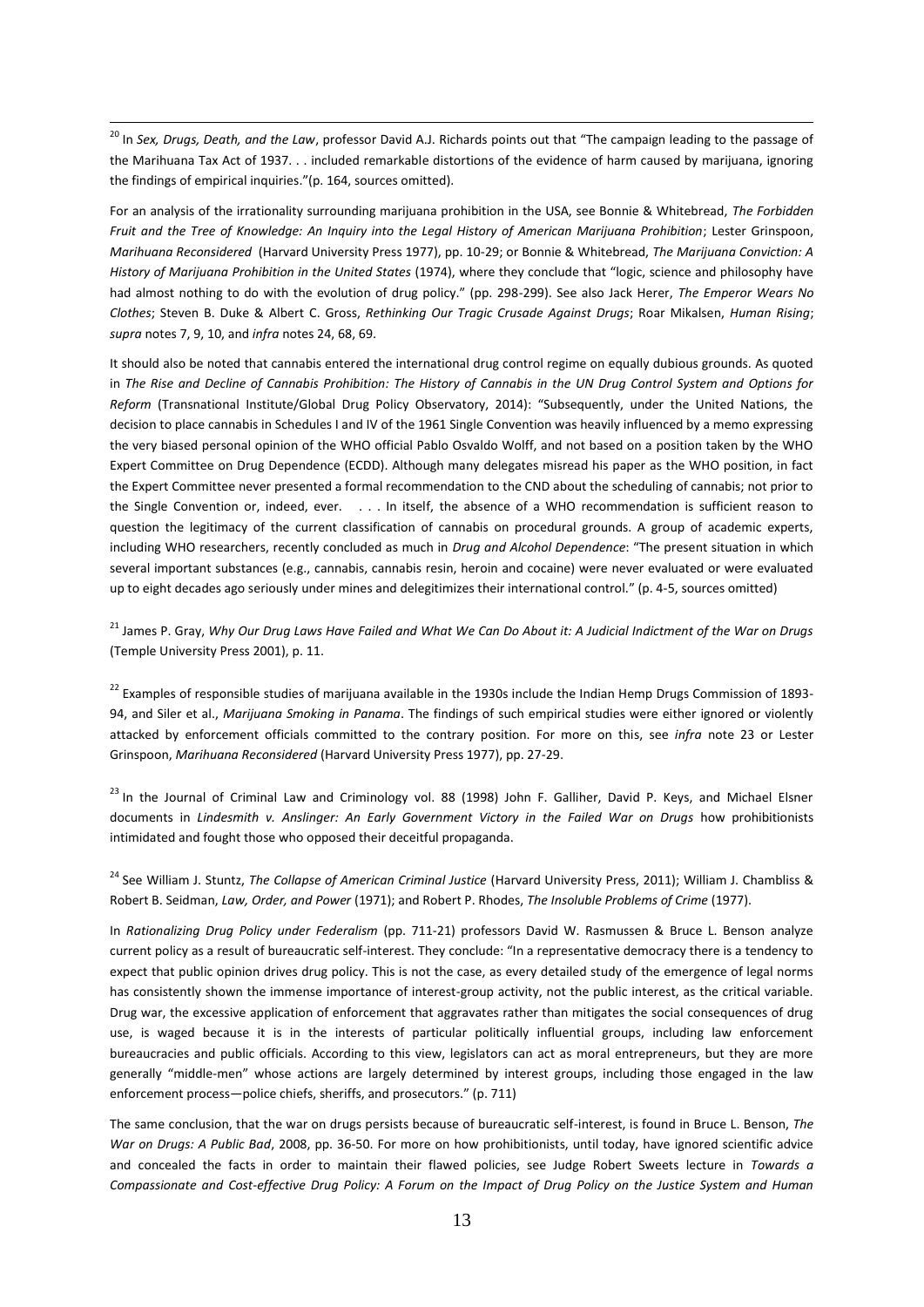*Rights*, Fordham Urban Law Journal Vol. 24, Issue 2 (1996), pp. 319-30; Laurent Laniel, *The Relationship between Research and Drug Policy in the United States*, Management of Social Transformations, Discussion Paper No. 44; Blumenson & Nilsen, *No Rational Basis: The Pragmatic Case for Marijuana Law Reform* (2009) pp. 12-16; and Rolles (ed.), *A Comparison of the Cost-effectiveness of Prohibition and Regulation of Drugs*, Transform Drug Policy Foundation (April 2009) pp.14-15.

 $\overline{a}$ 

<sup>25</sup> For literature calling for the decriminalization of drugs/victimless crimes from a perspective of efficiency-based arguments, see John Kaplan, *Marijuana: The New Prohibition* (1970); Norval Morris & Gordon Hawkins, *The Honest Politician's Guide to Crime Control* (1970); Herbert Packer, *The Limits of the Criminal Sanction* (1968); Kadish, *The Crisis of Overcriminalization;* Steven B. Duke, *The Future of Marijuana in the United States* (2013); Steven B Duke, *Drug Prohibition: An Unnatural Disaster*; Daniel D. Polsby, *Ending the War on Drugs and Children*; John J. Donohue et al., *Rethinking America's Illegal Drug Policy* in Philip J. Cook, Jens Ludwig, and Justin McCrary (ed.), *Controlling Crime: Strategies and Tradeoffs*; Blumenson & Nilsen, *No Rational Basis: The Pragmatic Case for Marijuana Law Reform* (2009); Rasmussen & Benson, *Rationalizing Drug Policy under Federalism*.

For a cost-benefit analysis of prohibition versus legalization, see Rolles (ed.), *A Comparison of the Cost-effectiveness of Prohibition and Regulation of Drugs*, Transform Drug Policy Foundation (April 2009). This approach, however, fails to give adequate weight to the dignity of persons, and for a more comprehensive defense of legalization on both moral and cost-benefit grounds, see James Ostrowski, *The Moral and Practical Case for Drug Legalization*, Hofstra Law Review, Vol. 18:607 (1990).

<sup>26</sup> See for example Samuel Freeman's article *Liberalism, Inalienability, and Rights of Drug Use*, in Pablo De Greiff (ed.), *Drugs and the Limits of Liberalism: Moral and Legal Issues* (1999); Douglas Husak, *Drugs and Rights*; Douglas Husak, *Legalize This: the Case for Decriminalizing Drugs;* Roger Pilon, *The Illegitimate War on Drugs,* in Timothy Lynch (ed.), *After Prohibition: an Adult Approach to Drug Policies in the 21st Century* (2000); Andrew Koppelman, *Drug Policy and the Liberal Self;* David A.J. Richards, *Sex, Drugs, Death, and the Law*; David Bergland, *Libertarianism, Natural Rights and the Constitution: A Commentary on Recent Libertarian Literature*; Warren Redlich, *A Substantive Due Process Challenge to the War on Drugs*; Eva Nilsen & Eric Blumenson, *Liberty Lost: the Moral Case for Marijuana Law Reform*; Thomas Szasz, *Our Right to Drugs*; Walter Block, *Drug Prohibition: A Legal and Economic Analysis* (1993).

<sup>27</sup> I say "Crusade," for as T. Sowell stated: "Policies are judged by their consequences but crusades are judged by how good they make the crusaders feel." In this case, there is no doubt that we are dealing with the latter, and scholars like Thomas Szasz has convincingly argued that the war on drugs is essentially a religious war: a war about ultimate values. For more on this, see Thomas Szasz, *Ceremonial Chemistry*.

<sup>28</sup> Douglas Husak, a professor of law at Rutgers University, has written a book called *Drugs and Rights* and another called *Legalize This: the Case for Decriminalizing Drugs* (You've received the latter as an appendix to my original complaint).

<sup>29</sup> Steven Wisotsky, professor of law at Nova Southeastern University, has written an article called *A Society of Suspects: the War on Drugs and our Civil Liberties* (Cato Institute Policy Analysis No. 180, 1992). He states: "This country's Founders would be disappointed with what we have done to their legacy of liberty: The War on Drugs, by its very nature, is a war on the Bill of Rights. When the Founders rebelled against British tyranny, they grounded their cause in a belief in the natural rights of the individual and the Enlightenment ideas of progress through reason. Understanding the dangers of an excessive concentration of political power, they divided and limited the reach of that power through a federal structure with the states, the separation of powers among the three branches, and the guarantees of personal freedom in the Constitution itself and in the Bill of Rights. With the War on Drugs, however, the wisdom of the Founders has been cast aside. In their shortsighted zeal to create a "Drug-Free America" by 1995, our political leaders—state and federal, elected and appointed—have acted as though the end justifies the means, repudiating our heritage of limited government and individual freedoms while endowing the bureaucratic state with unprecedented powers". (p. 1, sources omitted)

<sup>30</sup> Richard Glen Boire, founder and director of the Center for Cognitive Liberty & Ethics, has a Doctorate in Jurisprudence from Boalt Law School. He has written several papers, among them *Brief in Defense of Cognitive Liberty*; *Draft Outline of Memorandum of Points & Authorities in Support of Cognitive Liberty as a Fundamental Right; Of Drug Prohibition as an*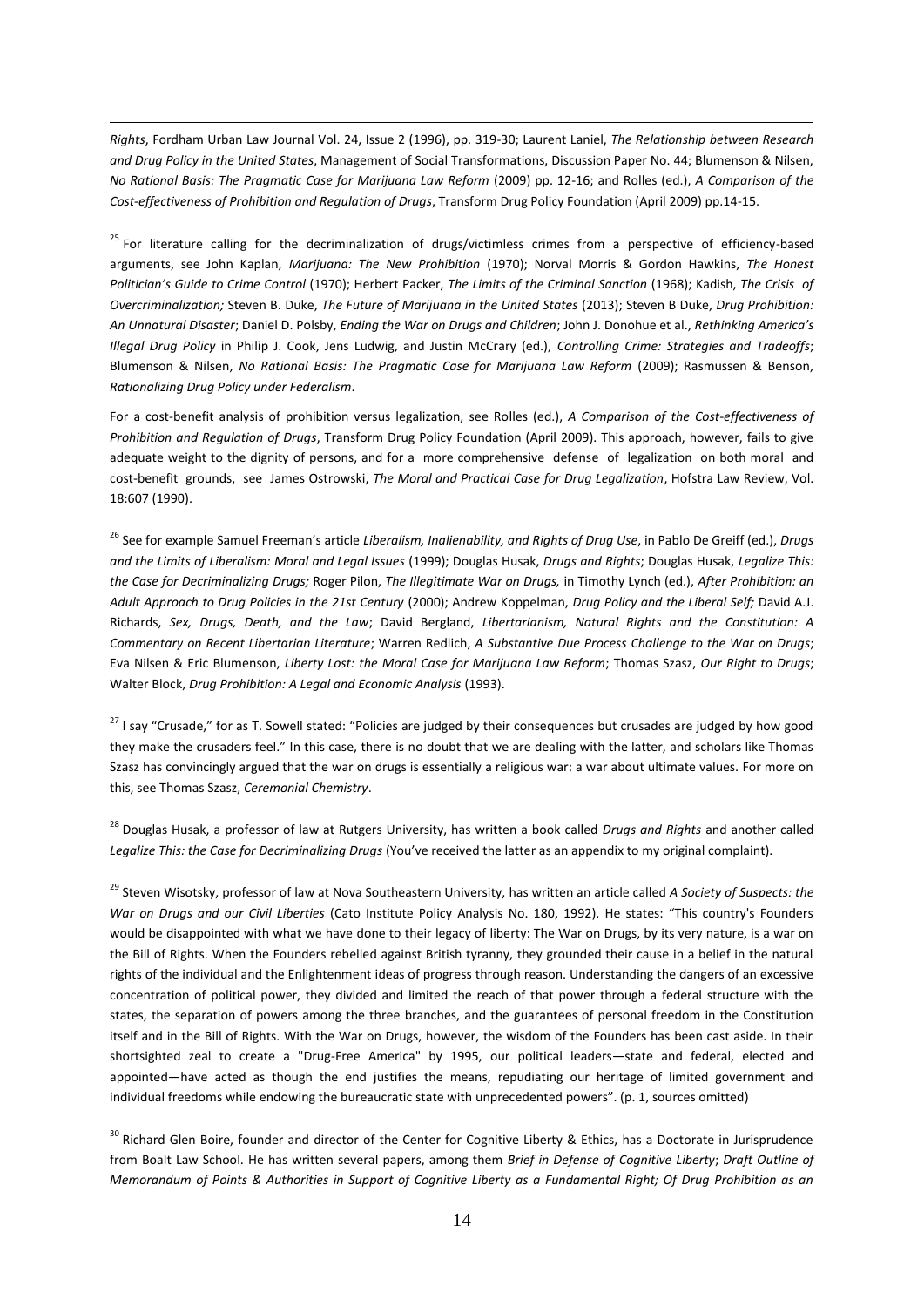*Unconstitutional Violation of that Fundamental Righ*t; *Medical Marijuana & Cognitive Liberty: First Amendment Implications of Marijuana Legislation*. As he says in the latter: "At their most fundamental level, laws banning the use of marijuana are indistinguishable from laws or other government actions aimed at banning certain books. Both types of laws place barriers around and within the individual's mind. Both types of laws are inimical to the fundamental principles that animate democratic society, and both types of laws violate basic notions of individual freedom and self-determination. The government has no authority to outlaw certain knowledge, certain ways of thinking, or certain states of consciousness". (p. 5)

 $\overline{a}$ 

Margolin summarizes his argument thus: "according to Boire, cognitive liberty, while not explicitly enumerated in the Constitution, is implicit in the spirit of the doctrine. In essence, cognitive liberty is the right upon which all other explicitly enumerated rights are premised. Cognitive liberty is really no more than the freedom to think, i.e., the freedom to stimulate the mind as one chooses. It is the freedom to explore one's mind, to do something to create a thought that would not otherwise be created without the antecedent action, e.g. taking drugs.

To support his conception of cognitive liberty as a fundamental right, Boire marshals case law to buttress the following points: (1) Cognitive liberty is a fundamental right, and (2) Drug Prohibition violates the Fundamental Right to Cognitive Liberty. As Boire explains, if cognitive liberty can be established as a fundamental right, courts will have to employ the "strict scrutiny" as opposed to the rational basis test. Ultimately, the government will have to prove that (1) the law is justified as supporting a 'compelling state interest' and (2) that the law is the 'least restrict means' of supporting that compelling state interest. The burden to show (1) and (2) will be on the government because under the strict scrutiny test, once it is shown that a law substantially burdens a fundamental right, the burden shifts to the government." For more on this, see Allison Brandi Margolin, *On the Right to Get High.*

<sup>31</sup> Marc J. Blitz, a professor at Oklahoma City University School of Law, has written *Freedom of Thought for the Extended Mind: Cognitive Enhancement and the Constitution* (Wisconsin Law Review 2010: 1049). His article further supports Boire's conception of cognitive liberty as a fundamental right. As Blitz states: "It is an odd and confined notion of freedom of thought that would deny us any right to modify the mental processes and tendencies—often grouped under the heading of "personality"—that shape so much of what we consciously think and feel. Our constitutionally-enshrined freedom of thought should not only leave us free to tinker with the contents of our conscious mind after these contents enter our consciousness. It should also protect our right to alter our thinking at the roots, with the aid of psychotherapy, neurofeedback technology, and (where safe) with cognition- and mood-enhancing drugs." (p. 1079)

<sup>32</sup> In Timothy Lynch (ed.): *After Prohibition; an Adult Approach to Drug Policies in the 21st Century*, (The Cato Institute, 2000) we find Roger Pilon's *The Illegitimate War on Drugs*, an excellent article on the legal reasoning behind our constitutions. He states that "despite the intent of the Founders to institute legitimate government—to derive government's "just powers from the consent of the governed" and to limit the scope of that consent by the rights of individuals to life, liberty, and the pursuit of happiness—governments in America today, especially the federal government, exercise vast powers not remotely grounded in or permitted by the Constitution. In no case is that more true . . . than with the massive war on drugs." (p.23)

<sup>33</sup> Michelle Alexander, an associate professor of law at The Ohio State University Moritz College of Law, has written *The New Jim Crow: Mass-Incarceration in the Age of Colorblindness* (2010).

<sup>34</sup> Randy E. Barnett, professor of legal theory at Georgetown University Law Center, discusses the unconstitutionality of prohibition in *Bad Trip: Drug Prohibition and the Weakness of Public Policy*, 103 Yale L.J. (1994) pp. 2593-2630, and *The Harmful Side Effects of Drug Prohibition*, Utah Law Review No. 1 (2009) pp. 11-34. For a fuller understanding of his reasoning concerning the constitutional boundary between the state and the individual, see Barnett, *The Proper Scope of the Police Power*, Notre Dame Law Review, Vol. 79 (2004) p. 429.

<sup>35</sup> James Ostrowski, a lawyer and policy analyst of the Cato Institute, has written extensively on drug policy. See for instance, *The Moral and Practical Case for Drug Legalization*, Hofstra Law Review: Vol. 18:607 (1990).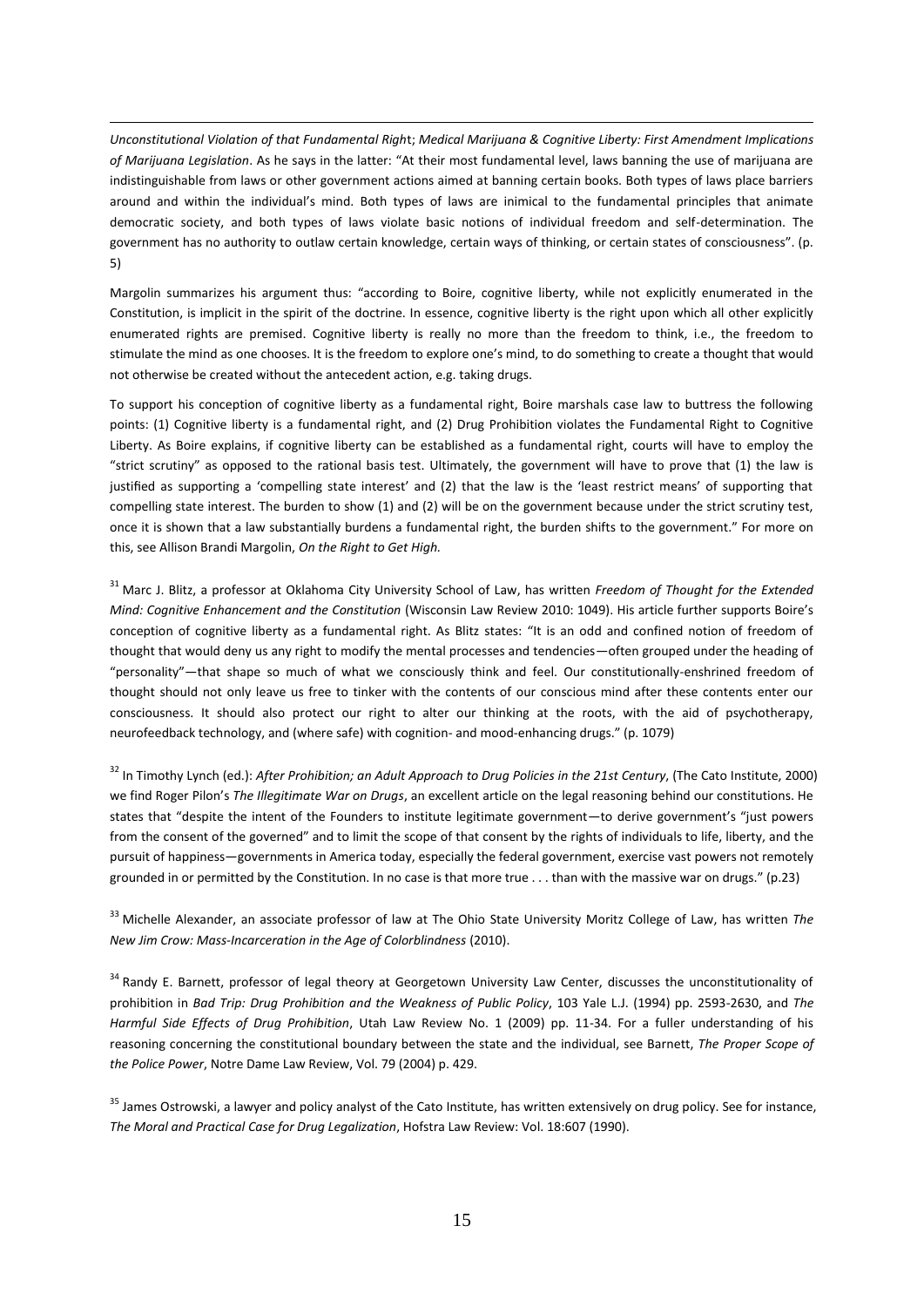<sup>36</sup> Andrew Koppelman, professor of law and political science at Northwestern University, has written a paper called *Drug Policy and the Liberal Self,* Northwestern University Law Review Vol. 100, No. 1 (2006)*.*

 $\overline{a}$ 

<sup>37</sup> David A.J. Richards, professor of law at New York University, has written a book called *Sex, Drugs, Death, and the Law.*  See also his essay *Human Rights and the Moral Foundations of the Substantive Criminal Law* (Georgia Law Review Vol. 13:1395) and *Unnatural Acts and the Constitutional Right to Privacy: a Moral Theory* (1977) (Available at: [http://ir.lawnet.fordham.edu/flr/vol45/iss7/2\)](http://ir.lawnet.fordham.edu/flr/vol45/iss7/2). These papers will provide the reader with an excellent understanding of the issue, and even though the latter focuses on sexual freedom, his argument also applies to drug use.

<sup>38</sup> Doug Bandow is a Senior Fellow at the Cato Institute. Among other things he has written *From Fighting the Drug War to Protecting the Right to Use Drugs: Recognizing a Forgotten Liberty*, in Fred McMahon (ed.), *Towards a Worldwide Index of Human Freedom*, Fraser Institute (2012).

<sup>39</sup> David Bergland, former presidential candidate for the [United States Libertarian Party,](http://en.wikipedia.org/wiki/United_States_Libertarian_Party) has authored *Libertarianism, Natural Rights and the Constitution: A Commentary on Recent Libertarian Literature* (available at [http://engagedscholarship.csuohio.edu/clevstlrev/vol44/iss4/6\)](http://engagedscholarship.csuohio.edu/clevstlrev/vol44/iss4/6), a well-written analysis of the moral and intellectual superiority of the natural law tradition as opposed to legal positivism. As he says: "Under positivism, there logically cannot be, should not be, and are, no limits on government because it is the source of rights and the power to protect those rights. Why do I call it a fallacy? For the reason that acceptance of this view deprives us of any effective defense of the ultimate political value: liberty for ourselves as individuals, while leaving the field open to all forms of dictatorship and slavery. Positivism leads to totalitarianism in practice because it recognizes no logical way to argue against any exercise of government power over the individual. It leads to draconian limits on freedom of speech, press or any kind of dissent, to mass murder of dissidents, and to economic and environmental disaster as demonstrated in Nazi Germany, the former Soviet Union and Eastern Europe. The post-World War II War Crimes trials in Nuremberg illuminate the issue. The Nazi defendants claimed they were merely enforcing the law of the State, just following orders issued from the legitimate heads of the German State. That should be a valid defense in a purely positivist regime, but not one where natural rights views predominate. Indeed, the convictions at Nuremburg could only be sustained on the basis that the individual victims had rights superior to what the Nazi government recognized and that those rights had been violated by the defendants while carrying out the State orders to exterminate them. The consequences of consistently applied positivism in practice are antiliberty, anti-rights, anti-human and anti-life. Anyone who values liberty and the flourishing of individual human beings in conditions of peace and abundance must begin by rejecting the view that it is morally appropriate for government to act in every situation that displeases us."(p. 510)

<sup>40</sup> Paul Hager (www.paulhager.org) gave a speech at the ICLU Conference concerning the unconstitutionality of the drug laws. It was called *The Drug War and the Constitution* and a transcript can be found at [http://www.druglibrary.org/](http://www.druglibrary.org/%20schaffer/debate/dwarcon1.htm)  [schaffer/debate/dwarcon1.htm](http://www.druglibrary.org/%20schaffer/debate/dwarcon1.htm)

<sup>41</sup> Allison Brandi Margolin, a lawyer, has written *On The Right to Get High*. Her paper argues that drug prohibition violates the right to cognitive liberty without a compelling interest on the government's part, that drug prohibition cannot be justified on moral grounds, and that the law outside of the area of drugs supports the notion that the drug prohibition violates the spirit of our legal tradition.

 $42$  Michèle Alexandre, associate professor of law at the University of Mississippi School of Law, discusses the drug laws' lack of credibility in her *Sex, Drugs, Rock & Roll and Moral Dirgisme: Toward a Reformation of Drug and Prostitution Regulations,*  UMKC Law Review, vol. 78:1 (2009).

<sup>43</sup> Warren Redlich, a *cum laude* graduate of Albany Law School, is the principal attorney of the Redlich Law Firm. He has written an excellent paper called *A Substantive Due Process Challenge to the War on Drugs*. Here he states that "Substantive due process doctrine requires that government policy be narrowly tailored to advance compelling governmental interests if fundamental rights are infringed. Freedom from incarceration is a fundamental right. A factual review shows that the drug war's goals are not being achieved. Since governmental interests are not being advanced, the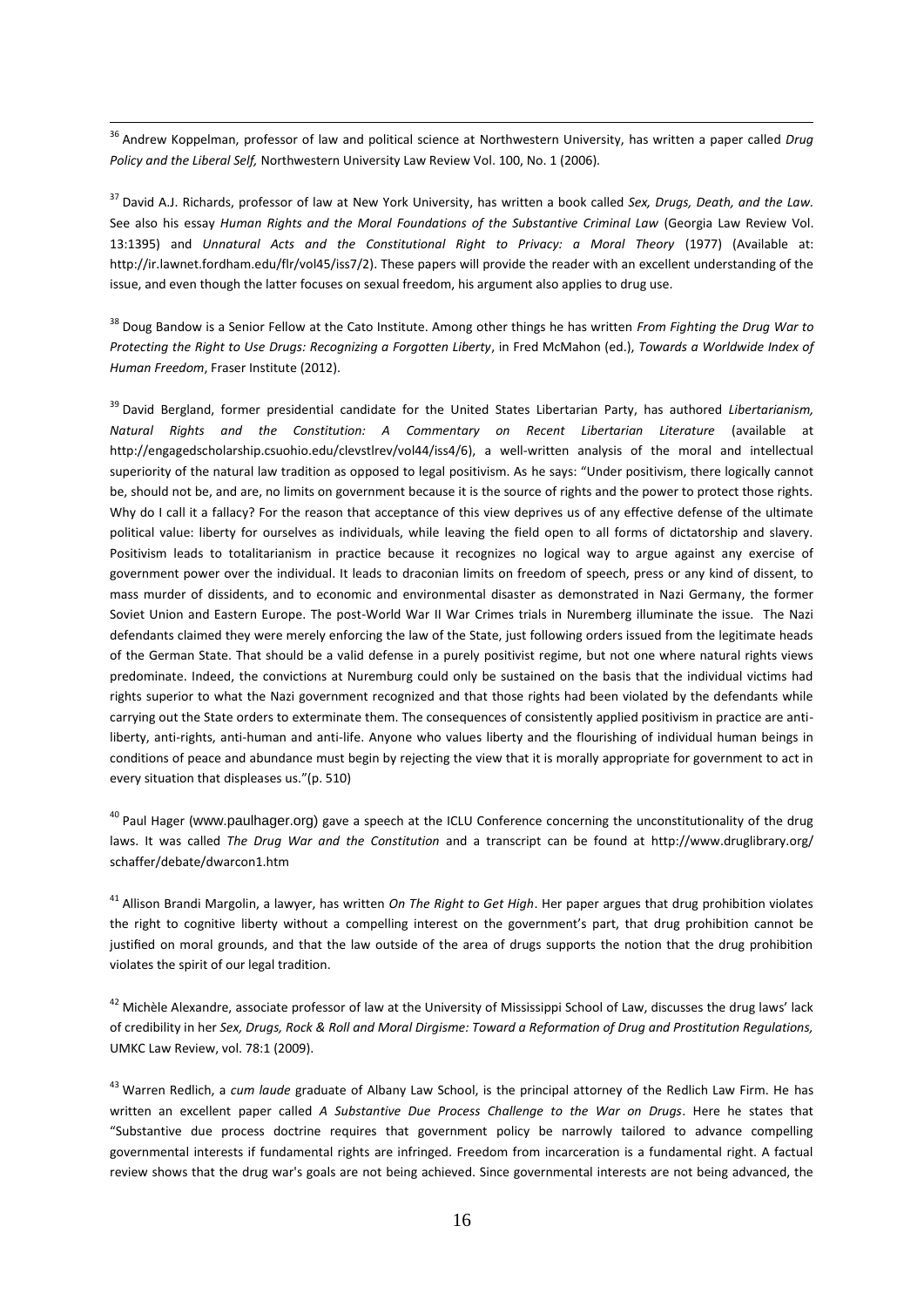incarceration of drug offenders cannot meet the Court's requirement of narrow tailoring. The problems caused by the drug war amount to a genuine parade of horribles, sufficient to overcome the Supreme Court's reluctance to expand the concept of substantive due process". (p. 1)

<sup>44</sup> See Merle Anouk de Vries: *A Human Rights-based Approach to the International Drug Policy* (2008).

 $\overline{a}$ 

<sup>45</sup> Erik Luna, professor of law at Washington and Lee University, has written a paper called the *Overcriminalization Phenomenon.*

<sup>46</sup> Eva Nilsen, a professor at Boston University School of Law has written a paper called *Liberty Lost: the Moral Case for Marijuana Law Reform* (co-authored with Eric Blumenson). In this essay, they argue that "these laws do unjustifiably infringe fundamental moral rights". They present a non-consequentialist, civil libertarian case against marijuana prohibition and criminalization, based on the requirements of liberty and just punishment.

<sup>47</sup> Together with Nilsen (above), Eric Blumenson, a professor of Law at Suffolk University, has written a paper called *Liberty Lost: the Moral Case for Marijuana Law Reform.*

<sup>48</sup> See Rep. Earl Blumenauer & Rep. Jared Polis, *The Path Forward: Rethinking Federal Marijuana Policy* (2013); Mo Mowlan, *Fight Terror, Legalize the Drug Trade: Prohibition only Fuels Criminality, Corruption and Violence*, Joseph L. Galiber, *A Bill to Repeal Criminal Drug Laws: Replacing Prohibition With Regulation*. See also the list of 770 professionals, among them many senators and congressmen, who have written to the Secretary General at [http://www.drugpolicy.org/publications](http://www.drugpolicy.org/publications-resources/sign-letters/public-letter-kofi-annan/ungass-public-letter-kofi-annan-signato)[resources/sign-letters/public-letter-kofi-annan/ungass-public-letter-kofi-annan-signato.](http://www.drugpolicy.org/publications-resources/sign-letters/public-letter-kofi-annan/ungass-public-letter-kofi-annan-signato)

<sup>49</sup> See the Report of The Special Committee on Drugs and the Law of the Association of the Bar of the City of New York, *A Wiser Course: Ending Drug Prohibition* (June 14, 1994) [\(http://www.drugtext.org/library/reports/nylawyer/nylawyer.htm\)](http://www.drugtext.org/library/reports/nylawyer/nylawyer.htm); the Report of the Massachusetts Bar Association Drug Task Force, *The Failure of the War on Drugs: Charting a New Course for the Commonwealth* (2008); and National Lawyers Guild, *War on Drugs*, Mass Dissent, vol. 35 No. 7 (November 2012). See also the list of 770 professionals mentioned *supra* note 48.

<sup>50</sup> James P. Gray, *Why Our Drug Laws Have Failed and What We Can Do About it: A Judicial Indictment of the War on Drugs* (Temple University Press 2001); Margaret P. Battin et al., *Drugs and Justice: Seeking a Consistent, Coherent, and Comprehensive View* (Oxford University Press 2008); Judge Robert Sweets lecture in *Towards a Compassionate and Costeffective Drug Policy: A Forum on the Impact of Drug Policy on the Justice System and Human Rights*, Fordham Urban Law Journal Vol. 24, Issue 2 (1996) Article 3, p. 319-30; Juan R. Torruella, *One Judge's Attempt at a Rational Discussion of the So-Called War on Drugs*, 6 B.U. Pub. Int. L.J. 1 (1996). For more judges, see http//www.vlc.org and the list of 770 professionals mentioned *supra* note 48.

<sup>51</sup> See Timothy Lynch (ed.): *After Prohibition: an Adult Approach to Drug Policies in the 21st Century*, The Cato Institute (2000), pp. 89-138; John T. Schuler & Arthur McBride, *Notes From the Front: A Dissident Law-Enforcement Perspective on Drug Prohibition*, Hofstra Law Review Vol 18:893; Joseph McNamara, *Gangster Cops: The Hidden Cost of America's War on Drugs* (2000); Richard Brunstrom, *Drugs Policy: A Radical Look Ahead* (2007), Peter Moskos, *Take the Violence out of the Drug Trade*, Baltimore Sun (8-3, 2004), Norm Stamper, *Legalize Drugs—All of Them*, LA Times (12-4, 2005), LEAP & Criminal Justice Policy Foundation, *We Can Do it Again* (2008). For more Law Enforcement officers, see [www.leap.cc](http://www.leap.cc/) and the list of 770 professionals mentioned *supra* note 48.

<sup>52</sup> See http://stoptheviolencebc.org/2012/02/07/former-attorneys-general-endorse-stop-the-violence-bc/ for a letter from four former BC Attorney Generals to Premier Christy Clark, dated February 15, 2012, arguing that "the case demonstrating the failure and harms of marijuana prohibition is airtight", and advocating its repeal. See also the list of 770 professionals mentioned *supra* note 48.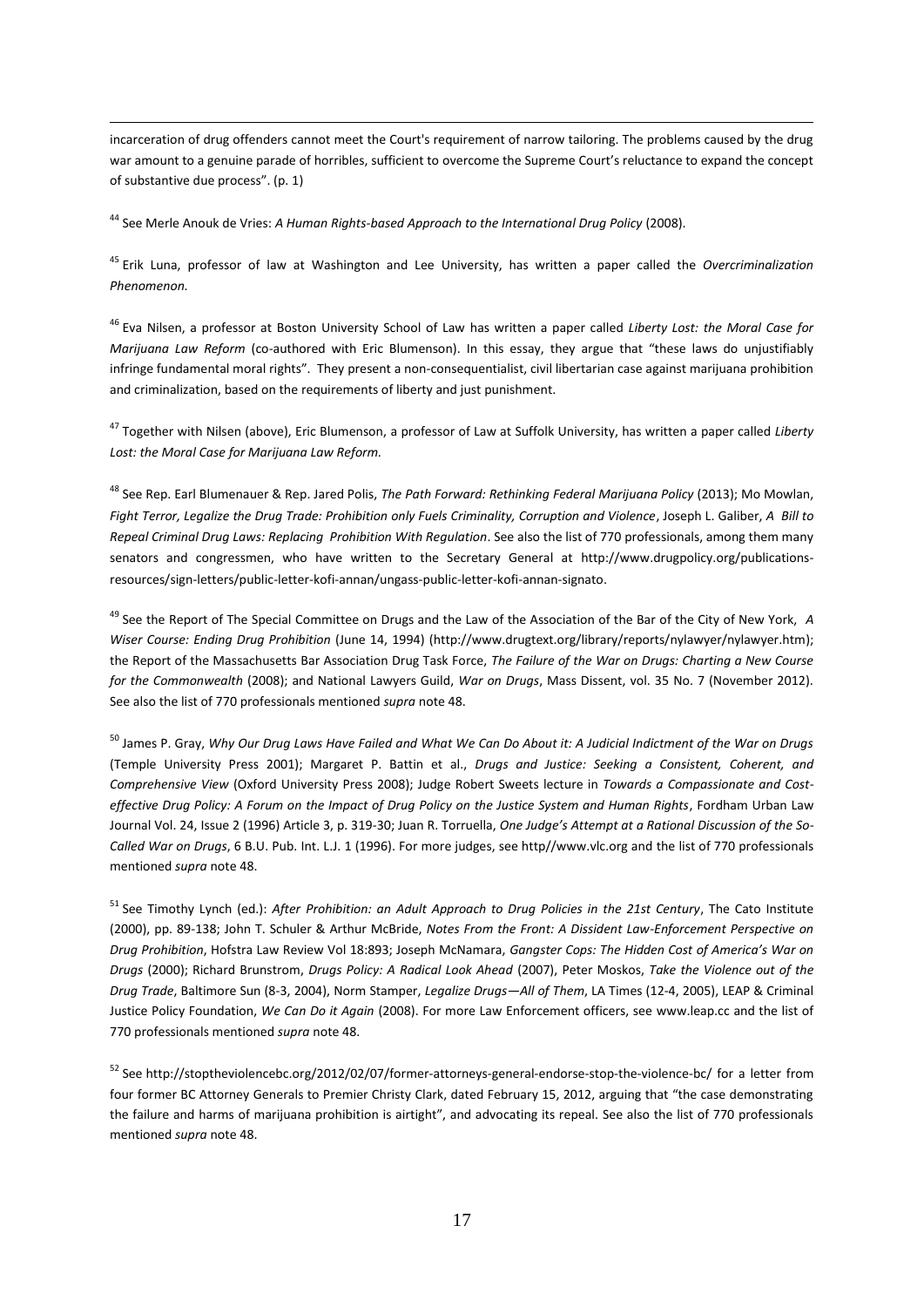<sup>53</sup> See *Ending the Drug Wars: Report of the LSE Expert Group on the Economics of Drug Policy* (2014); Peter Boettke et al., *Keep Off the Grass: The Economics of Prohibition and U.S. Drug Policy*, Oregon Law Review vol. 91:1069 (2013); Jeffrey A. Miron & Jeffrey Zwiebel, *The Economic Case Against Drug Prohibition*, J. Econ. Persp. (1995), p. 175; Chris Paul & Al Wilhite, On the Economic Case against Drug Prohibition, J. Econ. Persp. (1996) p. 196; see also David W. Rasmussen, Bruce L. Benson & H. Naci Mocan, *The Economics of Substance Abuse in Context: Can Economics Be Part of an Integrated Theory of Drug Use*?, 28 J. Drug Issues 575 (1998). See also the list of more than 100 professors who have signed a letter advocating the legalization of cannabis at [http://www.huffingtonpost.com/2012/08/28/marijuana-legalization-mo\\_n\\_1837494.html](http://www.huffingtonpost.com/2012/08/28/marijuana-legalization-mo_n_1837494.html) and the list of 770 professionals mentioned *supra* note 48.

<sup>54</sup> See Craig Reinarman, *Policing Pleasure: Food Drugs, and the Politics of Ingestion*, Gastronomica: The Journal of Food and Culture 7/3 (2007); Craig Reinarman, *Cannabis Control: Cost Outweigh Benefits*, British Medical Journal 324 (2002); and Erich Goode, *Drugs in American Society*. See also the list of more than 100 professors mentioned *supra* note 53 and the list of 770 professionals mentioned *supra* note 48.

<sup>55</sup> See the list of 770 professionals mentioned *supra* note 48, and the list of more than 100 professors *supra* at 53.

<sup>56</sup> See the list of 770 professionals mentioned *supra* note 48 and the list of more than 100 professors *supra* at 53.

<sup>57</sup> Margaret P. Battin et al., *Drugs and Justice: Seeking a Consistent, Coherent, and Comprehensive View* (Oxford University Press 2008).

<sup>58</sup> Margaret P. Battin et al., *Drugs and Justice: Seeking a Consistent, Coherent, and Comprehensive View* (Oxford University Press 2008), see also David Nutt, *Drugs: without the Hot Air* (UIT Cambridge 2012).

<sup>59</sup> Thomas Szasz, *Our Right to Drugs*: *The Case for a Free Market* (Praeger 1992). See also the list of 770 professionals mentioned *supra* note 48.

<sup>60</sup>*Governing the Global Drug Wars,* London School of Economics (October 2012) p. 4.

 $\overline{a}$ 

<sup>61</sup> Some examples include *Ending the Drug Wars: Report of the LSE Expert Group on the Economics of Drug Policy,* London School of Economics (2014); Steven B. Duke, *The Future of Marijuana in the United States*, Faculty Scholarship Series (2013), paper 4842; *The Rise and Decline of Cannabis Prohibition: The History of Cannabis in the UN Drug Control System and Options for Reform*, Transnational Institute/Global Drug Policy Observatory (2014); *Drugs – facing facts*, The report of the RSA Commission on Illegal Drugs, Communities and Public Policy (March 2007); *A Fresh Approach to Drugs*, The UK Drug Policy Commission (October 2012); *The War on Marijuana in Black and White: Billions of Dollars Wasted on Racially Biased Arrests,* American Civil Liberties Union (June, 2013); The Alternative World Drug Report: *Counting the Costs of the War on Drugs* (2012),The Global Cannabis Commission Report, *Cannabis Policy: Moving Beyond Stalemate*, Beckley Foundation (2008); the Report of the Global Commission on Drug Policy (June 2011); Peter Hakim, *Rethinking US Drug Policy*, Inter-American Dialogue/the Beckley Foundation (2011); *An Exit Strategy for the Failed War on Drugs: A Federal Legislative Guide*, Drug Policy Alliance (2013); *After the War on Drugs: Blueprint for Regulation*, Transform Drug Policy Foundation (2009); *Getting to Tomorrow: A Report on Canadian Drug Policy*, Canadian Drug Policy Coalition (2013); David Bewley-Taylor, *International Drug Control: Consensus Fractured* (Cambridge University Press 2012); Room et al., *Cannabis Policy: Moving Beyond Stalemate* (Oxford University Press 2010); David W. Rasmussen and Bruce L. Benson, *Rationalizing Drug Policy Under Federalism*; Margaret P. Battin et al., *Drugs and Justice: Seeking a Consistent, Coherent, and Comprehensive View* (Oxford University Press 2008); *The 2003 Buitenweg report*; Rolles et al., *After the War on Drugs: Options for Control*, Transform Drug Policy Foundation (2004); and Merle Anouk de Vries, *A Human Rights-based Approach to the International Drug Policy* (2008). At page 36 she says: "The international drug policy conducted under the three [drug control] Conventions have resulted in a wide range of human right violations in the past and will continue to do so in the future if this policy is not changed. The fact that the drug policy is conducted in a way which seems to be oblivious and completely ignorant of the human rights of those affected, can no longer take place within an organization of which one of the main purposes is the promotion of human rights. It might even be argued that the UN organs administering this drug policy, or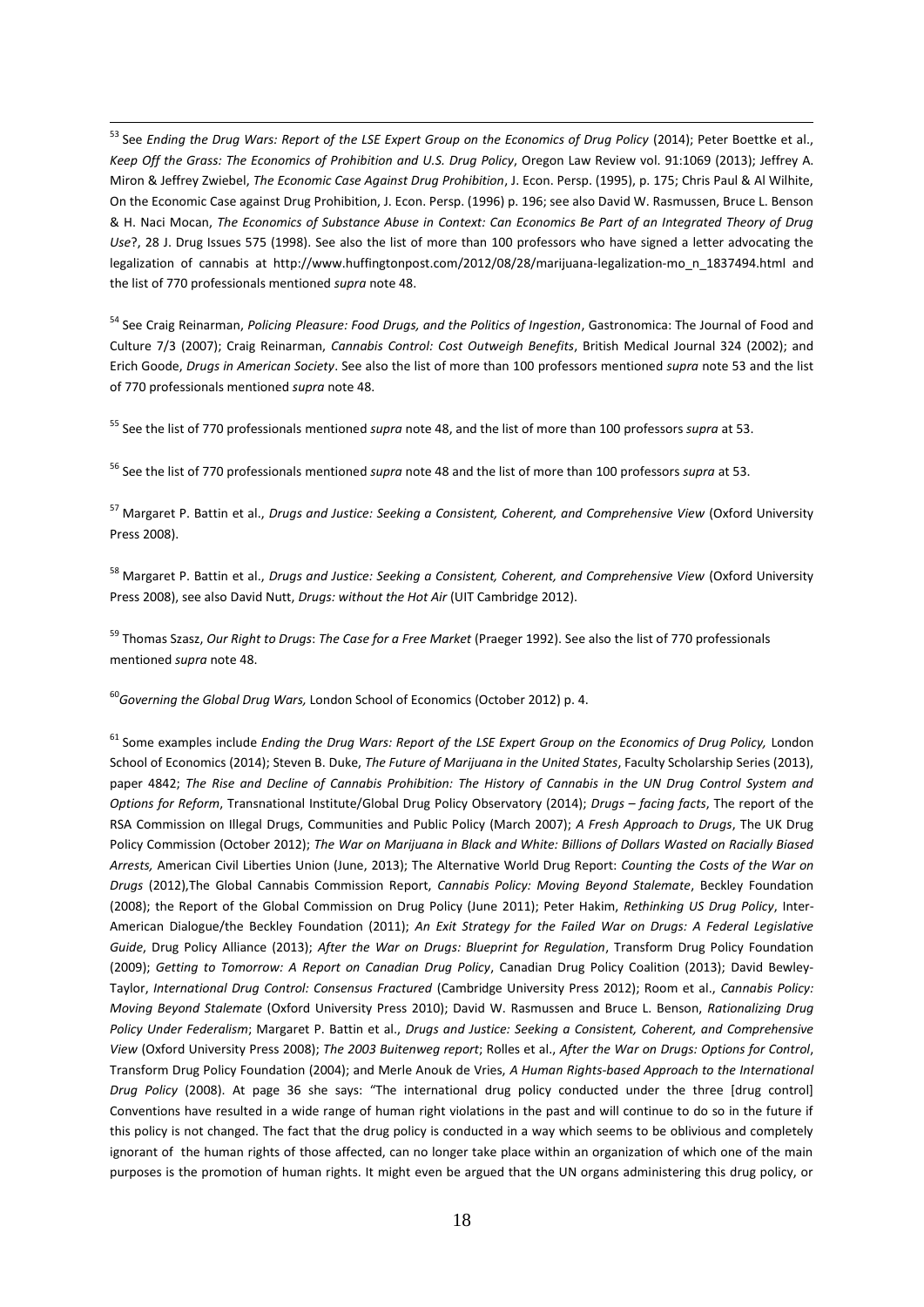the organization as a whole, is complicit in these human rights violations. According to the OHCHR "an organisation may be complicit in violations of human rights if it tolerates, or knowingly ignores those abuses."

 $\overline{a}$ 

 $62$  Until this day prohibitionists have shied away from confronting facts and questions revealing the fallacies upon which their policies are based. This is uncontroversial, for our public officials have never tolerated an open examination of the facts, and every study they've funded has been designed to bolster prohibitionist propaganda. Reform-minded activists are keen to point this out. The Global Drug Policy Commission, for example, has noted that "in spite of the increasing evidence that current policies are not achieving their objectives, most policymaking bodies at the national and international level have tended to avoid open scrutiny or debate on alternatives". Former U.S. Senator Joseph L. Galiber was even blunter when he, in a bill to repeal the drug laws, stated that "criminalization of . . . drugs has fostered—indeed, even required not enlightenment, but enforced public ignorance of the true nature of the perils of drug use. One of the more conspicuous accoutrements of our futile coercive tactics is what has been euphemistically labeled drug "education." There is nothing remotely educational about the hyperbole publicly expounded about drugs, which is little other than a medieval attempt to suppress, not reveal, knowledge. It is no more educational than Victorian efforts were to educate young males about masturbation. The metaphors have merely changed from impotence, blindness, and hairy palms to fried brains. The design is the same: terror and fright replace information. Our drug educators act as shrill propagandists instead of cultivators of inquisitive minds." Joseph L. Galiber, *A Bill to Repeal the Drug Laws: Replacing Prohibition With Regulation,* p. 14.

Professor of law Randy Barnett commented thus on the prohibitionists' lack of concern for the ill-fated consequences of their policies: "In war, it is said, truth is the first casualty. To be blunt, many committed prohibitionists inside and outside of government who profess to care so much about the morals of others routinely lie or willfully mislead the public about nearly every aspect of both drugs and the policy of prohibition. Our consistent experience with drug prohibition—from marijuana, to heroin, to cocaine—is that when careful empirical studies are eventually performed, they reveal the initial official accounts to be either false or wildly exaggerated. Rarely, if ever, does law enforcement then reverse itself or even moderate its rhetoric." Randy Barnett, *Bad Trip: Drug Prohibition and the Weakness of Public Policy*, p. 2603. See also *supra* notes 7, 9, 10, 19, 20, 24 and *infra* notes 64, 68, 69, 72, 73, 74, 76, 78.

## <sup>63</sup> Timothy Lynch (ed.), *After Prohibition: an Adult Approach to Drug Policies in the 21st Century*, Cato Institute (2000), p 39.

<sup>64</sup> For more on the harmfulness of licit and illicit drugs, see for instance Duke and Gross, *America's longest war*. This epic work begins by comparing the harmfulness of tobacco and alcohol with marijuana, heroin, and cocaine. The authors organize their presentation of empirical research on each drug around its physical and psychological effects, its criminogenic effects, and its positive and negative health consequences. The legal ones are shown each in their own way to be worse than the illegal ones. When it comes to marijuana, they conclude that not only alcohol and tobacco, but also obesity are far more damaging to the human body, and on pages 74-77 statistics are presented suggesting that per 100,000 users, the following numbers are killed by their drug of choice every year: tobacco 650; alcohol 15O; heroin 80; cocaine 4; marijuana 0.

Similar comparisons revealing the irrational separation between licit and illicit drugs, are found in the Global Cannabis Commission Report, *Cannabis Policy: Moving Beyond Stalemate*, Beckley Foundation (2008), pp. 52-55; James Ostrowski, *The Moral and Practical Case for Drug Legalization*, Hofstra Law Review: Vol. 18:607 (1990), pp. 688-702; and the Journal of the American Medical Association 270 (18) (1993), pp. 2207–12. In the latter, Michael McGinnis and William Foege's article *Actual Causes of Death in the United States*, concludes that Americans are twenty-five times more likely to die from the use of tobacco and alcohol than they are from the use of illicit drugs.

A more recent World Health Organization study adds to this picture. In 2000, it estimated the amount of disease that was caused by a range of major risk factors and concluded that the proportion of the total burden of disease in the Western European region that was attributable to tobacco was 12.2%, alcohol 9.2%, and illicit drugs 1,8%. (Robin Room, *The Public Health Significance of Cannabis in the Spectrum of Psychoactive substances* in EMCDDA, *A cannabis reader: global issues and local experiences*, Monograph series 8, Vol. 2, 2008, p. 147.)

Other articles which compare the harms of licit and illicit drugs include Nutt et al., *Development of a Rational Scale to Assess the Harm of Drugs of Potential Misuse*, Lancet 369, (2007), pp. 1047–53; Gable, *Comparison of Acute Lethal Toxicity*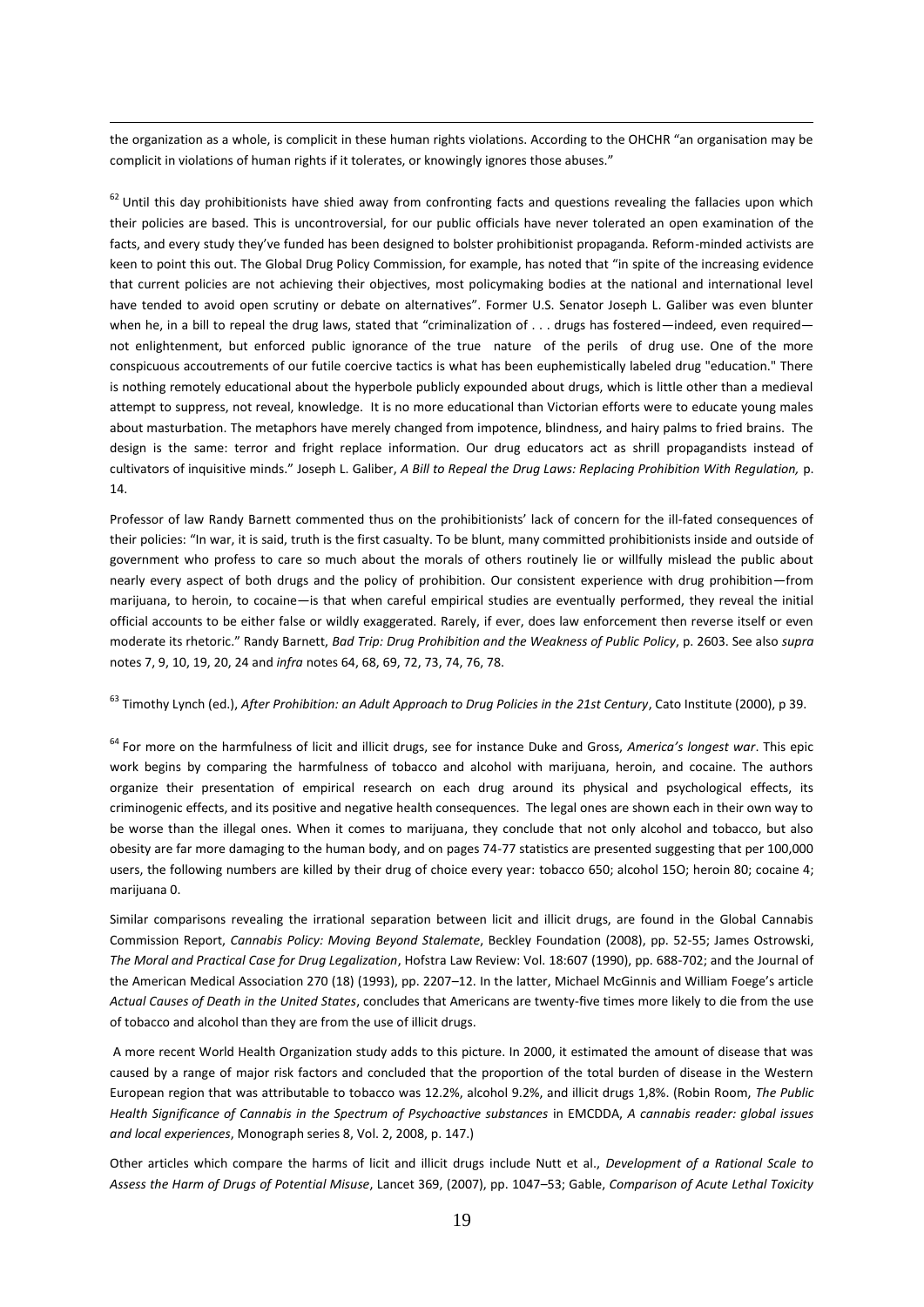*of Commonly Abused Psychoactive Substances*, Addiction (2004) 99, pp. 686–96; the Lancet editorial *Dangerous Habits*, the Lancet no. 9140 (1998); van Amsterdam, Opperhuizen, Koeter & van den Brink, *Ranking the Harm of Alcohol, Tobacco and Illicit Drugs for the Individual and the Population*, Eur Addict Res (2010) 16, pp. 202–27; as well as the discussion paper *A Public Health Approach to Drug Control in Canada*, Health Officers Council of British Columbia (October 2005) pp. 6-8. The latter mentions some interesting findings:

 $\overline{a}$ 

"Single et al compared the deaths and diseases caused by alcohol, tobacco and illegal drug use in Canada. They found that alcohol, tobacco, and illegal drugs accounted for 20.0% of all deaths, 22.2% of years of all potential life lost, and 9.4% of all admissions to hospital in Canada in 1995. Of all substances, tobacco was by far the largest contributor to mortality, making up 83% of deaths, while alcohol accounted for 16% and illegal drugs only 2% respectively. The PYLL (potential years of life lost) proportions reflect the younger age profile of deaths due to illegal drugs and to alcohol-related injuries, with alcohol making up 24% of PYLL, illegal drugs 5% and tobacco 71%. By any measure tobacco is the dominant contributor to health related harms."(p. 6-7, sources omitted)

The report by Single et al. also estimated the costs of substance abuse in Canada. Alcohol accounted for more than \$7.5 billion in costs, representing 40.8% of the total costs of substance abuse, and tobacco accounted for \$9.56 billion in costs. This was more than half (51.8%) of the total substance abuse costs, while the economic costs of illegal drugs were estimated at \$1.37 billion (7.4%). It must be noted that much of these costs must be attributed to prohibition. The costs of enforcement, for instance, totaled some \$400 million, much of the cost attributed to lost productivity was because of people serving jail time, and much of the disease and premature death was due to prohibition-related effects. The discussion paper goes on to note:

"The larger societal economic costs due to alcohol and tobacco have been replicated in recent reviews in other countries. Collins and Lapsley found costs in Australia of \$34.7 Billion (AU) per annum, that were proportionally 61% due to tobacco, 22% due to alcohol, and 17% due to illegal drugs. In France in 1997, proportional costs of 41%, 53% and 6% respectively were found due to tobacco, alcohol and illegal drugs, out of a total societal cost of 218 Billion franc per year. Harwood found in the United States the costs in 1992 were US\$148 Billion related to alcohol, and US\$98 Billion related to illegal drugs. These studies were consistent in that the greater economic losses for alcohol and tobacco were due to lost productivity, whereas for illegal drugs the costs related more to enforcement".(pp. 7-8, sources omitted)

Another good article which summarizes a great deal of the research on this topic (as of 2008) is Robin Room, *The Public Health Significance of Cannabis in the Spectrum of Psychoactive substances* (see EMCDDA, *A Cannabis Reader: Global Issues and Local Experiences*, Monograph series 8, Vol. 2, 2008, pp. 146-54.). His paper not only shows how the licit drugs are worse than many illicit, but also how the prohibitionists have tried to obscure this fact. As he says: "There is an enormous commitment by many involved in the international control system and equivalent national systems to keeping the status quo, [therefore] comparing degrees of dangerousness is a fraught topic. General comparisons of this type have often faced substantial opposition in the course of publication. The material from the Prime Minister's Strategy Unit [for instance] was only released on 1 July 2005, 2 years after compilation, in partial compliance with a Freedom of Information request. The report by Hall et al. was eventually published after a media storm over its omission from the [WHO] report for which it was originally commissioned. The Roques report also caused considerable controversy when it appeared. As a French review noted, there were complaints not only about including alcohol among 'drugs', but also that the group of experts 'banalized the danger of cannabis by putting in evidence the weak physical and psychic dependence from this product, compared with those of tobacco and alcohol'." (EMCDDA, *A Cannabis Reader: Global Issues and Local Experiences*, Monograph series 8, Vol. 2, 2008, p. 153,152, Sources omitted)

Still, despite attempts to sabotage the drive towards evidence-based drug policies, more and more research along these lines is publicized. The most comprehensive study so far was performed by the Independent Scientific Committee on Drugs in 2010 (see Nutt et al., *Drug harms in the UK: a Multicriteria Decision Analysis*, Lancet 2010; 376: pp. 1558–65). This study is further elaborated on in David Nutt, *Drugs: Without the Hot Air*, a book in which Nutt is careful to note how the social, health, and economic costs associated with licit drugs are far greater than the illicit ones. This book was delivered to the UNHRC along with my original complaint, so I shall not expand here, but the irrationality of the classification system has been pointed out by many other experts, including Margaret P. Battin, Erik Luna, Arthur G. Lipman, Paul M. Gahlinger, Douglas E. Rollins, Jeanette C. Roberts, and Troy L. Booher. In their book *Drugs and Justice; Seeking a Consistent, Coherent,*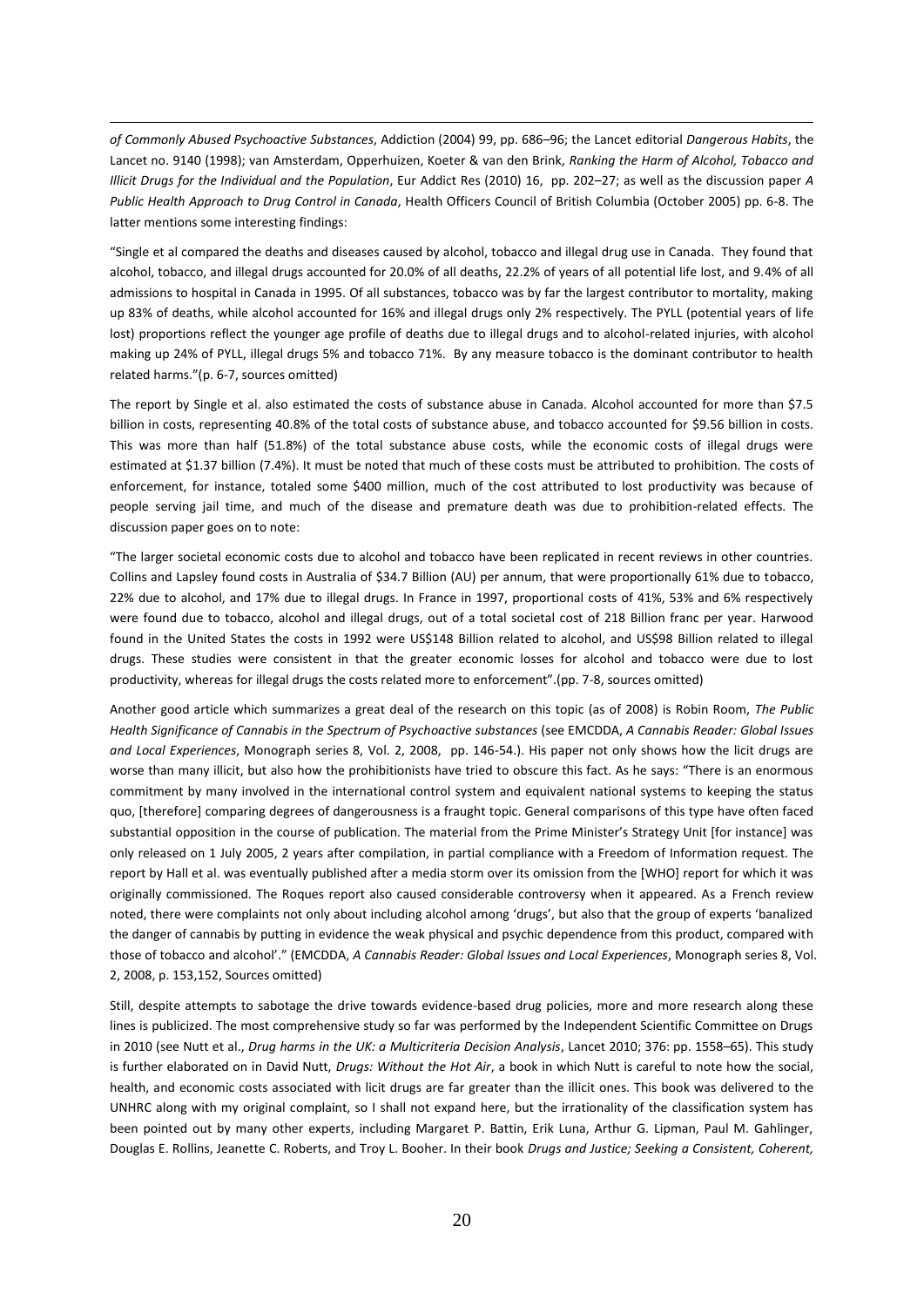*Comprehensive View*, (Oxford University Press 2008), the authors argue that the entire classification system must be revised if our policies shall be evidence-based. As they state:

 $\overline{a}$ 

"The argument that differences in regulatory rationales are designed to track differences in drugs is not supported by pharmacology or actual practice. Such an argument might be plausible if differing types of drugs were classified consistently according to an intelligible, well-reasoned, consistent, and coherent schema. Yet much of the current drug classification and thus assignment to a particular agency appears to be the product of politically motivated historical events, rather than by the properties of the drugs themselves or their effects in users." (p. 88)

". . . some illegal drugs present little risk of harm to the user or to others, but are nonetheless listed in the Controlled Substances Act. Many, if not most, of these drugs are hallucinogens. LSD, peyote, DMT, psilocybin, mescaline, and marijuana do not present major biological risks of harm to the user, are not physically addictive, and present no evident harm to others when taken in an appropriate setting. . ." (p.172)

"It would be tempting to say that these misclassifications are at the root of any conceptual and practical trouble over drugs. Indeed, these misclassifications do play a major role, and they are the focal point for much of the contemporary critique of drug policy. Recognizing these misclassifications, based on inappropriate and inadequate rationales for the categorization of specific drugs, presents a major opportunity for reclassification and thus the development of more consistent, coherent, comprehensive drug theory and policy." (p. 159)

"We must make significant changes, not merely cosmetic prunings, in the way we treat drugs—all drugs. This means scrapping many of the laws now on the books and starting over." (p. 258)

Also other reports like *A Fresh Approach to Drugs,* UK Drug Policy Commission (October 2012) and the Report of the Global Commission on Drug Policy (June 2011) recommend a total revision of the classification system. See also House of Commons Science and Technology Committee, *Drug classification: Making a Hash of It?* Fifth Report of Session (2005–06), pp. 3-50, for more on its lack of merit.

<sup>65</sup> Research indicates that the vast majority of people who use illegal drugs, (like the vast majority of people who use legal drugs) do so without creating problems for themselves or others. The United Nations, for instance, estimates that there are 250 million drug users worldwide, of which less than 10 percent are considered to be problem drug users. (Report of the Global Commission on Drug Policy (June, 2011), p.13)

The illicit drugs' addictive/destructive properties, then, is vastly misrepresented, something which Arnold S. Trebach's, *The Heroin Solution* (Yale University Press, 1982) says more about. Here statistics are presented which indicate that while the U.S. had 500,000 heroin addicts in the late 1970's, there were 3,500,000 non-addicted occasional users. This suggests a 12.5% addiction rate, which is also confirmed by looking at the numbers in Great Britain. While 0.9 percent of people aged 16-59 had tried opiates, only 0.1 percent reported having used them in the last year (Peter Reuter & Alex Stevens, *An Analysis of UK Drug Policy: A Monograph Prepared for the UK Drug Policy Commission*, 2007, pp. 20-21).

Last year use, of course, doesn't necessarily mean that they are problem users, for quite a few of them are able to control their use of heroin, contradicting popular notions that addiction is an inevitable consequence of heroin use. Several studies confirm this. For more information see Warburton et al., *Occasional and controlled heroin use: Not a problem?* York: Joseph Rowntree Foundation (2005) and D. Shewan & P. Dalgarno, *Evidence for controlled heroin use? Low levels of negative health and social outcomes among non-treatment heroin users in Glasgow (Scotland),* British Journal of Health Psychology, 10, (2006), pp. 33–48.

Some laboratory studies show a higher rate but these studies use medical grade, pure heroin. In *Health Consequences of Smoking: Nicotine Addiction* (Surgeon General's Report, 1988), a comparison is made of the relative addictiveness of smoked tobacco and several other drugs. According to this report alcohol has a 15% addiction rate, while tobacco is credited with an addiction rate of 90%. The Surgeon General's Report also observes that of the US soldiers who became addicted to heroin in Vietnam, approximately 90% were able to avoid readdiction upon return to the U.S. Another source of statistics is an article entitled "Hooked, not Hooked" by Deborah Franklin (In Health magazine Nov/Dec 1990). This article cites addiction experts' rankings of various legal and illegal drugs as follows: (1) Nicotine, (2) Crack, (3) Valium, (4) Alcohol, (5) Heroin, (6) Cocaine, (7) Caffeine, (8) Marijuana, (9) Ecstasy, (10) Psilocybin Mushrooms and LSD.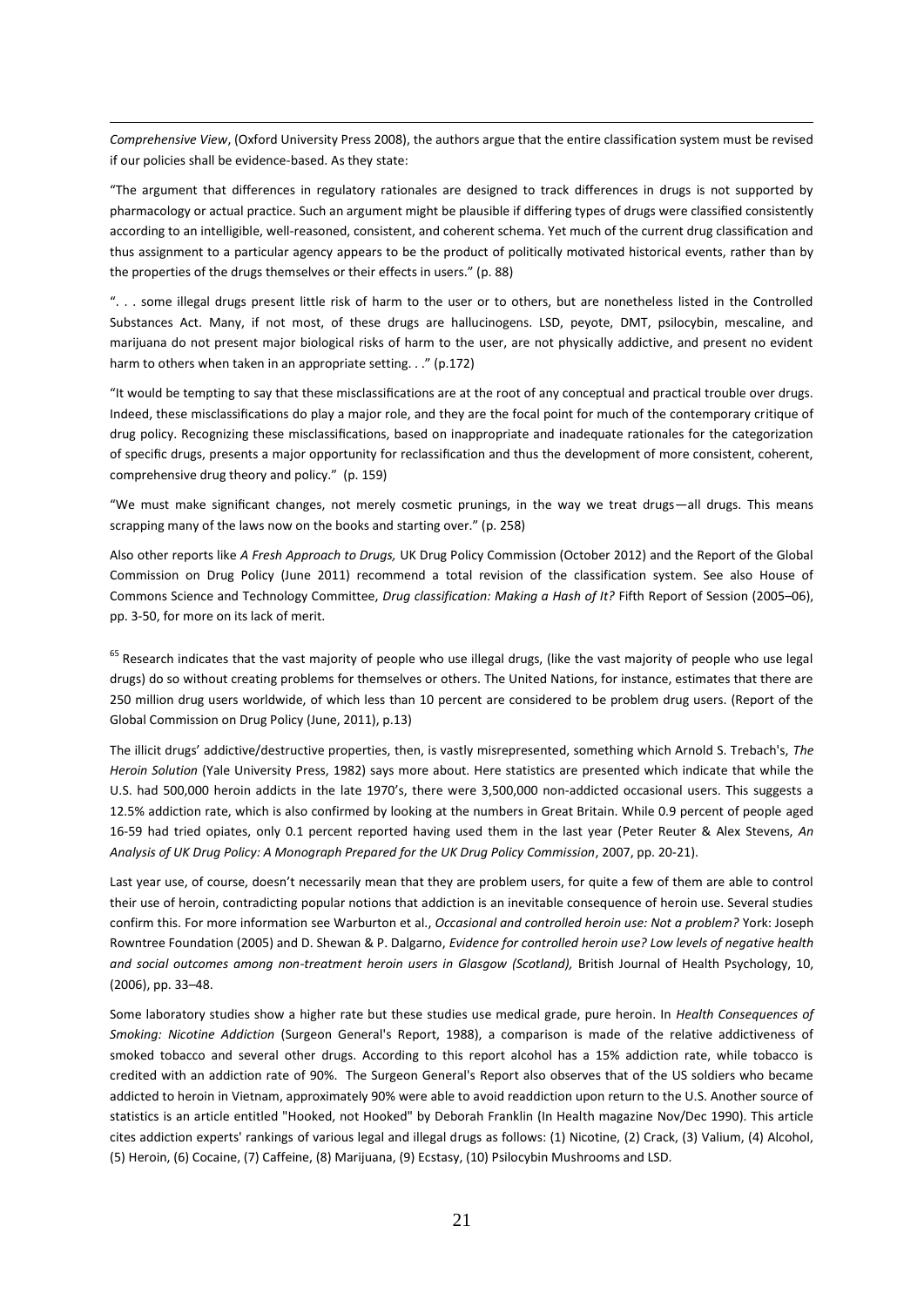In Eric Goode, *Drugs in American Society* (1999) pp. 129-30, it is stated that of people who have taken an alcoholic drink at least once in their lives, 62% have also done so in the past month; the figures for other drugs are cigarettes, 40%; marijuana, 15%; heroin, 9%; cocaine, 8%; stimulants, 9%; and hallucinogens, 7%. In Philip J. Cook, Jens Ludwig, and Justin McCrary (ed.), *Controlling Crime: Strategies and Tradeoffs,* John J. Donohue et al. compare alcohol and cannabis (see *Rethinking America's Illegal Drug Policy* pp. 244-269) citing reports that deal with addiction rates, harms, and patterns of use. Among other things, they cite research mentioned in a N.Y. Times article by Kershaw and Cathcart, suggesting that 10 percent of cannabis users, 15 percent of alcohol users, 15 percent of cocaine users, 25 percent of heroin users, and 33 percent of tobacco smokers will develop addiction.

 $\overline{a}$ 

Speaking of addiction and these drugs ability to destroy lives, we must also keep in mind that how the drug is experienced depends on psychological, not pharmacological properties. For more on this, see Richard G. Schlaadt and Peter T. Shannon, *Drugs: Use, Misuse, and Abuse*. We should also keep in mind that there is no real distinction between drug and nondrug addictions (see for instance Lance Dodes, *The Heart of Addiction*) and that studies in the addictionology literature have found that 9 percent of the entire population will be addicted to something (not only drugs) at some point in their lives. For more on this, see David A. Fishbain, *Chronic Opioid Treatment: Addiction and Pseudo-Addiction in Patients with Chronic Pain*, Psychiatric Times (February 2003), found online at http://www.psychiatrictimes.com/p030225.html.

For more on patterns of use, see Thomas Nicholson et al., *Is Recreational Drug Use Normal?*; Ethan A. Nadelmann, *Drug Prohibition in the United States: Costs, Consequences, and Alternatives*; M.E. Jarvik, *The Drug Dilemma: Manipulating the Demand*; A. Goldstein, & H. Kalant, *Drug Policy: Striking the Right Balance;* C. Winick, *Social Behavior, Public Policy, and Nonharmful Drug Use*; Steven B Duke, *Drug Prohibition: An Unnatural Disaster* pp. 29-37; and Roar Mikalsen, *Human Rising*, Kolofon (2010) pp. 426-34.

 $66$  The list of professionals is way too long to elaborate properly on. After all, it includes just about everyone who knows a thing or two about drug policy. However, to give you an idea, a group of 500 luminaries from around the world—including Nobel Laureate Milton Friedman, former Secretary of State George Shultz, and former UN Secretary General Javier Perez de Cueller—have signed an open letter the U.S. President and Congress arguing that the global war on drugs is causing more harm than good and urging that alternatives be considered. Another group of 770 academics wrote to the UN Secretary General in 1998, declaring that "the global war on drugs is now causing more harm than drug abuse itself", and asking the bureaucrats "to initiate a truly open and honest dialogue regarding the future of global drug control policies; one in which fear, prejudice and punitive prohibitions yield to common sense, science, public health and human rights". (see [http://www.drugpolicy.org/publications-resources/sign-letters/public-letter-kofi-annan/ungass-public-letter-kofi-annan](http://www.drugpolicy.org/publications-resources/sign-letters/public-letter-kofi-annan/ungass-public-letter-kofi-annan-signato)[signato\)](http://www.drugpolicy.org/publications-resources/sign-letters/public-letter-kofi-annan/ungass-public-letter-kofi-annan-signato)

For other signatory campaigns, see the work of the Global Commission of Drug Policy, a large group of statesmen and academics who say exactly the same. Other examples include Isaac Campos, a drug historian at the University of Cincinnati; Jeffrey Miron, an economist at Harvard University; economists David W. Rasmussen and Bruce L. Benson; Jefferson M. Fish, a professor emeritus of psychology; Thomas Szasz, another distinguished psychiatrist; John J. Donohue III, Steven B. Duke, Albert C. Gross, Harry G. Levine, as well as other professors of law mentioned *supra* notes 28-47. Herbert Packer, a Stanford Law School professor argued likewise already in the 1960's; so did Charles H. Whitebread, a professor of law at the University of Southern California, and Steven Wisotsky also said so in a prepared statement before the Select Committee on Narcotics Abuse and Control, House of Representatives, September 29th, 1988. The list goes on and on…

<sup>67</sup> National Commission on Marihuana and Drug Abuse, *Marijuana: A Signal of Misunderstanding* (1972); *Legislative Options for Cannabis in Australia*: *Report on the National Task Force on Cannabis*, Australian National Drug Strategy Committee (1994); *Drug Lore: The Questioning of our Current Drug Law,* Australian Drug Law Reform Foundation (1996); *Cannabis: Our Position for a Public Policy*, Canadian Senate Special Committee on Illegal Drugs (Sept. 4, 2002); Rolles et al., *After the War on Drugs: Options for Control*, Transform Drug Policy Foundation (2004); *A Public Health Approach to Drug Control in Canada*, Health Officers Council of British Columbia (October 2005); *The Failure of the War on Drugs: Charting a New Course for the Commonwealth*, Report of the Massachusetts Bar Association Drug Task Force (2008); *After the War on Drugs: Blueprint for Regulation*, Transform Drug Policy Foundation (2009); Werb et al., *Effect of Drug Law Enforcement on Drug-Related Violence: Evidence from a Scientific Review*, International Centre for Science in Drug Policy (2010); *The War on*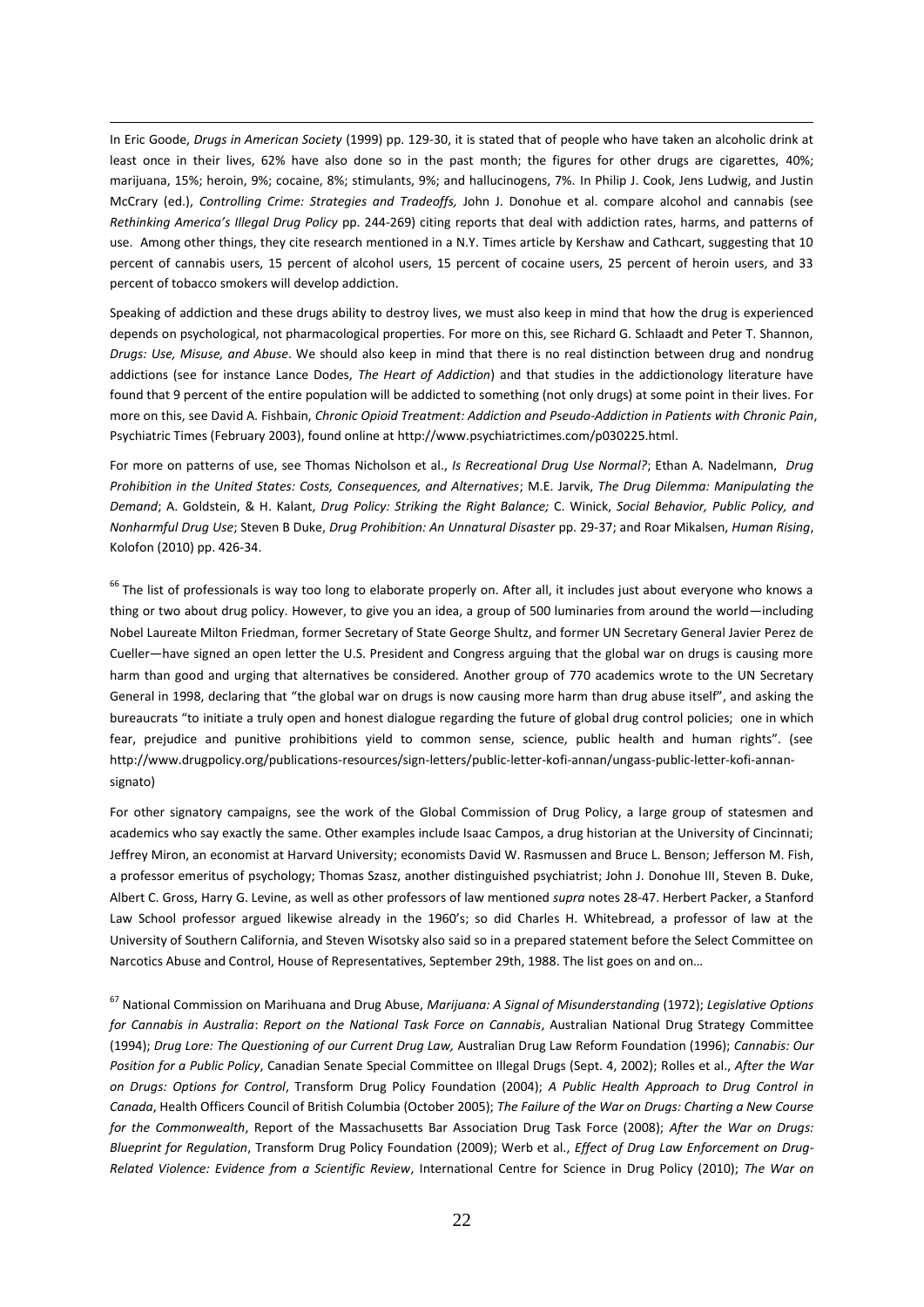*Drugs Has Failed: It is Time for a New Approach*, Global Commission on Drug Policy (17 November 2011); Peter Hakim, *Rethinking US Drug Policy*, Inter-American Dialogue/the Beckley Foundation (2011); Oscapella et al., *Changing the Frame: A New Approach to Drug Policy in Canada*, Canadian Drug Policy Coalition (January 2012); *A Fresh Approach to Drugs*, UK Drug Policy Commission (October 2012); *Drugs and Democracy: Toward a Paradigm Shift*, Statement by the Latin American Commission on Drugs and Democracy; The Alternative World Drug Report: *Counting the Costs of the War on Drugs* (2012); *Governing the Global Drug Wars,* London School of Economics (October 2012); Bob Douglas and David McDonald, *The Prohibition of Illicit Drugs is Killing and Criminalising our Children and We are All Letting it Happen*, Report of a high level Australia 21 Roundtable Debate (2012); *An Exit Strategy for the Failed War on Drugs: A Federal Legislative Guide*, Drug Policy Alliance (2013); *Getting to Tomorrow: A Report on Canadian Drug Policy*, Canadian Drug Policy Coalition (2013); *The Drug Problem in the Americas,* Organization of American States (2013); Rep. Earl Blumenauer & Rep. Jared Polis, *The Path Forward: Rethinking Federal Marijuana Policy* (2013); Ilona Szabo de Carvalho, *Latin America Awakes: A Review of the New Drug Policy*, NOREF report (2013); *Blueprint for a Public Health and Safety Approach to Drug Policy*, DPA/NYAM (2013).

 $\overline{a}$ 

<sup>68</sup> See for instance Jacob Sullum, *Saying Yes: In Defense of Drug Use*; David F. Musto, *The American Disease: Origins of Narcotics Control*; James T. Bennett & Thomas J. Dilorenzo, *Official Lies: How Washington Misled Us* (1992) pp. 237-39; Roar Mikalsen, *Human Rising*; Robinson & Scherlen, *Lies, Damn Lies and Drug War Statistics;* Doris Marie Provine, *Unequal Under Law: Race in the War on Drugs*; and Deborah Ahrens, *Drug Panics in The Twenty-First Century; Ecstasy, Prescription Drugs, And The Reframing Of The War On Drugs*. See also *supra* notes 20, 22, 23 and *infra* note 69.

<sup>69</sup> Professors Nilsen and Blumenson confirms: "According to current knowledge, marijuana satisfies none of the three Schedule 1 requirements: it (1) has a low potential for harm and abuse; (2) appears to have therapeutic benefit, as the government itself claimed in its successful patent application; and (3) according to the American College of Physicians, may be used safely under appropriate conditions." Blumenson & Nilsen, *No Rational Basis: The Pragmatic Case for Marijuana Law Reform* (2009) p. 26, sources omitted.

See The Global Cannabis Commission Report, *Cannabis Policy: Moving Beyond Stalemate*, Beckley Foundation (2008), p. 52- 55; Kimani Paul-Emile, *Making Sense of Drug Regulation: A Theory of Law for Drug Control Policy* (Cornell Journal of Law & Public Policy vol. 19:691, 2010), an article that shows how drugs are regulated without relying upon scientific or medical evidence regarding the pharmacological properties of the drugs; and *supra* notes 20, 22, 23, 68.

<sup>70</sup> See Roar Mikalsen, *Human Rising* (2010) p. 393, or [http://www.encod.org/info/THE-CANNABIS-TRIBUNAL-IN-THE-](http://www.encod.org/info/THE-CANNABIS-TRIBUNAL-IN-THE-HAGUE.html)[HAGUE.html](http://www.encod.org/info/THE-CANNABIS-TRIBUNAL-IN-THE-HAGUE.html)

 $71$  To quote drug researchers Peter Reuter & Alex Stevens: "Overall, the international evidence suggests that drug laws do not have direct effects on the prevalence of drug use." *(Reuter & Stevens, An Analysis of UK Drug Policy: A Monograph Prepared for the UK Drug Policy Commission*, 2007, p. 61)

This is uncontroversial among drug policy experts. As a matter of fact, drugs today are cheaper, of better quality, and more available than ever before, while drug use at the same time is more widespread. In other words, by every measure, the data shows that the war on drugs has failed in its stated objectives. For more on this, see the World Drug Report of 2008; EMCDDA, *A Cannabis Reader: Global Issues and Local Experiences*, Monograph series 8, Vol. 1 and 2, European Monitoring Centre for Drugs and Drug Addiction (2008); the Report of the Global Commission on Drug Policy (June 2011) p. 4; Werb et al., *Effect of Drug Law Enforcement on Drug-Related Violence: Evidence from a Scientific Review*, International Centre for Science in Drug Policy (2010), p. 19; Eric Blumenson, *Recovering from Drugs and the Drug War: an Achievable Public Health Alternative* (2003) p. 2; or Warren Redlich, *A Substantive Due Process Challenge to the War on Drugs* (p. 12-15). See also *infra* notes 75, 78.

 $72$  As the quote by Stevens and Reuter above (note 71) indicates, the available evidence suggests that the degree of criminalization has little effect the prevalence of drug use. Cannabis use among Dutch citizens, for instance, is lower than in many other countries, even though it has been legally available the last four decades. For more on this, see the Global Cannabis Commission Report, *Cannabis Policy: Moving Beyond Stalemate*, Beckley Foundation (2008), p. 60, showing that neighboring countries like France, Germany, and UK have higher prevalence of past year and lifetime marijuana use (this also includes USA, Canada, and Australia), as well as pp. 128-49 summarizing a series of survey findings.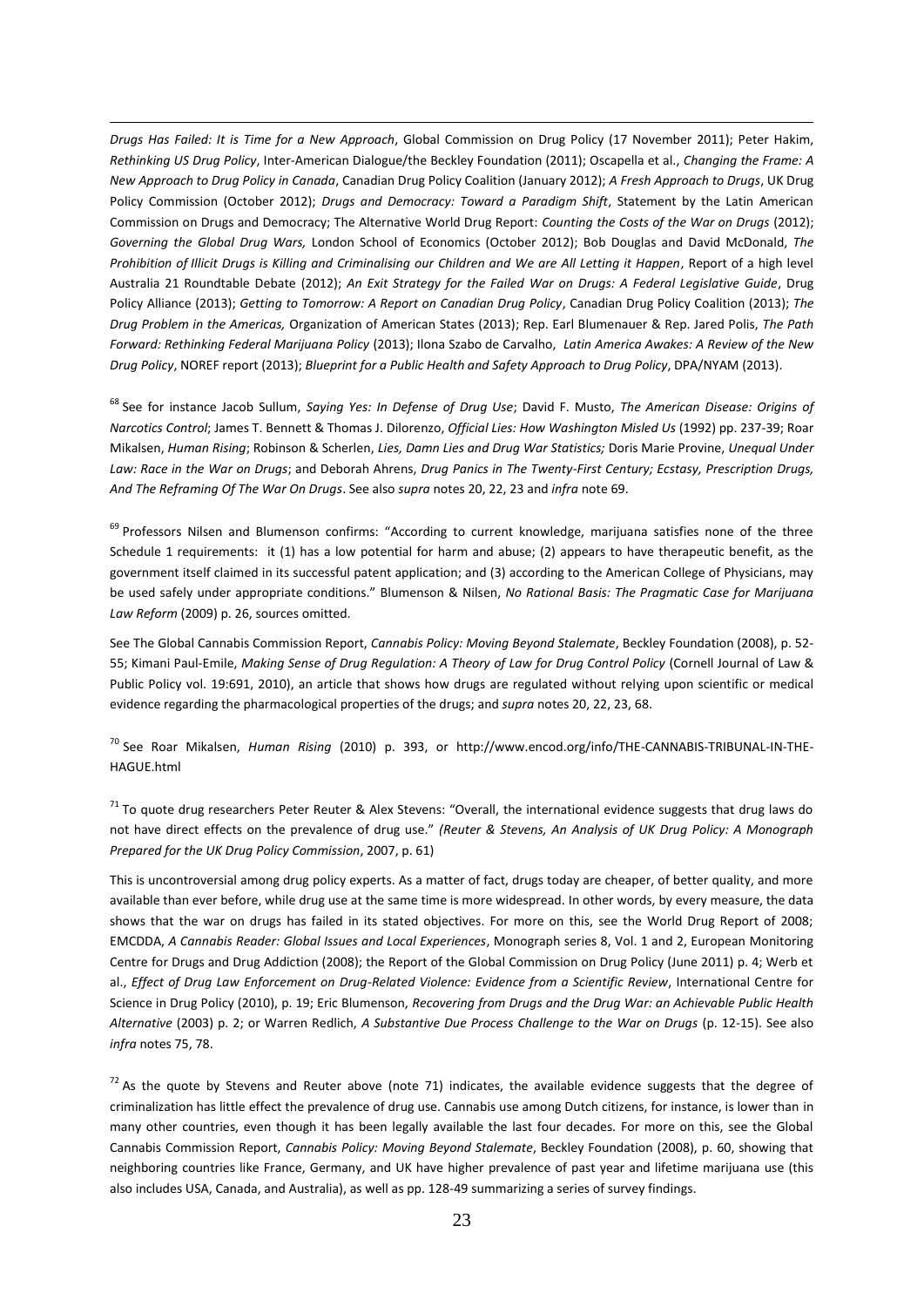See also EMCDDA*, European Drug Report: Trends and Developments* (2014), p. 77; Robert MacCoun and Peter Reuter, *[Assessing Drug Prohibition and Its Alternatives: A Guide for Agnostics](http://gspp.berkeley.edu/research/selected-publications/assessingdrugprohibition-and-its-alternatives-a-guide-for-agnostics)*, [Annual Review of Law and Social Science,](http://www.annualreviews.org/doi/pdf/10.1146/annurev-lawsocsci-102510-105442) Vol. 7 (2011), pp. 61-78; John J. Donohue et al., *Rethinking America's Illegal Drug Policy* in Philip J. Cook, Jens Ludwig, and Justin McCrary (ed.), *Controlling Crime: Strategies and Tradeoffs*, pp. 250-52. The latter also finds that Portugal, more than a decade after decriminalizing the possession of all drugs, continues to have one of Europe's lowest prevalence of Cocaine and Cannabis use (p. 252).

 $\overline{a}$ 

In fact, research across the board suggests that the further we move away from the law-and-order approach, the better off we are. Dr Alex Wodak, president of the Australian Drug Law Reform Foundation and former president of the International Harm Reduction Association mentions one of the studies that confirm this: "The best evidence that the management of heroin dependence with controlled and prescribed heroin availability made a difference, is a study published in the Lancet in 2006. This study was based on the city of Zurich. This showed that between 1992 and 2002 the number of new heroin users in Zurich was reduced from 850 in 1990 to 150 in 2002. Corresponding with that was a decrease in drug overdose deaths, a decrease in HIV infections among injecting drug users, a decrease in crime and a decrease in the quantities of heroin seized. Clearly, what was happening was that people were moving from black market heroin to white market methadone and white market heroin. This showed that treatment does work at a population level." Douglas and McDonald, *The Prohibition of Illicit Drugs is Killing and Criminalising our Children and We are All Letting it Happen*, Report of a high level Australia 21 Roundtable (2012), p. 10.

For more on this and other case studies, see the June 2011 report of the Global Commission on Drug Policy pp. 7,10,11. For more on the situation in Portugal, ten years after decriminalization of all drugs, see Glenn Greenwald, *Drug Decriminalization in Portugal: Lessons for Creating Fair and Successful Drug Policies*, Cato Institute (2009). For more on the situation in the Netherlands, 40 years after the sale of cannabis products was legalized, see Robert J. MacCoun, *What Can We Learn from the Dutch Cannabis Coffeeshop Experience?*, RAND (2010). For more on the recent trends towards decriminalization worldwide, see Rosmarin & Eastwood, *A Quiet Revolution: Drug Decriminalization Policies in Practice around the Globe*, Release (2012). The latter summarizes some of the available research on decriminalization and demonstrates that the law enforcement model adopted has little impact on drug-prevalence rates within a given society.

For more on why legalization will not turn us into a nation of addicts, see Steven B Duke, *Drug Prohibition: An Unnatural Disaster*, Faculty Scholarship Series, paper 812 (1995) pp. 598-611, and for more on why legalization is a more rational approach, see *supra* notes 7, 9, 10, 19, 22, 62, and *infra* notes 73-78.

 $<sup>73</sup>$  Instead of addressing the underlying problems of drug use, prohibition has only worsened the situation drug users find</sup> themselves in. As noted by Mike Trace, the former deputy UK Drug Czar: "Whereas much of the work of social affairs and development agencies at the national and international level have focused on improving the living conditions of poor and marginalised groups, and on promoting their social and economical integration in society, many aspects of drug control policies have had the opposite effect. Programmes focusing on widespread arrests and harsh sanctions towards drug users have lead to further marginalisation and stigmatisation, pushing them away from jobs, education and other health and social services, and driving them into more risky behaviours. This process of criminalisation and marginalisation is acknowledged by the United Nations as a major barrier to the global challenges of tackling HIV/AIDS, and of promoting social and economic development." Mike Trace, *Drug Policy: Lessons Learnt, and Options for the Future*, Global Commission on Drug Policies (2011) pp. 7-8.

This, again, is uncontroversial. For example, the authors of *Informing America's Policy on Illegal Drugs: What We Don't Know Keeps Hurting Us,* National Research Council (2001), points out that many of the harms associated with drug use is caused or augmented by prohibition. In his *Drug Prohibition: A Legal and Economic Analysis,* professor Walter Block argues that present drug policies have increased crime, decreased respect for legitimate law, and created great social upheaval; likewise is argued by most of the reports and law reviews mentioned elsewhere, and Professor Andrew Koppelman speaks to it thus: "It is true that many drug abusers in contemporary America are in wretched health, undernourished and sickly, and that many of them are infected with AIDS, often as a result of shared needles for intravenous drug use. Many steal to support their habits, and of course the drug trade produces enormous violence and corruption. These are, however, artifacts of illegality. If drugs were legal and cheap, these people would be able to get their supply with no danger to their health, and needle sharing would disappear. Drug addicts could live more comfortably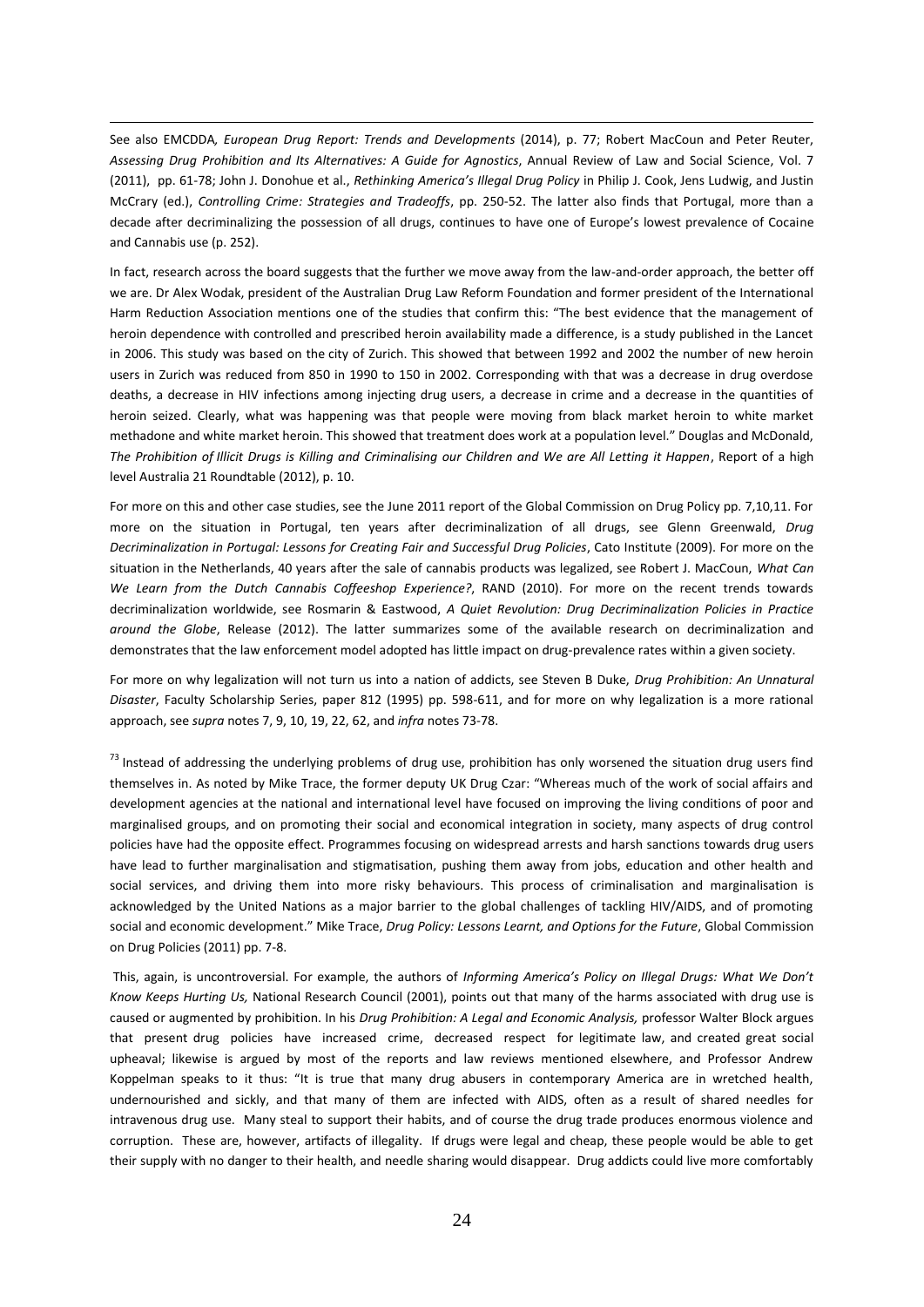than they do now." Andrew Koppelman, *Drug Policy and the Liberal Self*, Northwestern University Law Review Vol. 100, No.1 (2006), p. 286, sources omitted.

 $\overline{a}$ 

Another scholar, Doug Bandow, elaborates: "Prohibition is advanced as a means to protect users from themselves. However, the illegal marketplace makes drug use more dangerous. Noted economists Daniel K. Benjamin and Roger Leroy Miller, "Many of the most visible adverse effects attributed to drug use . . . are due not to drug use per se, but to our current public policy toward drugs". Products are adulterated; users have no means of guaranteeing quality. Given the threat of discovery, dealers prefer to transport and market more potent (and thus both more concealable and valuable) drugs. As a result, the vast majority of "drug-related" deaths are "drug law-related" deaths." Doug Bandow, *From Fighting the Drug War to Protecting the Right to Use Drugs: Recognizing a Forgotten Liberty*, in *Towards a Worldwide Index of Human Freedom,* Fraser Institute (2012), p. 268.

To put the damages caused by prohibition in further perspective, drug analyst James Ostrowski estimates that roughly 80% of the world's 200 000 drug-use-deaths are caused by prohibition, while only 20% by the inherent qualities of the drugs (Ostrowski, *The Moral and Practical Case for Drug Legalization*, p. 654). As he explains: "A given amount of legal drug use would cause much less death and illness than the same quantity of illegal drug use. A realistic estimate is that illegal drug use is five times more dangerous than legal use. This means that even a highly unlikely five-fold increase in drug use under legalization would not increase the current number of drug overdose deaths. That is: the yearly number of heroin and cocaine deaths combined is about 3,000 per year. Of the 3,000 deaths, 80 percent or 2,400 deaths are caused by black market factors, while 20 percent or 600 deaths are caused by the intrinsic effects of the drugs. Thus, if under legalization legal drug use remained at the same level as current illegal use, there would be only 600 deaths each year. Only a five-fold or 500 percent increase in use would match the current black market death toll. Furthermore, it would take a 1,200 percent increase in legal drug use to produce as many deaths as prohibition causes through murder, AIDS, and poisoned drugs. Prohibition now causes 7,925 deaths, while 600 are the result of the drugs themselves. Thus, in order for legalized drug use to match the overall death toll of prohibition, use would have to increase more than thirteen-fold." Ostrowski, *The Moral and Practical Case for Drug Legalization*, Hofstra Law Review: Vol. 18:607, 1990, p. 669-70 (sources omitted).

The same argument (that "even if consumption of legalized drugs increased tenfold under a repeal regime, the physical harms associated with drug use could be less than under prohibition") is presented by Steven Duke in *Drug Prohibition: An Unnatural Disaster*, p. 600. That being said, no serious-minded scholar expects anything near such an increase in drug use. In fact, even a 100 percent increase is considered highly unlikely, for as stated elsewhere (notes 71, 72, 78) there is evidence that prohibition has had little effect on drug use rates.

For more on the harms caused drug users by criminalization, see The Alternative World Drug Report: *Counting the Costs of the War on Drugs* (2012) pp. 61-97; and Warren Redlich, A Substantive Due Process Challenge to the War on Drugs p. 15-20.

 $74$  Every honest student of drug policy knows that the harms caused by prohibition vastly transcend the harms caused by the drugs themselves. See, for instance, Andrew Koppelman, *Drug Policy and the Liberal Self*, p.286; Warren Redlich, *A Substantive Due Process Challenge to the War on Drugs,* pp. 15-16; Ernest Drucker, *Drug prohibition and public health: 25 years of evidence*, Public Health Reports, (January 1, 1999); James Ostrowski, *Thinking about Drug Legalization*, Policy Analysis No. 121, Cato Institute (1989) at notes 47-51 and accompanying text; Daniel Polsby, *Legalization Is the Prudent Thing to Do*, in Timothy Lynch (ed.), *After Prohibition: an Adult Approach to Drug Policies in the 21st Century*, The Cato Institute (2000). As professor Polsby therein states: "Without in any way minimizing the social costs that would undoubtedly flow from legalizing drugs, it is simply incredible to believe that the costs of pursuing the policy of minimizing drug use through the criminal law has not been many, many times more expensive, in treasure, shattered lives, and nasty externalities that have been borne by virtually the entire country." (p. 174.)

We have already presented some of the evidence for this *supra* note 73. However, the damage prohibition does to drug users is not the whole story. Professor of law Randy Barnett elaborates: "When I was a prosecutor, over half of the murders I prosecuted were "drug law related" in the sense that the victim was killed as a result of a drug deal gone bad or a robbery of someone suspected of having either valuable drugs or money from selling drugs." (Barnett, *Bad Trip: Drug Prohibition and the Weakness of Public Policy,* p. 4.) This figure is supported by research mentioned by Ostrowski in *The Moral and Practical Case for Drug Legalization* (pp. 648-50), where he concludes that some 40 percent of US murders are drug-law related. Professor Steven Duke elaborates on similar findings: "In many cities, such as New Haven, Connecticut, at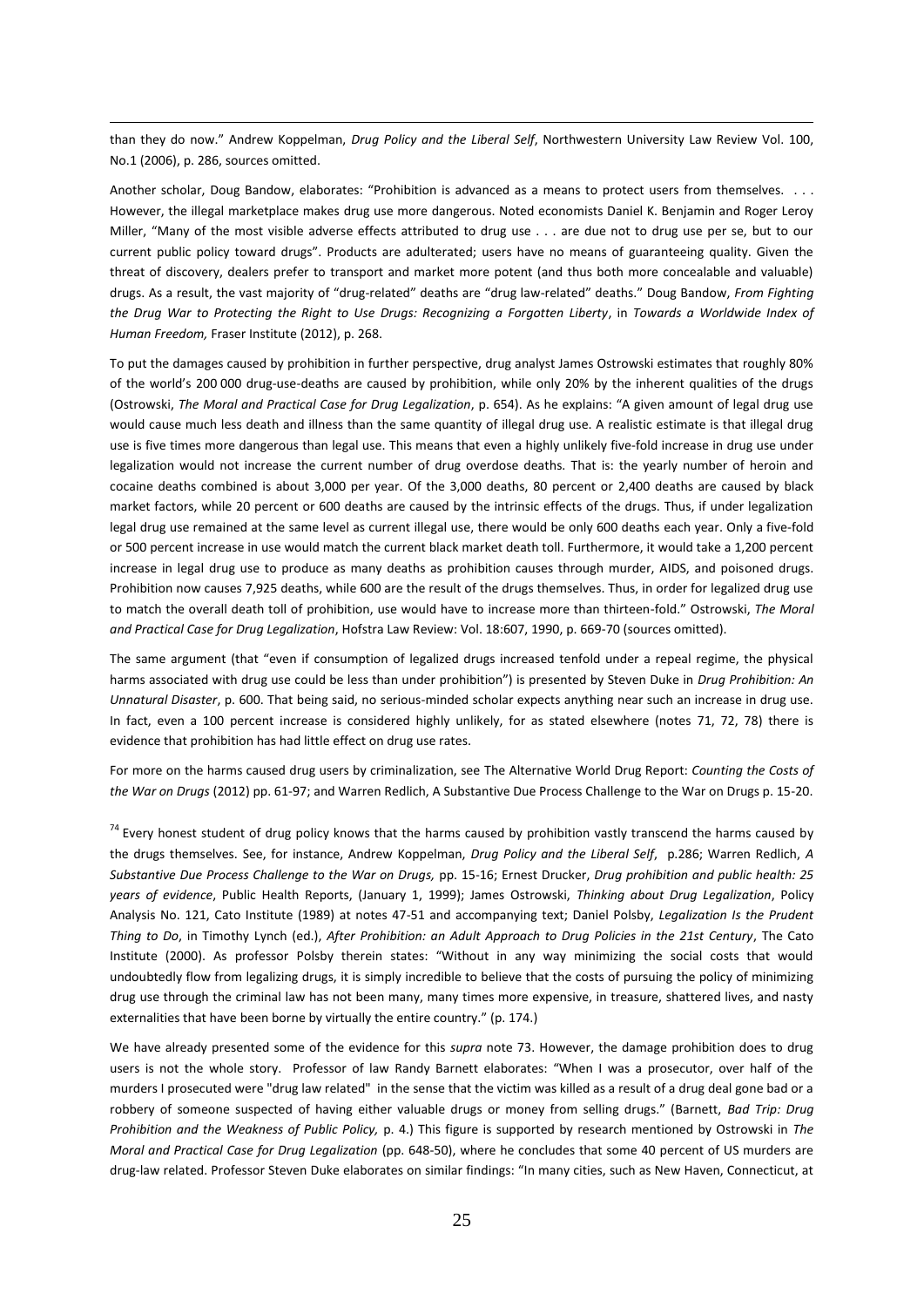least half of the killings are drug-business related. Nationwide, between 5,000 and 10,000 murders per year are systemic to the drug business. Thus, more people are killed by the prohibition of drugs than by the drugs themselves." Steven B Duke, *Drug Prohibition: An Unnatural Disaster*, Faculty Scholarship Series, paper 812 (1995) p. 577, sources omitted.

 $\overline{a}$ 

Furthermore, in Latin America, the Grupo de Apoyo Mutuo Foundation in Guatemala estimates that 45 percent of all homicides in that country are drug trafficking-related. (Organization of American States, *The Drug Problem in the Americas* (2013), p. 76) Other countries in the region are not better off. As mentioned *supra* note 15 it is estimated that 150,000 murders in the Americas are drug war related, and it is a fact that prohibition kills many more than the drugs themselves. As stated by the OAS: "By any standard of comparison, the number of deaths caused by drug use appears minimal when compared with the deaths from criminal actions related to drug trafficking. The government of Mexico estimated that between December 2006 and January 2012, approximately 60,000 people died in that country as a result of executions, clashes between rival groups, and attacks on the authorities by criminal organizations involved in drug trafficking. During that same period, the World Health Organization (WHO) recorded 563 deaths in Mexico from overdoses of controlled drugs." Organization of American States, *The Drug Problem in the Americas* (2013), p. 84

As a matter of fact, the more repressive the law-and-order approach becomes, the more likely it is to foster crime than increase public safety. This point is no longer controversial. In fact, after taking on a systematic review of all available English language peer-reviewed research on the impact of prohibition on drug market violence, policy researchers Dan Werb, Greg Rowell, Gordon Guyatt, Thomas Kerr, Julio Montaner, and Evan Wood concluded thus: "The available scientific evidence suggests that increasing the intensity of law enforcement interventions to disrupt drug markets is unlikely to reduce drug gang violence. Instead, the existing evidence suggests that drug-related violence and high homicide rates are likely a natural consequence of drug prohibition. . . . In this context, and since drug prohibition has not achieved its stated goal of reducing drug supply, alternative models for drug control may need to be considered if drug supply and drug-related violence are to be meaningfully reduced." Werb et al., *Effect of Drug Law Enforcement on Drug-Related Violence: Evidence from a Scientific Review*, International Centre for Science in Drug Policy (2010), p. 5-6.

It is facts like these that make knowledgeable scholars so certain that legalization is the only way to go. As Daniel Polsby stated: "Without in any way minimizing the social costs that would undoubtedly flow from legalizing drugs, it is simply incredible to believe that the costs of pursuing the policy of minimizing drug use through the criminal law has not been many, many times more expensive, in treasure, shattered lives, and nasty externalities that have been borne by virtually the entire country." Daniel Polsby*, Legalization Is the Prudent Thing to Do*, in Timothy Lynch (ed.), *After Prohibition: an Adult Approach to Drug Policies in the 21st Century*, The Cato Institute (2000), p. 174.

For a more elaborate account of the harms caused by prohibition, see The Alternative World Drug Report: *Counting the Costs of the War on Drugs* (2012), pp.15-97; Jeffrey A. Miron, *A Critique of Estimates of the Economic Costs of Drug Abuse*, Drug Policy Alliance (2003), pp. 9-20; James Ostrowski, *The Moral and Practical Case for Drug Legalization*, Hofstra Law Review: Vol. 18:607 (1990), pp. 641-69; Steven B. Duke, *Mass Imprisonment, Crime Rates, and the Drug War: A Penological and Humanitarian Disgrace*, Faculty Scholarship Series Paper 826 (2010), pp. 4-6; Steven B Duke, *Drug Prohibition: An Unnatural Disaster*, Faculty Scholarship Series, paper 812 (1995) pp. 575-98; Randy E. Barnett, *The Harmful Side Effects of Drug Prohibition*, Utah Law Review No. 1 (2009) pp. 11-34. For more on why law enforcement strategies tend to increase drug market-related violence, see the June 2011 report of the Global Commission on Drug Policy, p.15; and McSweeney et al., *Tackling Drug Markets & Distribution Networks in the UK London*, UK Drug Policy Commission (2008).

 $75$  "The available evidence suggests that in the past two decades, US anti-drug policies—focused on prohibiting drug production, trade, and consumption, and punishing those involved—have done little to diminish the problems they were designed to address. They have neither curbed the supply nor reduced the consumption of illegal substances in the United States. In countries across the globe, drug-related problems, such as organized crime, violence, and corruption have worsened as a result. In some countries these issues threaten the political and social stability of the state." Peter Hakim, *Rethinking US Drug Policy*, Inter-American Dialogue/the Beckley Foundation (2011), p. 1. See also Werb et al., *Effect of Drug Law Enforcement on Drug-Related Violence: Evidence from a Scientific Review*, International Centre for Science in Drug Policy (2010).

<sup>76</sup> Prohibitionists are fond of arguing that there is a well established relationship between drug use and criminal behavior. This, however, is wrong. To quote Laurent Laniel: "independent researchers say that the causal relationship between drugs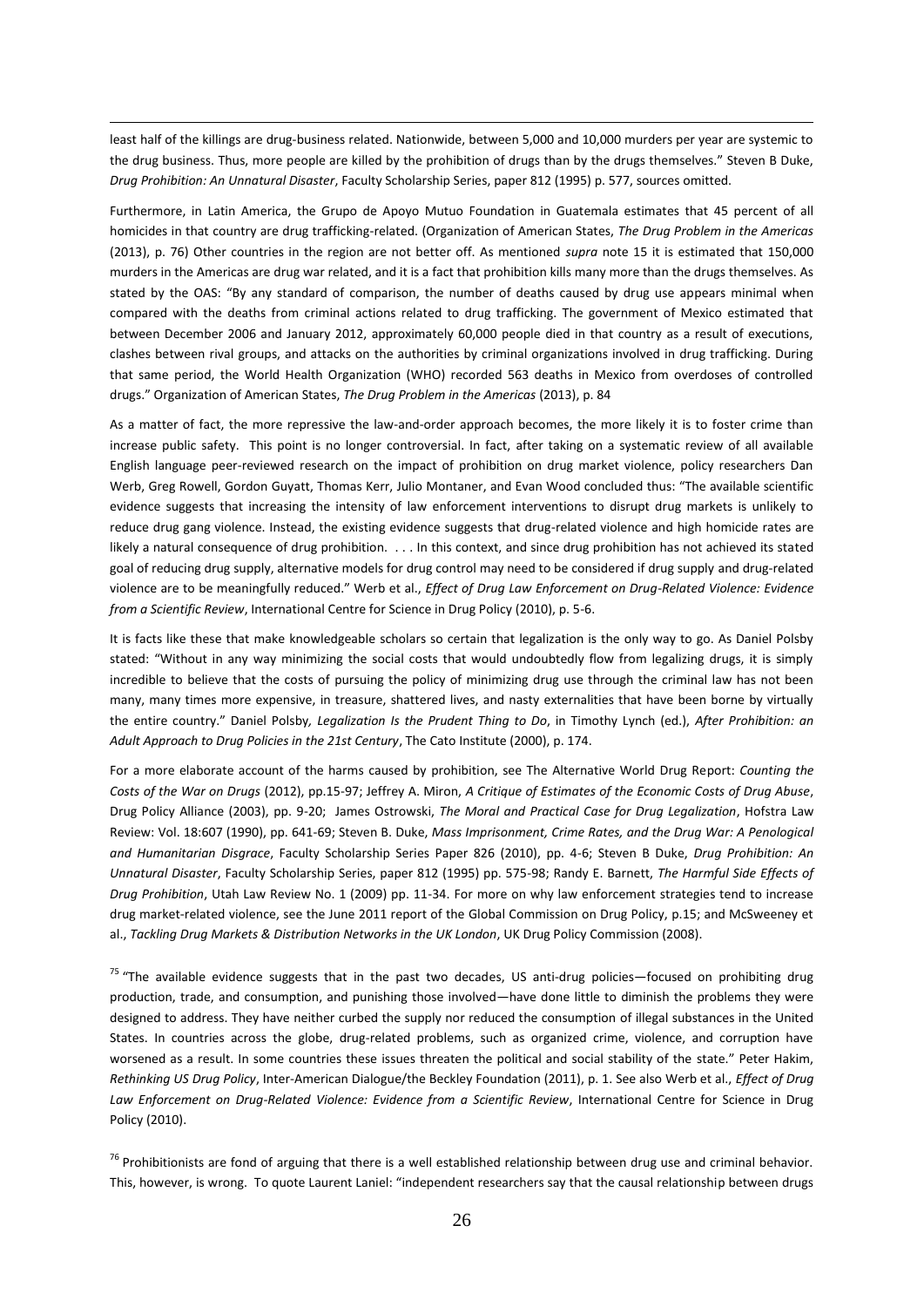and crime is merely a hypothesis that has not been proven true. Two scholars from the Earl Warren Legal Institute of the University of California at Berkeley, Franklin Zimring and Gordon Hawkins, who have published a highly regarded study of drug control problems in 1995, even contend that it is untrue. Indeed, they argue that while "it is beyond dispute that drug use and crime overlap and interact in a multiplicity of ways", the higher rate of drug use among offenders could be explained by factors in their personality, such as a higher propensity for taking risks and "a willingness to ignore the threat of moral condemnation", that lead them to both commit crimes and take drugs. In this view, both drugs and crime are simultaneous but independent consequences of other variables; in simple terms: it is not drug use that causes crime but rather other factors that lead the vast majority of those who commit crime to also take drugs." Laurent Laniel, *The Relationship between Research and Drug Policy in the United States*, Management of Social Transformations, Discussion Paper No. 44, p.17, sources omitted.

 $\overline{a}$ 

Another knowledgeable researcher, Steven Duke, has this to say on the alleged link between drug use and crime: "Contrary to what our government told us when it imposed drug prohibition, most iIIegal recreational drugs have no pharmacological properties that produce violence or other criminal behavior. Heroin and marijuana diminish rather than increase aggressive behavior. Cocaine—or cocaine withdrawal—occasionally triggers violence but usually does not. Very little crime is generated by the mere use of these drugs, especially in comparison to alcohol, which is causally related to thousands of homicides and hundreds of thousands of assaults annually. The major linkages between iIIegal drugs and crime must be found elsewhere—in prohibition. . . . [In fact,] the drug war as it is currently being waged probably produces at least half of our serious crime. That is, half of our crime (not counting drug crimes, of course) simply would not occur were we not conducting a drug war. No more damning an indictment of our political leaders can be imagined than that they have affirmatively created half the crime under which we suffer." Steven B Duke, *Drug Prohibition: An Unnatural Disaster*, Faculty Scholarship Series, paper 812 (1995) p. 575, 581, sources omitted.

While prohibitionists will disagree, the criminogenic effects of prohibition are undisputable. We have already seen (*supra* note 74) that hundreds of thousands of murders are the direct result of prohibition, but it is also the cause of untold suffering and mischief unrelated to death tolls. As Duke alludes to above, the murders, kidnappings and violence are only one aspect of the illegal economy, for the high prices also encourage other criminal activities, like thefts and burglaries. In other words, it is prohibition, not drug use, that generates crime.

For an excellent elaboration on how and why prohibition generates crime and other negative externalities, see Bruce L. Benson, *The War on Drugs: A Public Bad* (2008), pp. 4-36; James Ostrowski, *Answering the Critics of Drug Legalization* pp. 12-13; Rasmussen and Benson, *Rationalizing Drug Policy under Federalism*, pp. 685-711; See also *supra* notes 73-74. For more on why prohibition is not justified in order to prevent crime, see Douglas Husak, *Legalize this! The Case for Decriminalizing Drugs* (Verso 2002), pp. 82-93.

<sup>77</sup> For more on why prohibition is not justified in order to protect our children, see Douglas Husak, *Legalize this! The Case for Decriminalizing Drugs* (Verso 2002), pp. 67-82. See also Rolles et al., *After the War on Drugs: Options for Control*, Transform Drug Policy Foundation (2004), pp. 27.28.

<sup>78</sup> Prohibitionists argue that drug use would skyrocket if it weren't for their law-and-order approach. This, however, is wrong, as researchers have shown "that regulating the cannabis market through law enforcement has only a marginal, if any, effect on the level of cannabis consumption." For more on this, see Dirk Korf, *An Open Front Door: The Coffee Shop Phenomenon in the Netherlands*, in EMCDDA, *A Cannabis Reader: Global Issues and Local Experiences*, Monograph series 8, Volume 1 (2008); Reuband, *Drug use and drug policy in Western Europe: Epidemiological findings in a comparative perspective*, European Addiction Research 1 (1–2) (1995), pp. 32–41; and *supra* notes 71, 72, 75. For more on why drug use would not skyrocket, see Ostrowski, *The Moral and Practical Case for Drug Legalization* (1990), pp. 672-75; and Roar Mikalsen, *Human Rising*, Kolofon (2010) pp. 440-42. For case studies documenting that decriminalization have little or no effect on user prevalence, see the June 2011 report of the Global Commission on Drug Policy pp. 10-11; and *A Wiser Path: Ending Prohibition,* The New York Bar Association (1994). For more on the harms caused by prohibition, see supra notes 73, 74, 75, 76. For more on why legalization is a more humane approach, see Warren Redlich, *A Substantive Due Process Challenge to the War on Drugs*, pp. 17-20.

All summed up, then, if we exclude the war profiteers and gangsters, it is hard to see any way prohibition benefits society. Steven Duke speaks to it thus: "The costs of drug prohibition are undeniably huge. But what of the benefits? Sadly, there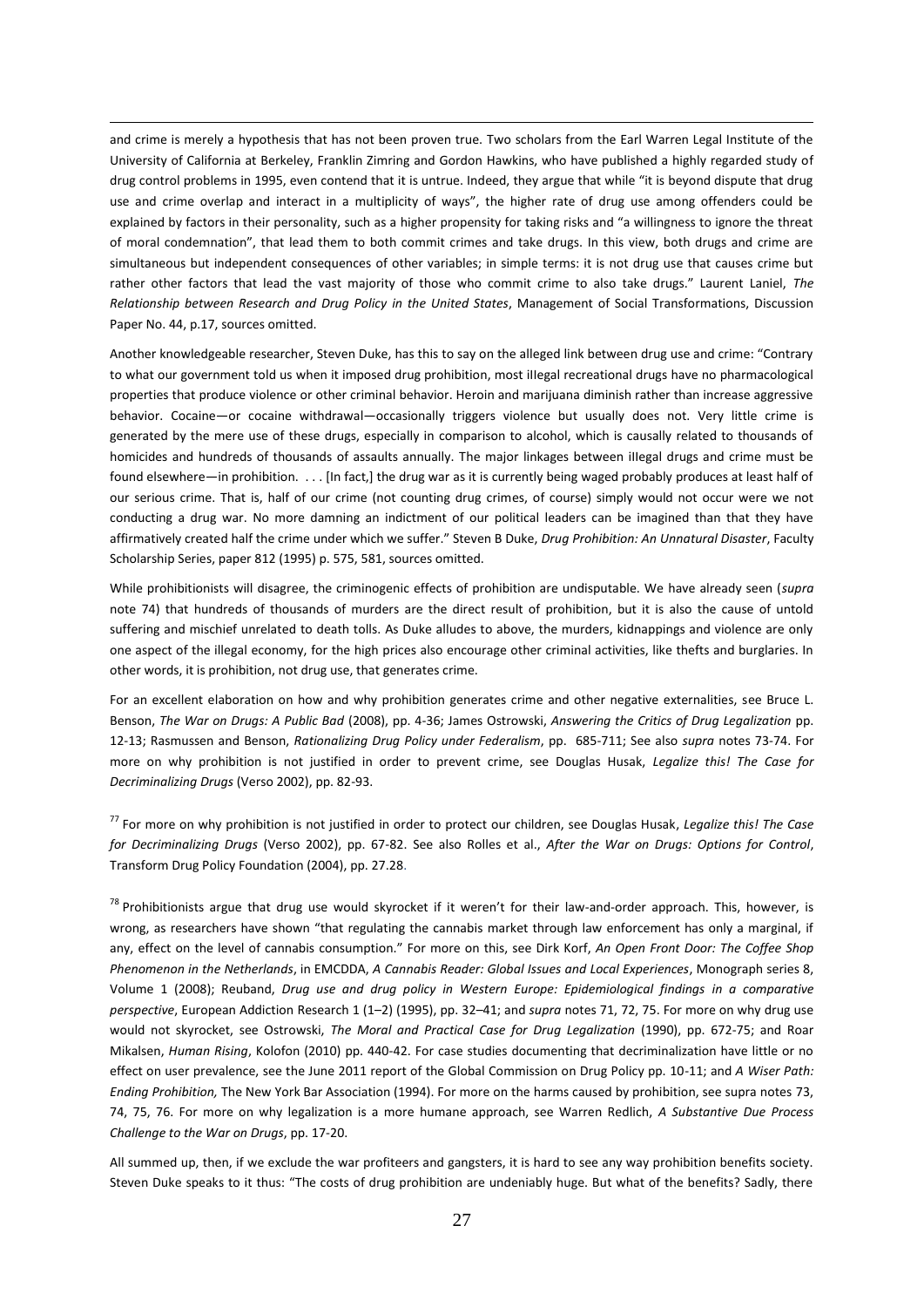probably are none to the society at large. Drug dealers owe their livelihoods to prohibition, as do thousands of drug warriors. Prison builders benefit, as do politicians who owe their careers to their opposition to demon "drugs." Inner-city morticians who dress bodies of victims of drug war turf battles, car dealers and jewelers who sell their goods to drug distributors, and other satellite entrepreneurs benefit from drug prohibition, but only those who make money from the drug war benefit from it. Everyone else suffers greatly." Steven B Duke, *Drug Prohibition: An Unnatural Disaster*, p. 598.

 $\overline{a}$ 

<sup>79</sup> Many prohibitionists rely on studies of the economic and social costs of drug abuse in order to justify their policies. Despite the enormity of these estimates, however, such studies provide no evidence on the merits of prohibition. These studies document harms that occur under prohibition, but they contain no information on whether prohibition increases or decreases the harms from drug abuse. A valid analysis of prohibition, to quote Miron, "must specify an alternative policy, such as legalization, and compare prohibition to this alternative with respect to each of three issues: (1) The direct costs of enforcing the policies; (2) The auxiliary consequences of the policies; and (3) The effects of the policies on the harms from drug use." Such analysis is a difficult undertaking. Nevertheless, when all the pros and cons of legalization versus prohibition are considered, it will most definitely not look so good for the prohibitionists. I only know of two works that has attempted this task. One is is Rolles (ed.), *A Comparison of the Cost-effectiveness of Prohibition and Regulation of Drugs*, Transform Drug Policy Foundation (April 2009). The other is James Ostrowski, *The Moral and Practical Case for Drug Legalization*, where Ostrowski concludes that 80 percent of all the economic and social costs of drug abuse are attributable to prohibition (p. 662).

For more on why the costs of drug abuse, by themselves, say nothing about whether prohibition is good policy and what issues a scientific evaluation must address, see Jeffrey A. Miron, *A Critique of Estimates of the Economic Costs of Drug Abuse*, Drug Policy Alliance (2003).

<sup>80</sup> For more on why the moral argument fails, see Douglas Husak, *Legalize this! The Case for Decriminalizing Drugs* (Verso 2002), pp. 109-124; David A. J. Richards, *Sex, Drugs, Death and the Law:* An Essay on Human Rights and Overcriminalization (Rowman & Littlefield 1986), pp. 168-85; Doug Bandow, *From Fighting the Drug War to Protecting the Right to Use Drugs: Recognizing a Forgotten Liberty*, in Fred McMahon (ed.), *Towards a Worldwide Index of Human Freedom*, Fraser Institute (2012), p. 259-64; and Nilsen & Blumenson, *Liberty Lost: the Moral Case for Marijuana Law Reform,* pp. 6-11.

<sup>81</sup> For a critique of such paternalistic arguments, see Nilsen & Blumenson, *Liberty Lost: the Moral Case for Marijuana Law Reform,* p. 11-19; Doug Bandow, *From Fighting the Drug War to Protecting the Right to Use Drugs: Recognizing a Forgotten Liberty*, pp. 258-59; Ostrowski, *The Moral and Practical Case for Drug Legalization*, pp. 632-35; Douglas Husak, *Legalize this! The Case for Decriminalizing Drugs* (Verso 2002), pp. 93-108; Douglas Husak, *Drugs and Rights* (Cambridge University Press 1996), pp. 71-144.

82 Marijuana is no more a gateway to harder drugs than milk, coffee, beer, or cigarettes. Numerous studies have confirmed this, for instance a study funded by the National Institute of Medicine at the instigation of former Drug Czar Barry McCaffrey (Janet E. Joy, Stanley J. Watson, Jr., and John A. Benson, Jr., *Marijuana and Medicine: Assessing the Science Base*). This study found no causal relationship between marijuana use and use of hard drugs. This should come as no surprise, as it is nothing inherent in marijuana that makes the user crave or desire the kind of drug experience rendered by heroin or cocaine. For more on this, see Erich Goode, *Drugs in American Society* (1993), pp. 203-07; House of Commons Science and Technology Committee, *Drug classification: making a hash of it?* Fifth Report of Session (2005–06), p. 25-26; Jacob Sullum, *Saying Yes: In Defense of Drug Use* (Tarcher/Penguin, 2004), pp.126-30.

<sup>83</sup> For more on this, see Doug Bandow, *From Fighting the Drug War to Protecting the Right to Use Drugs: Recognizing a Forgotten Liberty*, in Fred McMahon (ed.), *Towards a Worldwide Index of Human Freedom*, Fraser Institute (2012), pp. 256- 58. He explains: "The criminal law normally applies to direct rather than indirect harm, that is, when individual rights (to be secure in one's person or property, for instance) are violated. The criminal must cause the harm to others, rather than engage in otherwise legal conduct which causes incidental loss. Moreover, only some drug use some of the time hurts others. Observed Robert J. MacCoun of the University of California (Berkeley) and Peter Reuter of the University of Maryland, "it is likely that many if not most drug users never do wrongful harm to others as a result of their using careers." (p.257, sources omitted)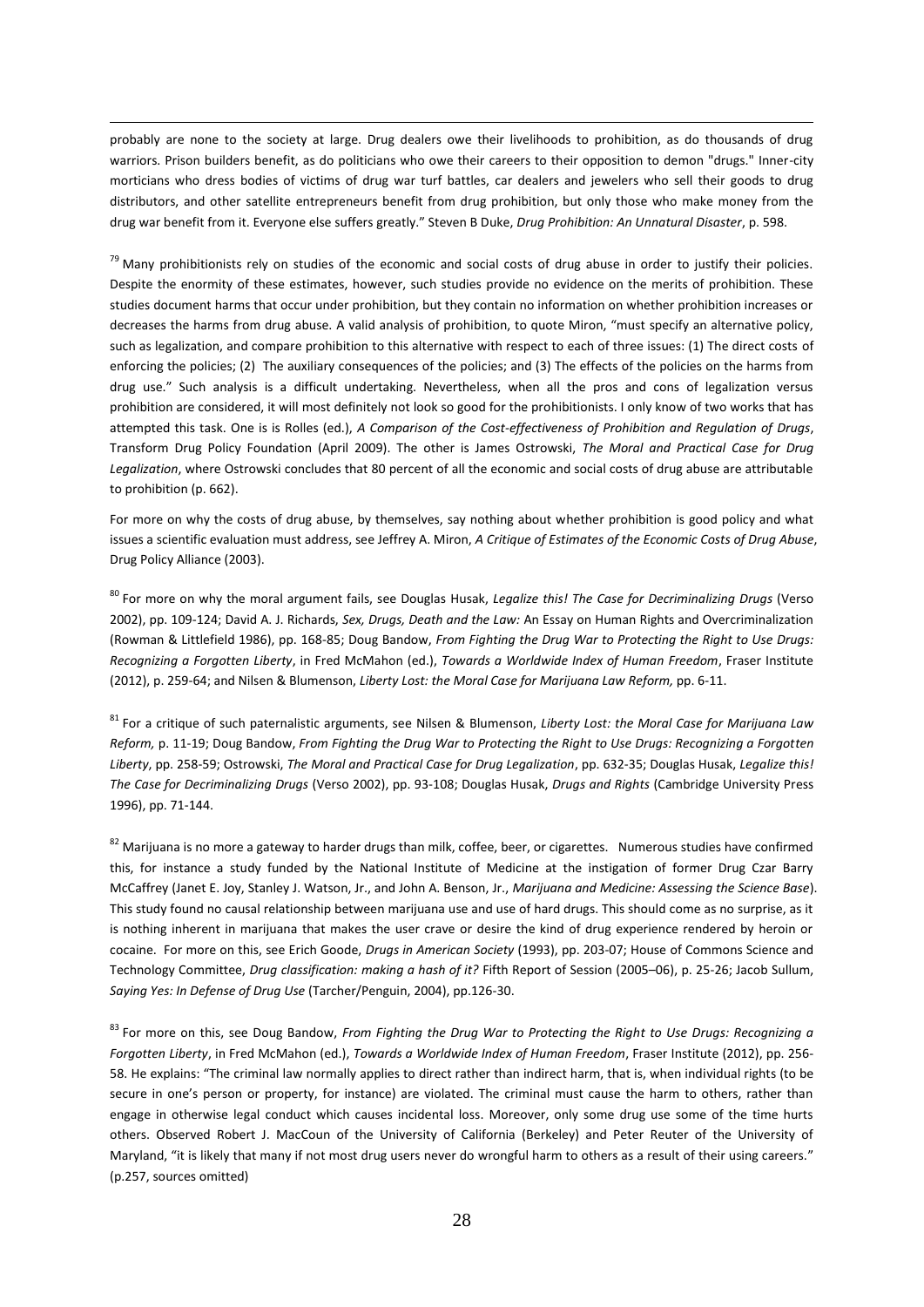Further elaboration is provided in James Ostrowski, *Answering the Critics of Drug Legalization*. As he makes clear: "[Prohibitionists] make the irresistible argument that drug use is not a "victimless crime". But this is sheer word play. Such an argument involves changing the definition of "victim" without telling the audience. Drug use certainly is a victimless crime if victim is defined in the traditional sense as one who has been subjected to force or fraud by a criminal. Drug offenses are also victimless crimes because one can be convicted of violating them even though no actual harm has been done to anyone. [Prohibitionists], however, uses the term victimless crime in a totally different sense. Drug use is a "victimful" crime because some of the people who use drugs do bad things to others allegedly because of their drug-taking. There are numerous problems with this argument. First, it assumes that drug use, as opposed to personality and other factors, is a major cause of harmful conduct. However, it is very difficult to prove this causal relationship. Nevertheless, under legalization, any actual harm a drug user might cause to person or property would be punishable and/or compensable under existing law. Furthermore, greater resources would be available to deal with actual third-party harm from drug use once these resources were no longer devoted to preventing and punishing drug use per se. This solution to the problem is far better than punishing all drug users to prevent some from possibly harming others. The rights of all drug users should not be infringed solely because prohibition might prevent some drug users from causing harm to third parties, when such harm is already unlawful. Besides, outlawing drug use because some users might harm others is selfcontradictory since it necessitates harming many drug users who themselves have harmed no one. Finally, any third party harm caused by illegal drug use today is dwarfed by the third party harm caused by illegal drug laws. Ironically, while drug users under legalization would be legally responsible for the harm they cause to third parties, prohibitionists today are not at all responsible for the harm they cause to others. Thus, the moral argument from third-party consequences actually runs in favor of legalization, not against." James Ostrowski, *Answering the Critics of Drug Legalization*, 5 Notre Dame J.L. Ethics & Pub. Pol'y 823 (1991), pp. 835-36, sources omitted.

 $\overline{a}$ 

For a fuller elaboration on why prohibition cannot be justified on the grounds that drug use harms others, see Douglas Husak, *Drugs and Rights* (Cambridge University Press 1996), pp. 145-208.

<sup>84</sup> Prohibitionists have, when all else fails, tried to argue that any uncertainty favors the status quo. This is false, for they cannot argue for eternal war on the grounds that we do not know the consequences of peace. Quite the contrary, the law is clear and any doubt favors the legalization argument. In *The Moral and Practical Case for Drug Legalization*, Ostrowski not only discusses the burden of proof, but elaborates on the implications of the burden of proof being theirs. In order for prohibition to continue, then, he argues that "supporters of prohibition must demonstrate all of the following: (1) the use of currently illegal drugs is immoral; (2) the state has the right to enforce this moral rule; (3) the state can effectively enforce this moral rule without creating additional problems as serious as drug use itself; that is: (a) that drug use would increase substantially after legalization; (b) that the harm caused by any increased drug use would not be offset by the increased safety of legal drug use; (c) that the harm caused by any increased use would not be offset by a reduction in the use of dangerous drugs that are already legal (e.g., alcohol and tobacco); and (d) that the harm caused by any increased drug use not offset by (b) or (c) would exceed the harm now caused by the side effects of prohibition (e.g., crime and corruption).

In the absence of data supporting these propositions, neither the theoretical danger of illegal drugs nor their actual harmful effects, are a sufficient basis for prohibition. Even if it were proven that drug use would rise if legalized, such proof would be insufficient to support prohibition. Prohibitionists face a daunting task—one that no one has yet accomplished or, apparently, even attempted".

The case for legalization, however, "is sustained if any of the following propositions is true: (1) regardless of whether the use of currently illegal drugs is immoral, the state has no moral right to enforce this moral prohibition because doing so would violate individual rights; (2) prohibition has no substantial impact on the level of illegal drug use; (3) prohibition increases illegal drug use; (4) prohibition merely redistributes drug use from illegal drugs to harmful legal drugs; (5) even though prohibition might decrease the use of illegal drugs, the negative effects of prohibition outweigh the beneficial effects of reduced illegal drug use." James Ostrowski, *The Moral and Practical Case for Drug Legalization*, Hofstra Law Review: Vol. 18:607 (1990), pp. 616-17, sources omitted.

<sup>85</sup> "The conclusion must be drawn that when measures fail to achieve their aim, how legitimate this aim may be, and more importantly result in human rights violations the measures in question cannot be considered proportionate. Even in the